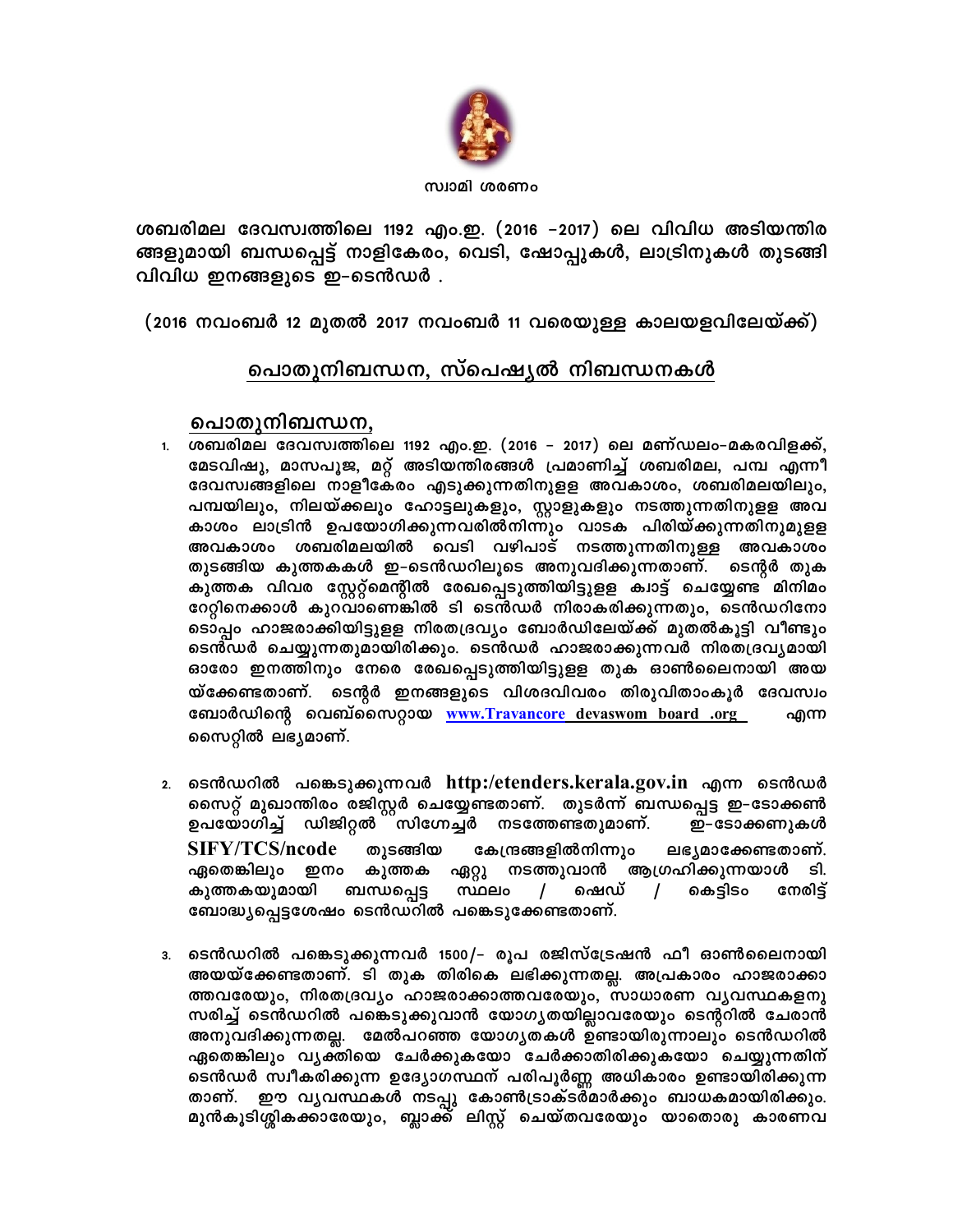ശാലും ടെൻഡറിൽ പങ്കെടുപ്പിക്കുന്നതല്ല. (ഉടമ്പടി വയ്ക്കുന്ന അവസരത്തിൽ ആവശ്യമായ ബാങ്ക് ഗ്യാരന്റി ഹാജരാക്കേണ്ടതാണ്. സോൾവൻസി സർട്ടിഫി ക്കറ്റ് സ്വീകരിക്കുന്നതല്ല).

4. മിനിമം കോട്ടുചെയ്യേണ്ട തുക മാനദണ്ഡമാക്കി ലേലത്തുകകളിൽ 25 ലക്ഷം രൂപയ്ക്ക് മുകളിൽ ഉളളവയെ 'എ' കാറ്റഗറിയായും,  $10$  ലക്ഷം രൂപയ്ക്ക് മുക ളിൽ  $25$  ലക്ഷം രൂപാവരെ 'ബി' കാറ്റഗറിയായും,  $1$  ലക്ഷം രൂപയ്ക്കുമുകളിൽ  $10$  ലക്ഷം രൂപവരെ 'സി' കാറ്റഗറിയായും  $1$  ലക്ഷം രൂപവരെ 'ഡി' കാറ്റഗറി യായും കുത്തക ഐറ്റങ്ങളെ തരംതിരിച്ചിട്ടുള്ളതാണ്.

ഓരോ കാറ്റഗറിയിലുമുള്ള ഐറ്റങ്ങളുടെ ലേല തുക അട യ്ക്കേണ്ട വിവരം ചുവടെ ചേർക്കുന്നു.

| കാറ്റഗറി    | <b>EMD</b> | $1 - 30$ $00W$        | $2 - 30$ $00$ | $3 - 30$ (O(W)) |
|-------------|------------|-----------------------|---------------|-----------------|
|             | ടെൻഡറി     | ഇ-ടെന്റർ              | 2016          | 2016            |
|             | നൊപ്പം     | ഓപ്പൺ                 | ഒക്ടോബർ       | നവംബർ           |
|             |            | ടെന്റർ /<br>ലേല ദിവസം | 31 നകം        | 30 നകം          |
|             |            |                       |               |                 |
| A           | $-do-$     | $50\%$                | $25\%$        | $25\%$          |
| B           | $-do-$     | $50\%$                | $25 \%$       | $25\%$          |
| $\mathbf C$ | $-do-$     | 50 %                  | 50 %          | <b>Nil</b>      |
| D           | $-do-$     | 50 %                  | 50 %          | <b>Nil</b>      |

പമ്പ - പ്ലാപ്പള്ളി റൂട്ടിലുള്ള മുഴുവൻ കടകൾക്കും കാറ്റഗറി വ്യത്യാസമില്ലാതെ ലേലത്തുക ഒന്നായി അടയ്ക്കേണ്ടതാണ്. .

- <sub>5.</sub> ഓരോ ഇനത്തിന്റേയും ടെൻഡറുകൾ പരിശോധിച്ച് ആരുടെയെങ്കിലും പേരിൽ ടെൻഡർ സ്ഥിരപ്പെടുത്തുന്നപക്ഷം ടിയാന്റേ തൊഴിച്ച് മറ്റുളളവരുടെ നിരതദ്രവ്യം ഓൺലൈനായിതന്നെ അരവവരുടെ അക്കൗണ്ടിൽ തിരികെ നൽകുന്നതാണ്.
- േ കുത്തകക്കാരൻ ഒന്നാം ഗഡു ഇ–ടെന്റർ / ഓപ്പൺ ടെന്റർ / ലേലം ദിവസം ഹാജരായി കുത്തകത്തുകയുടെ 50% അപ്പോൾതന്നെ ഒടുക്കുവരുത്തി കുത്തക അവകാശം നേടേണ്ടതും തുടർന്നുള്ള ഗഡുക്കൾ നിശ്ചിത തീയതിയ്ക്കകം നിയമ പ്രകാരമുളള തുക ഹാജരാക്കാത്തവരുടെ ടെൻഡർ റദ്ദു ചെയ്ത് ഡിപ്പാർട്ട്മെന്റ് യുക്തം പോലെ റീ–ടെൻഡർ ചെയ്യുന്നതാണ്.
- 7. ടെൻഡർ സ്വീകരിക്കുന്ന മുറയ്ക്ക് അവരുടെ പേരിൽ കുത്തക അനുവദിച്ച് വരുന്ന വിവരം കക്ഷികളെ തെര്യപ്പെടുത്തുന്നതും അപ്രകാരം കുത്തകാനു വാദം കിട്ടിയാൽ കൃത്യം 10 ദിവസത്തിനകം, മുദ്രപ്പത്രത്തിൽ, ഡിപ്പാർട്ട്മെന്റ് അംഗീകരിച്ചിട്ടുളള നക്കൽ പ്രകാരം ശബരിമല എക്സിക്യൂട്ടീവ് ആഫീസിൽ ഉട മ്പടിവച്ച് കുത്തക നടത്തേണ്ടതുമാകുന്നു. എഗ്രിമെന്റിനോടൊപ്പം ബാക്കി തുക യ്ക്കുളള ബാങ്ക് ഗ്യാരന്റിയും 2 –ാം കക്ഷി (കുത്തകക്കാരൻ) ഹാജരാക്കേണ്ടതാ ണ്. ബാങ്ക് ഗ്യാരന്റിയുടെ കാലാവധി ഉടമ്പടി വയ്ക്കുന്ന തീയതി മുതൽ ഒരു വർഷത്തേയ്ക്കായിരിക്കേണ്ടതാണ്.
- 8. മേൽ വിവരിച്ച പ്രകാരം കുത്തക അനുവാദം തെര്യപ്പെടുത്തുന്ന മുറയ്ക്ക് അതാത് കക്ഷികൾ ഹാജരായി മേൽ വിവരിച്ച വ്യവസ്ഥപ്രകാരം തുക അടച്ച് മുറ പ്രകാരമുളള രസീത് വാങ്ങാതെയോ, ഉടമ്പടിവയ്ക്കാതെയോ, വീഴ്ചവരുത്തുന്ന തായാൽ കുത്തകക്കാരന്റെ നഷ്ടോത്തരവാദിത്വത്തിൽ സ്പെഷ്യൽ നിബന്ധന (VIൽ) 5 -ാം വകുപ്പിൽ ചേർത്തിട്ടുളള പ്രകാരം റീ–ടെൻഡർ നടത്തിയോ ഡിപ്പാർട്ട്മെന്റിന് യുക്തമെന്നു തോന്നുന്ന മറ്റു വിധത്തിലോ കുത്തകയ്ക്ക് ആളെ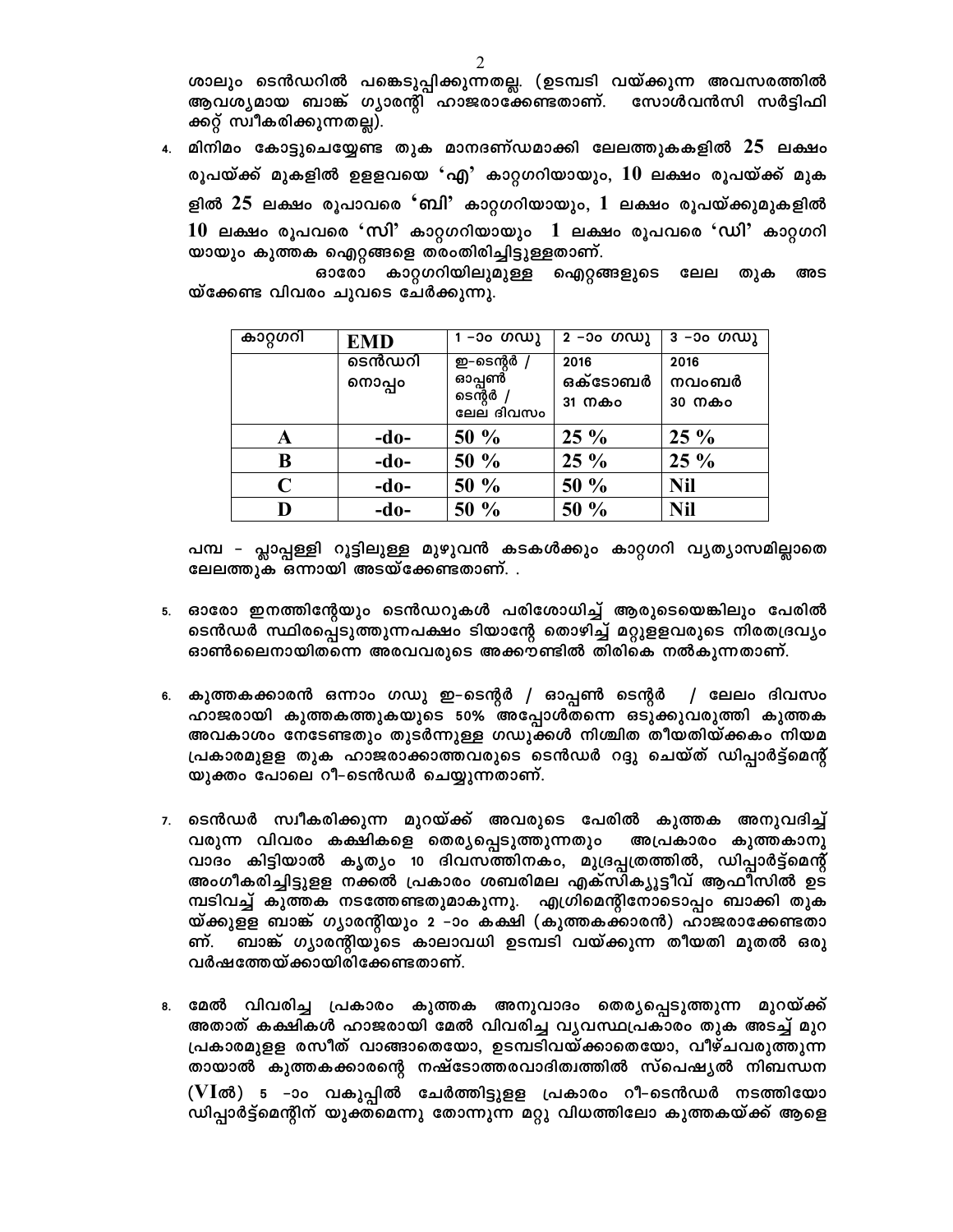ഏർപ്പെടുത്തി കുത്തക നടത്തിക്കുന്നതിനും അതുവരെ അടച്ചിട്ടുളള തുക പ്രായ ശ്ചിത്തമായി ഡിപ്പാർട്ട്മെന്റിന് മുതൽ കൂട്ടുന്നതും ഇതിൽ കക്ഷിക്ക് പരാതിപ്പെ ടാൻ അവകാശമില്ലാത്തതും ആകുന്നു. ആവർത്തന ടെൻഡർ നടത്തുന്നതുമൂലം ഡിപ്പാർട്ട്മെന്റിന് ലാഭം ഉണ്ടായാൽ വീഴ്ച കരാറുകാരന് ആയതിലേക്ക് അവ കാശം ഇല്ലാത്തതാകുന്നു. വീഴ്ച കരാറുകാരെ മേലിലുളള ലേലങ്ങളിൽ പങ്കെടു ക്കുന്നതിന് അയോഗൃത കൽപ്പിക്കുന്നതാണ്.

- 9. മേൽ 4 വകുപ്പിൽ വിവരിക്കുന്ന പ്രകാരം 1192 എം.ഇ.യിലെ കുത്തകയ്ക്ക് 2016 നവംബർ 30–ാം തീയതിയ്ക്കു മുമ്പായി മുഴുവൻ കുത്തക തുകയും അട യ്ക്കാതെ വീഴ്ച വരുത്തുന്ന ടെൻഡറുകാരന്റെ കുത്തക റദ്ദ് ചെയ്ത് യുക്ത മെന്നു തോന്നുന്ന മറ്റു പ്രകാരത്തിലോ ആവർത്തന ടെൻഡർ നടത്തി ആളേർപ്പെ ടുത്തിയോ, നേരിട്ടോ കുത്തക നടത്തുന്നതിനും അതിൽവച്ചുണ്ടാകുന്ന നഷ്ട ത്തിന് ആദ്യടെൻഡറുകാരൻ ഉത്തരവാദിയായിരിക്കുന്നതും ലാഭമുണ്ടായാൽ ആയതിലേക്ക് ടിയാന് അവകാശമില്ലാത്തതുമാകുന്നു.
- 10. നിശ്ചിത തീയതിയ്ക്കകം കുത്തക തുകകൾ അടച്ചു തീർക്കാതെ വീഴ്ച വരുത്തു ന്നവരുടെ കുടിശ്ശിക തുകകൾക്ക് കുത്തകതുകയുടെ ഗഡു അടയ്ക്കേണ്ട അവ സാന തീയതി മുതൽ 18 ശതമാനം പലിശ സഹിതം ഈടാക്കുന്നതുമാണ്. ഇതിൽ വീഴ്ചവരുത്തുന്നവരുടെ പേരിൽ ഡിപ്പാർട്ടുമെന്റിനുണ്ടാകുന്ന എല്ലാവിധ കഷ്ടനഷ്ടങ്ങളും ഇൗടാക്കുന്നതിന് നിയമ നടപടി സ്വീകരിക്കുന്നതുമാണ്.
- 11. ടെൻഡർ അവസാനിപ്പിച്ചതിന് ശേഷമോ/കുത്തക അനുവദിച്ചതിന് ശേഷമോ/ ടെന്റർ സ്വീകരിച്ചതിന് ശേഷമോ/ഉടമ്പടി വച്ചതിന് ശേഷമോ ടെന്ററുകാ രൻ/കുത്തകക്കാരൻ കുത്തകയിൽ നിന്നു പിൻമാറുന്നതായാൽ ടിയാൻ വച്ചിട്ടു ളള മുഴുവൻ തുകയും പ്രായശ്ചിത്തമായി ഡിപ്പാർട്ട്മെന്റിലേക്ക് മുതൽകൂട്ടു ന്നതും കരാർ റദ്ദു ചെയ്യുന്നതുമാണ്.
- 12. കുത്തകക്കാരൻ/ടെന്റർകാരൻ ഏതെങ്കിലും പ്രകാരത്തിൽ കുത്തക മുടക്കുന്നതു മൂലം ഡിപ്പാർട്ട്മെന്റിലേക്ക് ഏതെങ്കിലും നഷ്ടം ഉണ്ടാകുന്ന പക്ഷം നിയമപ്രകാര മുളള നടപടികൾ നടത്തി ടിയാന്റെ സ്ഥാവരജംഗമ വസ്തുക്കളിൽനിന്നും നഷ്ടം ഈടാക്കുന്നതിന് ഡിപ്പാർട്ട്മെന്റിന് അധികാരവും അവകാശവും ഉണ്ടായിരിക്കു ന്നതാണ്.
- 13. യുക്തമെന്നു തോന്നുന്നപക്ഷം മേൽ വിവരിച്ച കുത്തകയുടെ ടെന്റർ, നിറുത്തിവ യ്ക്കുന്നതിന് ടെന്റർ ക്ഷണിക്കുന്ന ഉദ്യോഗസ്ഥന് അധികാരമുണ്ടായിരിക്കു ന്നതും അതിൻമേൽ പരാതിപ്പെടാൻ ടെന്റർകാർക്ക് അവകാശമില്ലാത്തതുമാകു ന്നു.
- 14. കുത്തകക്കാർക്ക്/ടെന്റർകാർക്ക് ഡിപ്പാർട്ട്മെന്റിന്റെ രേഖാമൂലമായ അനുവാദം കൂടാതെ കുത്തകയുടെ അവകാശം കൈമാറ്റുന്നതിനോ, കീഴ്കുത്തക കൊടുക്കു ന്നതിനോ അധികാരവും അവകാശവും ഇല്ലാത്തതുമാകുന്നു.
- 15. ടെൻഡർ സ്ഥിരപ്പെടുത്തുന്നതിനും നിരാകരിക്കുന്നതിനും ദേവസ്വം ബോർഡിന് പൂർണ്ണ അധികാരം ഉണ്ടായിരിക്കുന്നതാണ്.
- 16. മേൽ വിവരിച്ച 1192 എം.ഇ.യിലെ കുത്തകകൾ നടത്തുന്നതിനുളള കാലം മണ്ഡ ലപൂജ സംബന്ധിച്ച് വൃശ്ചികം ഒന്നാം തീയതി മുതൽ 41 ദിവസം, മകരവിളക്ക് സബന്ധിച്ച് ധനു 14 –ാം തീയതി മുതൽ മകരം 6 –ാം തീയതിവരെയും, മേടവിഷു സംബന്ധിച്ച് മീനം 26 –ാം തീയതി മുതൽ മേടം 5 –ാം തീയതിവരെയും ആയിരി ക്കുന്നതാണ്. കുത്തക ഷെഡ്യൂളിൽ അതാതിന് നേരെ കരാർ കാലാവധി ചേർത്തിട്ടുണ്ട്. അതിൽ മണ്ഡലം, മകരവിളക്ക് എന്നതിന് മണ്ഡലത്തിന് നടതു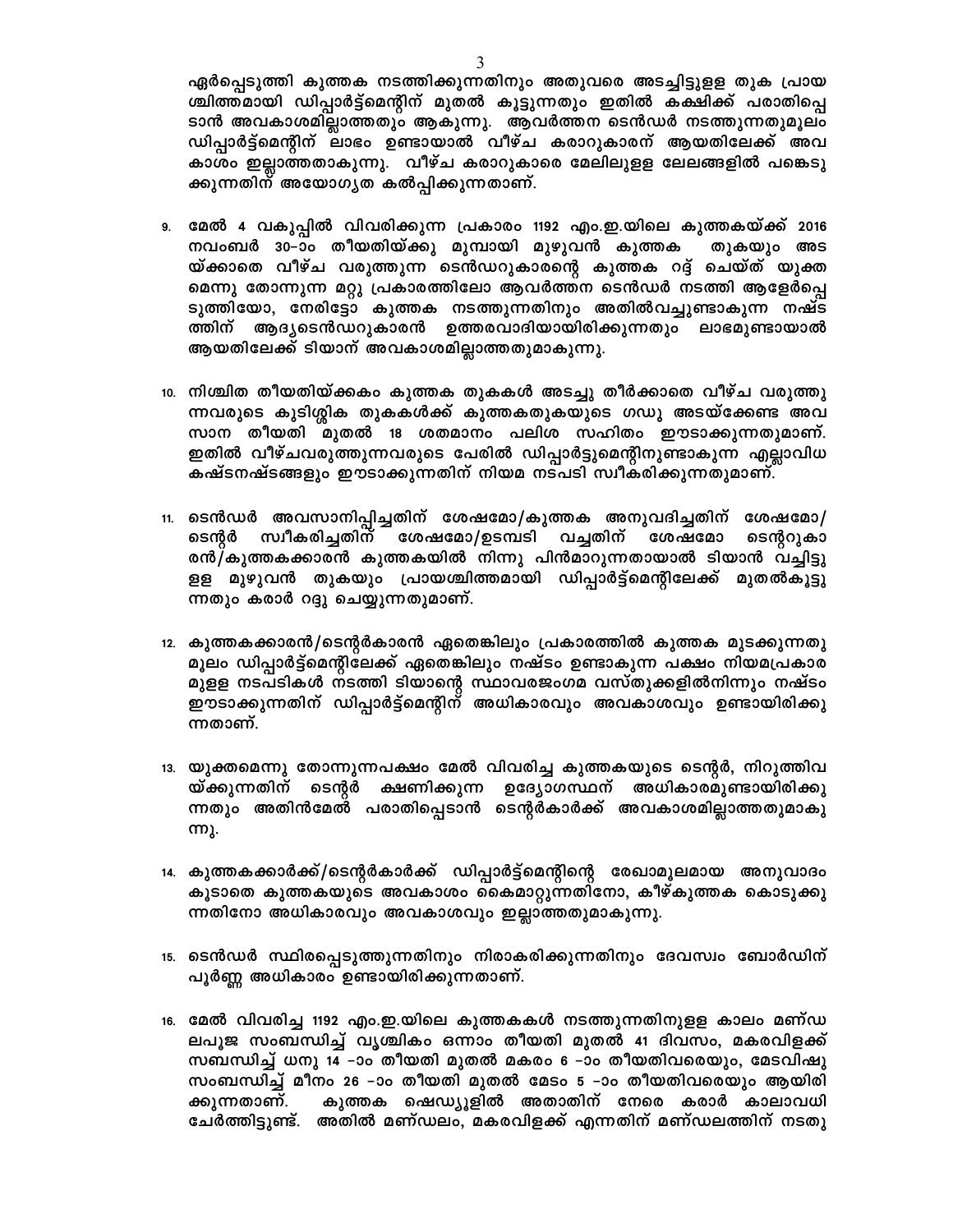റക്കുന്ന ദിവസം മുതൽ മകരവിളക്കു കഴിഞ്ഞു നട അടയ്ക്കുന്നതുവരെയും, വിഷു കൂടി ചേർത്തിട്ടുളളവർക്ക് മേൽ പറഞ്ഞതു കൂടാതെ മേടവിഷുവിന് നടതു റക്കുന്ന ദിവസം മുതൽ മേടവിഷു കഴിഞ്ഞു നട അടയ്ക്കുന്നതുവരെയും ഒരു വർഷം എന്ന കാലാവധി ഉള്ളവർക്ക് 1192 എം.ഇ.യിൽ മണ്ഡലത്തിന് നടതുറ ക്കുന്ന ദിവസം മുതൽ 1193 എം.ഇ.യിൽ തുലാം മാസപൂജ കഴിഞ്ഞ് നട അട യ്ക്കുന്നതുവരെയും ആയിരിക്കും കാലാവധി.

- 17. പരസ്യത്തിലെ എല്ലാ കുത്തകൾക്കുമുളള സെക്യൂരിറ്റി തുക കുത്തകയുടെ കാലാവധി കഴിഞ്ഞ് ആക്ഷേപങ്ങളൊന്നുമില്ലാത്തപക്ഷം തിരികെ കൊടുക്കുന്ന തായിരിക്കും. എല്ലാ ഐറ്റങ്ങൾക്കും സെക്യൂരിറ്റി തുക നിശ്ചയിച്ചിട്ടുളളത് കുത്ത കവിവരത്തിൽ അതാത് ഐറ്റത്തിന് നേരെ ചേർത്തിട്ടുളളതാണ്.
- 18. ക്ലീനിംഗ് ബിൽഡിംഗ് സെക്യൂരിറ്റിയിനത്തിൽ അടയ്ക്കേണ്ട തുക ചുവടെ വിവരിക്കും പ്രകാരമായിരിക്കുന്നതാണ്.

| ക്ളീനിങ്ങ് സെക്യൂരിറ്റി |            |                                           |  |  |  |
|-------------------------|------------|-------------------------------------------|--|--|--|
| കാറ്റഗറി                | തുക<br>രൂപ | റിമാർക്സ്                                 |  |  |  |
|                         | 20,000     | ശബരിഗസ്റ്റ്ഹൗസിലേയ്ക്ക്<br>1,00,000/- രൂപ |  |  |  |
|                         | 15,000     |                                           |  |  |  |
| ( )                     | 10,000     |                                           |  |  |  |
|                         | 5000       |                                           |  |  |  |

കുത്തക കാലാവധി കഴിഞ്ഞ് 5 ദിവസത്തിനകം കട പൊളിച്ചുമാറ്റേണ്ടതുള്ള പക്ഷം പൊളിച്ചു മാറ്റി പരിസരം വൃത്തിയാക്കി ആയതിന് ദേവസ്വം മരാമത്ത് വിഭാഗത്തിന്റെ സർട്ടിഫിക്കറ്റും തുക അടച്ചതിന്റെ ചെല്ലാനും ഹാജരാക്കി സെക്യൂരിറ്റി റീ–ഫണ്ട് വൗച്ചർ ഒപ്പിട്ടു നൽകേണ്ടതാണ്. ്ട ദിവസത്തിനകം അപ്രകാരം നടപടി സ്വീകരിക്കാത്ത പക്ഷം

ക്ളീനിങ്ങ് സെക്യൂരിറ്റി തുക ഡിപ്പാർട്ടുമെന്റിൽ മുതൽ കൂട്ടുന്നതായിരിക്കും

| ബിൽഡിംഡ് സെക്യൂരിറ്റി |          |         |           |  |  |  |
|-----------------------|----------|---------|-----------|--|--|--|
| ഐറ്റം                 | ശബരിമല   | പമ്പ    | നിലയ്ക്കൽ |  |  |  |
|                       | $\cdot$  | $\cdot$ | $\cdot$   |  |  |  |
| ഭക്ഷണശാല              | 1,00,000 | 50,000  | 20,000    |  |  |  |
| ലഘു<br>ഭക്ഷണ ശാല      | 1,00,000 | 25,000  | 5,000     |  |  |  |
| സ്റ്റാൾ               | 20,000   | 10,000  | 5,000     |  |  |  |
| എസ്.റ്റി.ഡി<br>ബുത്ത് | 2500     | 2500    | 2,500     |  |  |  |

കുത്തക കാലാവധി കഴിഞ്ഞ ശേഷം കട ഒഴിഞ്ഞു മാറി/താൽക്കാലിക ഷെഡ് പൊളിച്ചു മാറ്റിയ ശേഷം ഡിപ്പാർട്ടുമെന്റിന് നഷ്ടം ഒന്നും വരുത്തിയിട്ടില്ലാത്ത പക്ഷം ടി ക്രമം സെക്യൂരിറ്റി തുക തിരികെ നൽകുന്നതാണ്.

19. നാളീകേര കുത്തക ഏൽക്കുന്ന കോൺട്രാക്ടർ ഉപയോഗിക്കുന്ന ഡിപ്പാർട്ട്മെന്റ് സംവിധാനങ്ങൾക്ക് കുത്തക തുകയ്ക്കു പുറമെ നിശ്ചയിക്കുന്ന വാടക നൽകു ന്നതിന് ബാദ്ധ്യസ്ഥനാണ്.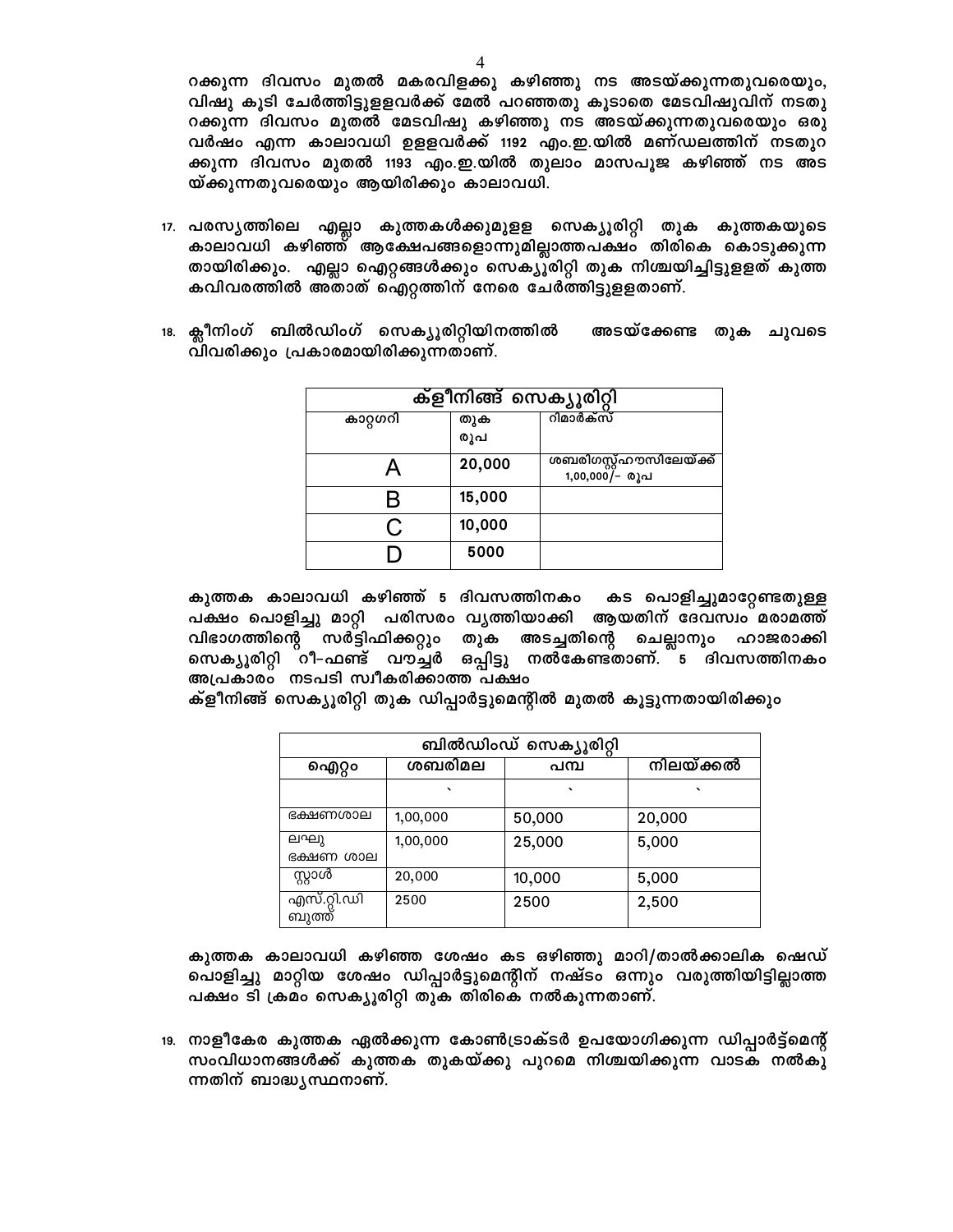- 20. ഓരോ കുത്തക ഐറ്റത്തിനും കുത്തകക്കാരന്റെ സ്വന്തം ചെലവിൽ അവരവരുടെ വകകൾക്ക് മതിയായ തുകയ്ക്ക് ഇൻഷ്വറൻസ് എടുത്തിരിക്കേണ്ടതും. തീപിടുത്തം മുതലായ അപകടങ്ങൾ ഉണ്ടാക്കുന്നപക്ഷം നഷ്ടത്തിന് ദേവസ്വം ഡിപ്പാർട്ട്മെന്റിന് യാതൊരു ഉത്തരവാദിത്വവും ഉണ്ടായിരിക്കുന്നതുമല്ല.
- 21. കടകൾ നടത്തുന്നതിന് ദേവസ്വത്തിന്റെ ഭൂമിയോ, കെട്ടിടമോ ആവശ്യമായി വരുന്നകുത്തകക്കാർ നിയമാനുസരണം ഉടമ്പടിവെച്ച അറിയിപ്പ് ബന്ധപ്പെട്ട ദേവ സ്വം അസിസ്റ്റന്റ് എഞ്ചിനീയർ ആഫീസിൽ കിട്ടുന്നമുറയ്ക്ക് പ്രസ്തുത സ്ഥലം കരാറുകാരൻ ബോദ്ധ്യപ്പെട്ട് ഏറ്റുവാങ്ങിയിരിക്കേണ്ടതും അവരവരുടെ കരാർ കാലാവധി കഴിഞ്ഞ് 5 ദിവസത്തിനകം കരാറുകാരന്റെ സാധനസാമഗ്രികളും മറ്റും ഒഴിച്ച് സ്ഥലവും പരിസരവും വൃത്തിയാക്കി ദേവസ്വം മരാമത്ത് ഉദ്യോഗ സ്ഥനെ ബോദ്ധ്യപ്പെടുത്തേണ്ടതുമാണ്.
- 22. കുത്തകകൾക്ക് അളവുകൾ പറഞ്ഞിട്ടുളളത് അവർക്ക് പരമാവധി ഉപയോഗിക്കാ ഇതിൽ കവിഞ്ഞ് അധികമായി മറ്റ് യാതൊരു ആവശ്യ വുന്ന സ്ഥലമാണ്. ത്തിനും സ്ഥലം കൈവശം വയ്ക്കുന്നതിന് അനുവാദമില്ലാത്തതാണ്.
- 23. കുത്തക നടത്തിപ്പിന് ദേവസ്വത്തിൽനിന്ന് സ്ഥലം ആവശ്യമായ എല്ലാ കുത്തക (നാളികേരം, കടകൾ, തുടങ്ങിയവയെല്ലാം) ക്കാരും തറ, അവരവരുടെ പ്രവർത്തന മേഖലയും, പരിസരവും സ്വന്തം ചെലവിൽ വൃത്തിയായും വെടി പ്പായും സൂക്ഷിക്കേണ്ടതാണ്. ആയത് ബന്ധപെട്ട പൊതുജനാരോഗ്യം/ദേവസ്വം ബോർഡ്ഉദ്യോഗസ്ഥന്മാർ സന്ദർശിച്ച് ബോദ്ധ്യപ്പെടുന്നതും, അവരവരുടെ അതാത് സമയത്തുളള നിർദ്ദേശങ്ങൾ അനുസരിക്കേണ്ടതുമാണ്.
- 24. കുത്തകക്കാരന് തന്റെ കരാർ നടത്തുന്ന വകയിൽ ഉണ്ടാകുന്ന പാഴ്വസ്തുക്കൾ, ചപ്പുചവറുകൾ മറ്റ് മാലിന്യങ്ങൾ മുതലായവ ശേഖരിക്കാൻ ആശ്യമായ ചവറു വീപ്പകൾ സ്വന്തം ചെലവിൽ സ്ഥാപിച്ചിരിക്കേണ്ടതും, കുത്തകക്കാരന്റെ ഉത്തര ഗ്രേഡബിൾ ഐറ്റങ്ങളും, പ്ലാസ്റ്റിക് ഐറ്റങ്ങളും വാദിത്വത്തിൽ ബയോ ഡീ പ്രത്യേകം പ്രത്യേകം തരംതിരിച്ച് സമയാസമയങ്ങളിൽ പൊതു ശുചീകരണപ്ര വർത്തകരുടെ വാഹനത്തിൽ എത്തിച്ചിരിക്കേണ്ടതുമാണ്.
- 25. നാളീകേരം, ഹോട്ടൽ, സ്റ്റാൾ മുതലായവ കുത്തക നടത്തുന്നവർ അവിടെയുണ്ടാ കുന്ന മലിനജലം സംഭരിക്കത്തക്കവിധം ഒരു ടാങ്ക് നീർവാഴ്ച്ചയില്ലാത്തവിധം സ്ഥാപിച്ചിരിക്കേണ്ടതും ആയത് ദൈനംദിനം കോരി വൃത്തിയാക്കി അണുനാശി നികൾ ഉപയോഗിച്ച് അണുവിമുക്തമാക്കേണ്ടതാണ്. മണ്ണിൽ ലയിച്ചു ചേരുന്നതും അല്ലാത്തതുമായ മാലിന്യങ്ങൾ പ്രത്യേകം പ്രത്യേകം ടാങ്കിൽ സൂക്ഷിക്കേണ്ടതാ ണ്. കൂടാതെ ഖരമാലിന്യങ്ങൾ സംഭരിച്ച് എല്ലാദിവസവും കുത്തകക്കാരന്റെ ചെലവിൽ ഇൻസിനിറേറ്ററിൽ എത്തിക്കേണ്ടതുമാണ്.
- 26. കുത്തക നടത്തുന്നതിന് ദേവസ്വത്തിൽനിന്നും അനുവദിക്കുന്ന ഭൂമി/കെട്ടിടം, ഏൽപ്പിക്കുന്ന അതേ സ്ഥിതിയിൽ ഉപയോഗിക്കുന്നതിനാണ്. ഈ നിലയ്ക്ക് മാറ്റം അനിവാര്യമാണെങ്കിൽ ഡിപ്പാർട്ട്മെന്റിൽനിന്നും മുൻകൂർ അനുവാദം ചെയ്യേണ്ടതും ചെലവിൽ വാങ്ങി സ്വന്തം കാലാവധിക്കുശേഷം ഡിപ്പാർട്ട്മെന്റിൽനിന്നും നിർദ്ദേശിക്കുന്ന പക്ഷം പഴയ നിലയിലാക്കി തിരി ച്ചേൽപ്പിക്കേണ്ടതുമാണ്.
- 27. ശബരിമല, പമ്പ, നിലയ്ക്കൽ ദേവസ്വങ്ങളിലെ പ്രസാദങ്ങളോ, അവയുടെ അനു കരണങ്ങളോ, അയ്യപ്പചക്രമോ, സ്വർണ്ണം വെളളി ലോക്കറ്റുകളോ അതിന്റെ അനു കരണങ്ങളോ കാരാറുകാരനും ഉണ്ടാക്കുവാനോ, സംഭരിക്കുവാനോ, ഒരു വിൽപ്പന നടത്തുന്നതിനോ അനുവാദമില്ലാത്തതാണ്. കൂടാതെ ദേവസ്വത്തിലെ വഴിപാടികളെ ബാധിക്കുന്നതോ ,റവന്യൂവിനെ ബാധിക്കുന്നതോ ആയ യാതൊരു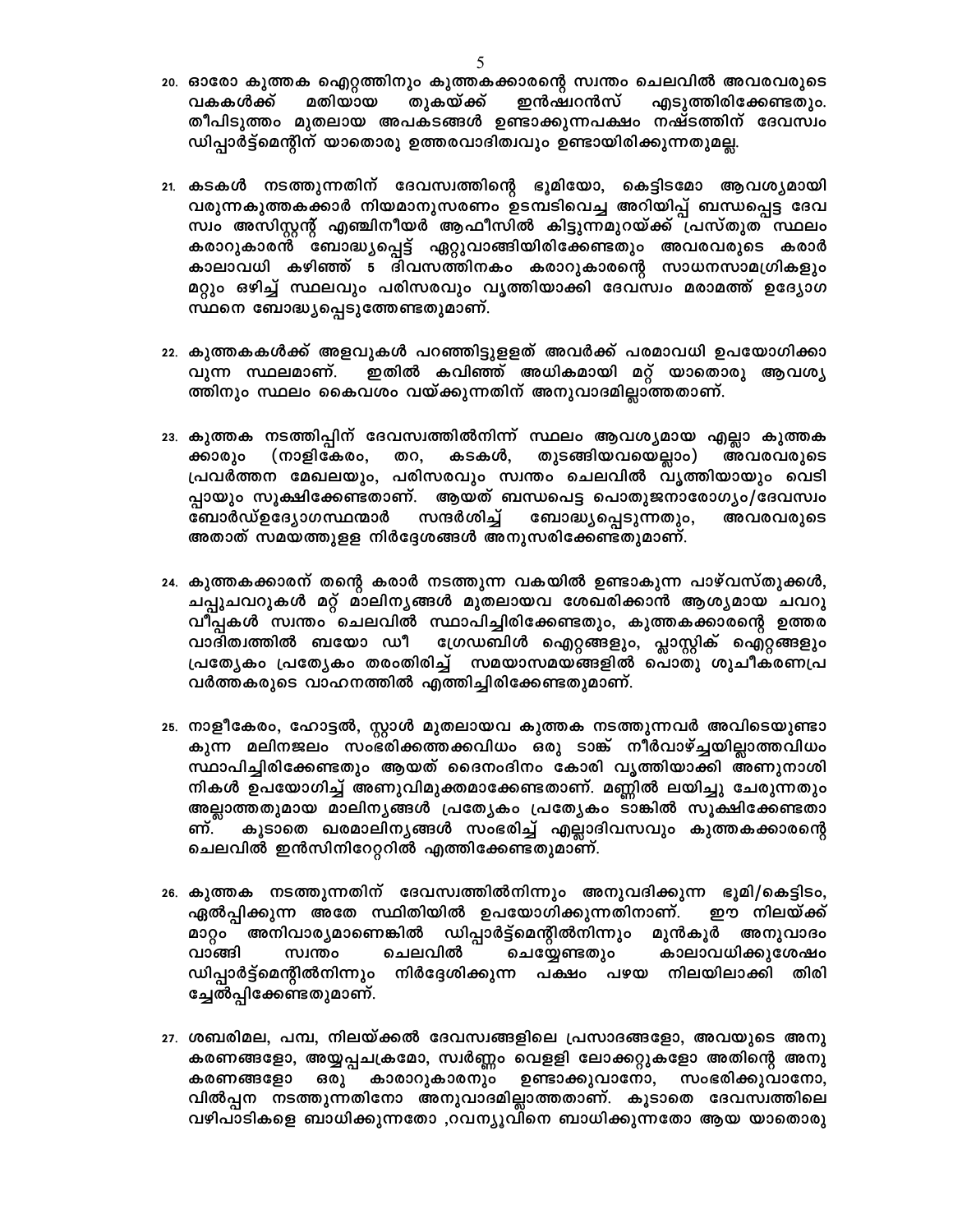ബിസിനസ്സും കുത്തകകാർ നടത്തുവാൻ പാടില്ലാത്തതാണ്. ഇത് സംബന്ധിച്ച് ബന്ധപ്പെട്ട ദേവസ്വം ഉദ്ദ്യോഗസ്ഥരുടെ സമയാസമയങ്ങളിലെ നിർദേശങ്ങൾ പാലിക്കുവാൻ കുത്തകക്കാരൻ ബാദ്ധ്യസ്ഥനായിരിക്കും.വൃവസ്ഥകൾ ലംഘിക്കു ന്നവരുടെ കുത്തക റദ്ദ് ചെയ്യുന്നതുൾപ്പെടെയുള്ള യുക്തമായ നടപടി കൈ കൊള്ളുന്നതിന് ബോർഡിന് അധികാരം ഉണ്ടായിരിക്കുന്നതും അതിൻമേൽ പരാതി പെടുവാൻ കുത്തകകാരന് അവകാശം ഉണ്ടായിരിക്കുന്നതുമല്ല.

- 28. കുത്തകക്കാരൻ വനത്തിൽ നിന്നും വിറക്, കഴകൾ, മറ്റ് വനവിഭവങ്ങൾ എന്നിവ ശേഖരിക്കുവാൻ പാടില്ലാത്തതും, യാതൊരു കാരണവശാലും ഫോറസ്റ്റ് ഡിപ്പാർട്ട്മെന്റിൽ നിന്നുവച്ചു പിടിപ്പിച്ചതോ അല്ലാത്തതോ ആയ ചെടി തൈകളും, മര തൈകളും നശിപ്പിക്കുവാൻ പാടില്ലാത്തതും ആയവ സംരക്ഷിക്കേണ്ടതുമാണ്. വീഴ്ചവരുത്തുന്നവർ്ക്കെതിരേ നിലവിലുളള നിയമാനുസരണമുളള ശിക്ഷാ നടപ ടികൾ സ്വീകരിക്കുന്നതുമാണ്.
- 29. കരാർ വൃവസ്ഥ ലംഘിക്കുന്ന കുത്തകക്കാരെ അപ്പോൾത്തന്നെ കുത്തക അവ സാനിപ്പിക്കുന്നതിനും ബ്ലാക്ക് ലിസ്റ്റ് ചെയ്യുന്നതിനും ദേവസ്വം ബോർഡിന് പൂർണ്ണമായ അധികാരമുണ്ടായിരിക്കുന്നതും ആയതിന് യാതൊരു നഷ്ടപരിഹാ രവും ആവശ്യപ്പെടാൻ കരാറുകാരന് അവകാശമില്ലാത്തതുമാകുന്നു.
- <u>ാം. ശബരിമല, പമ്പ, നിലയ്ക്കൽ എന്നിവടങ്ങളും പരിസരങ്ങളും മാലിനൃവിമുക്തമാ</u> ക്കുന്നതിന് ദേവസ്വം ഉദ്യോഗസ്ഥന്മാരുടെ നിർദ്ദേശങ്ങൾ കുത്തകക്കാർ അനുസ രിച്ച് പ്രവർത്തിക്കേണ്ടതാകുന്നു.
- 31. കുത്തകക്കാർ യാതൊരുവിധ പരസ്യങ്ങളും പതിക്കുവാനോ പ്രദർശിപ്പിക്കു വാനോ പാടില്ലാത്തതാണ്.
- 32. ദേവസ്വം ഉദ്യോഗസ്ഥരുടെ കാലാകാലങ്ങളിലെ നിർദ്ദേശങ്ങൾ പാലിക്കുവാൻ എല്ലാ കുത്തകക്കാരും ബാദ്ധ്യസ്ഥരാണ്. ഇതിന് വിരുദ്ധമായി പ്രവർത്തിക്കുന്നവ രുടെയും, ദേവസ്വത്തിന് ഹാനികരമായ എന്തെങ്കിലും പ്രവൃത്തിയിൽ ഏർപ്പെടു ന്നവരുടേയും കുത്തക താൽക്കാലികമായോ സ്ഥിരമായോ റദ്ദ് ചെയ്യുന്നതിന് ബോർഡിന് പൂർണ്ണ അധികാരവും അവകാശവും ഉണ്ടായിരിക്കുന്നതാണ്.
- 33. കച്ചവടസ്ഥാപനങ്ങളിലോ/ലാട്രിൻകോംപ്ലക്സുകളിലോ/വിരിഷെഡ്ഡുകളിലോ, ശബരിമല, പമ്പ, നിലയ്ക്കൽ പരിസരങ്ങളിലോ നിരോധിക്കപ്പെട്ടിട്ടുളള ലഹരിപ ദാർത്ഥങ്ങൾ, പുകയില ഉൽപ്പന്നങ്ങൾ വിൽക്കുന്നതോ, സ്വീകരിക്കുന്നതോ, കൈമാറ്റം ചെയ്യുന്നതോ കർശനമായി നിരോധിച്ചിരിക്കുന്നു. ഇതിന് വിപരീത മായി ഏതെങ്കിലും കുത്തകക്കാരനോ, സഹായികളോ (ബന്ധപ്പെട്ടവരോ) പ്രവർ ത്തിക്കുന്നപക്ഷം അതിൽവച്ചുണ്ടാകുന്ന സകലവിധ കഷ്ട നഷ്ടങ്ങൾക്കും, നിയമ നടപടികൾക്കും കുത്തകക്കാർ ഉത്തരവാദിയായിരിക്കുന്നതാണ്.
- 34. കടകളിൽ ദേവസ്വം ബോർഡ് നിശ്ചയിക്കുന്ന പരിധിയിൽ അധികം എണ്ണം ഗ്യാസ് സിലിണ്ടറുകൾ സൂക്ഷിക്കുവാൻ പാടില്ല.
- ങ. സ്റ്റാളുകളിലും ഹോട്ടലുകളിലും ഡീസൽ അനധികൃതമായി സൂക്ഷിക്കാൻ പാടില്ല.
- ഃം. സർക്കാരും ബോർഡും നിശ്ചയിക്കുന്ന സുരക്ഷാ മാനദണ്ഡങ്ങൾ പാലിക്കേണ്ട താണ്.കടകൾ/സ്റ്റാളുകൾ//കൗണ്ടറുകൾ/ജി.ഐ ഷീറ്റുകൾ ഉപയോഗിച്ച് മേൽക്കൂര ഇടേണ്ടതാണ്. യാതൊരു കാരണവശാലും ഓലയോ അതുപോലുള്ള മറ്റ് സാധനങ്ങളോ ഉപയോഗിക്കുവാൻ പാടില്ല.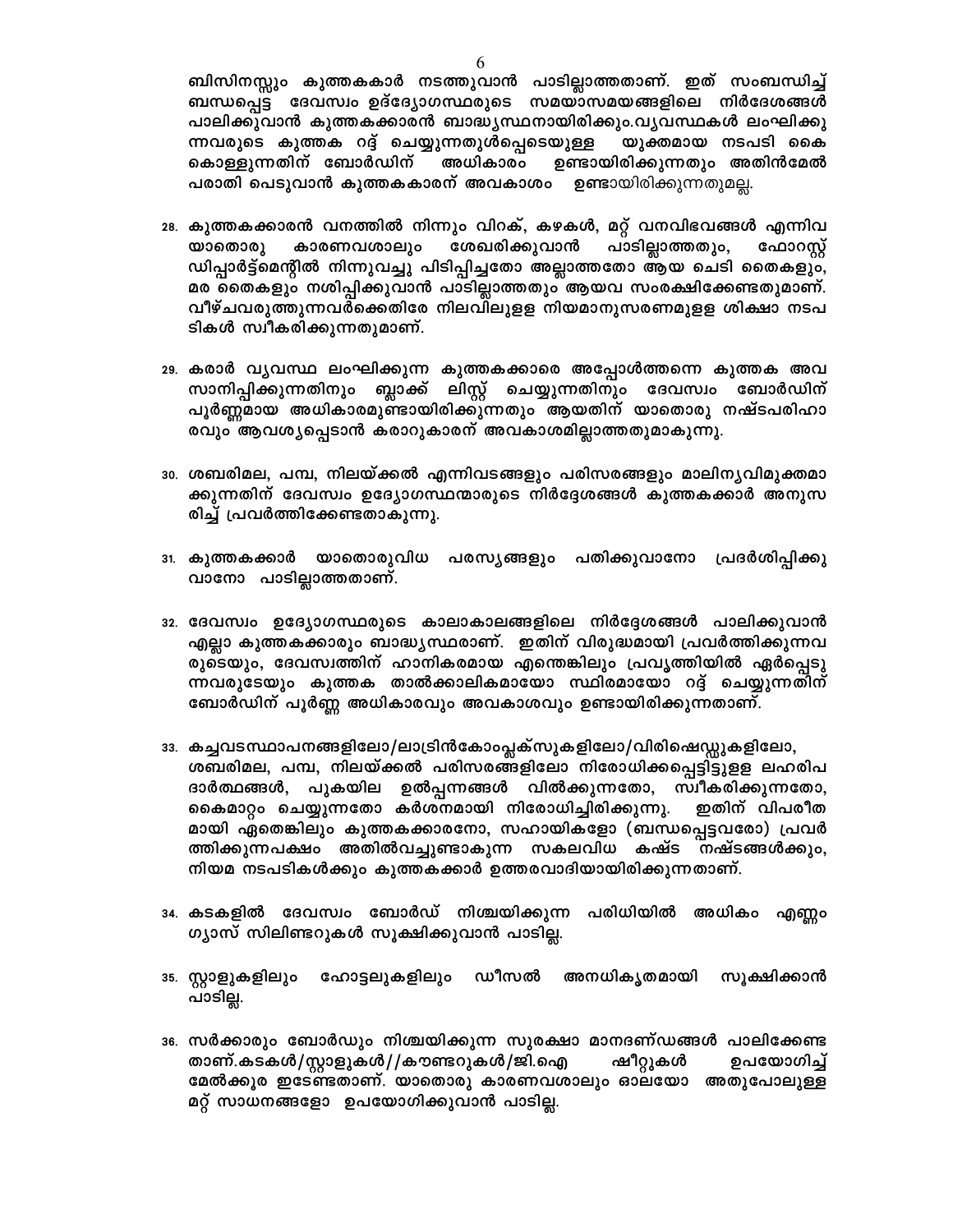- $\,$ ു പ്ലാസ്റ്റിക് സാധനങ്ങളും, തീർത്ഥാടനവുമായി ബന്ധമില്ലാത്ത സാധനങ്ങളും കർശ്ശ നമായി വിൽപ്പന നടത്താൻ പാടില്ല.
- 38. ആഹാര സാധനങ്ങൾ ദേവസ്വം ബോർഡോ, ജില്ലാ കളക്ടറോ തീരുമാനിക്കുന്ന വിലയിൽ കൂടുതലായി ഈടാക്കി വിൽപ്പന നടത്താൻ പാടില്ല. ഭക്തജനങ്ങൾക്ക് എളുപ്പത്തിൽ ദൃശ്യമാകത്തക്ക രീതിയിൽ വിലവിവരപ്പട്ടിക കർശ്ശനമായും പ്രദർശിപ്പിച്ചിരിക്കേണ്ടതാണ്.
- 39. നാളികേരം വിൽപ്പനയ്ക്ക് പ്രത്യേകം കോൺട്രാക്റ്റ് ഉള്ളതിനാൽ മറ്റ് കടകളിൽ ആയത് വിൽപ്പന നടത്തുവാൻ പാടില്ല.
- 40. ഹോട്ടലുകൾക്കും മറ്റ് കടകൾക്കും നാമകരണം നൽകുന്നതിനു മുമ്പായി ശബരി മല എക്സിക്യൂട്ടീവ് ആഫീസറുടെ മുൻകൂട്ടിയുളള അനുവാദം വാങ്ങേണ്ടതും **'**'ദേവസ്ഥാനം'', ''സന്നിധാനം'', ''ശബരി ക്യാന്റീൻ'' തുടങ്ങിയ പേരുകൾ കട കൾക്ക് ഒഴിവാക്കേണ്ടതുമാണ്.
- 41. കേരള സർക്കാർ തയ്യാറാക്കിയിട്ടുളള സേഫ്റ്റി മാനുവൽ പ്രകാരമുളള എല്ലാ നിർദ്ദേശങ്ങളും കുത്തകക്കാർ അനുസരിക്കേണ്ടതാണ്.
- 42. കുത്തകകൾ ഏറ്റെടുക്കുന്നവരുടെ നടപടികൾ നിമിത്തം ജനങ്ങളുടെ ആരോഗ്യത്തിന് ഹാനികരമായോ പരിസ്ഥിതിക്ക് ദോഷകരമായോ തീർത്ഥാടകരെ ചൂഷണം ചെയ്യുന്നവിധത്തിലൊ എന്തെങ്കിലും പ്രവർത്തനം ഉണ്ടാകുന്നപക്ഷം അവരുടെ കുത്തക അറിയിപ്പ് കൂടാതെ ഉടനടി റദ്ദുചെയ്യുന്നതിനും നിയമ നടപടി സ്വീകരിക്കുന്നതിനും ദേവസ്വം കമ്മീഷണർക്കും എക്സിക്യൂട്ടീവ് ഓഫീസർക്കും അധികാരം ഉണ്ടായിരിക്കുന്നതാണ്.
- 43. സ്റ്റാളുകൾക്കും മറ്റും അനുവദിക്കാവുന്ന ഗോഡൗൺ സൗകര്യം കുത്തക വിവര സ്റ്റേറ്റുമെന്റിൽ ഉൾപ്പെടുത്തിയിട്ടുളളതാകുന്നു. ആയതിനുപരി മറ്റ് യാതൊരു സൗകര്യങ്ങളും കൂടുതലായി അനുവദിക്കുന്നതല്ല.
- 44. ശബരിമല, പമ്പ, നിലയ്ക്കൽ എന്നിവിടങ്ങളിൽ ലോട്ടറി ടിക്കറ്റുകൾ വിൽക്കുവാൻ പാടുളളതല്ല.
- 45. കുത്തക സംബന്ധിച്ച് ഗവൺമെന്റിലേക്ക് വല്ല നികുതിയും കൊടുക്കേണ്ടതുണ്ടാ യിരുന്നാൽ കുത്തകക്കാരൻ ടി നികുതി നേരി്ട്ട് കൊടുക്കുന്നതിന് ബാദ്ധ്യസ്ഥനാ ണ്.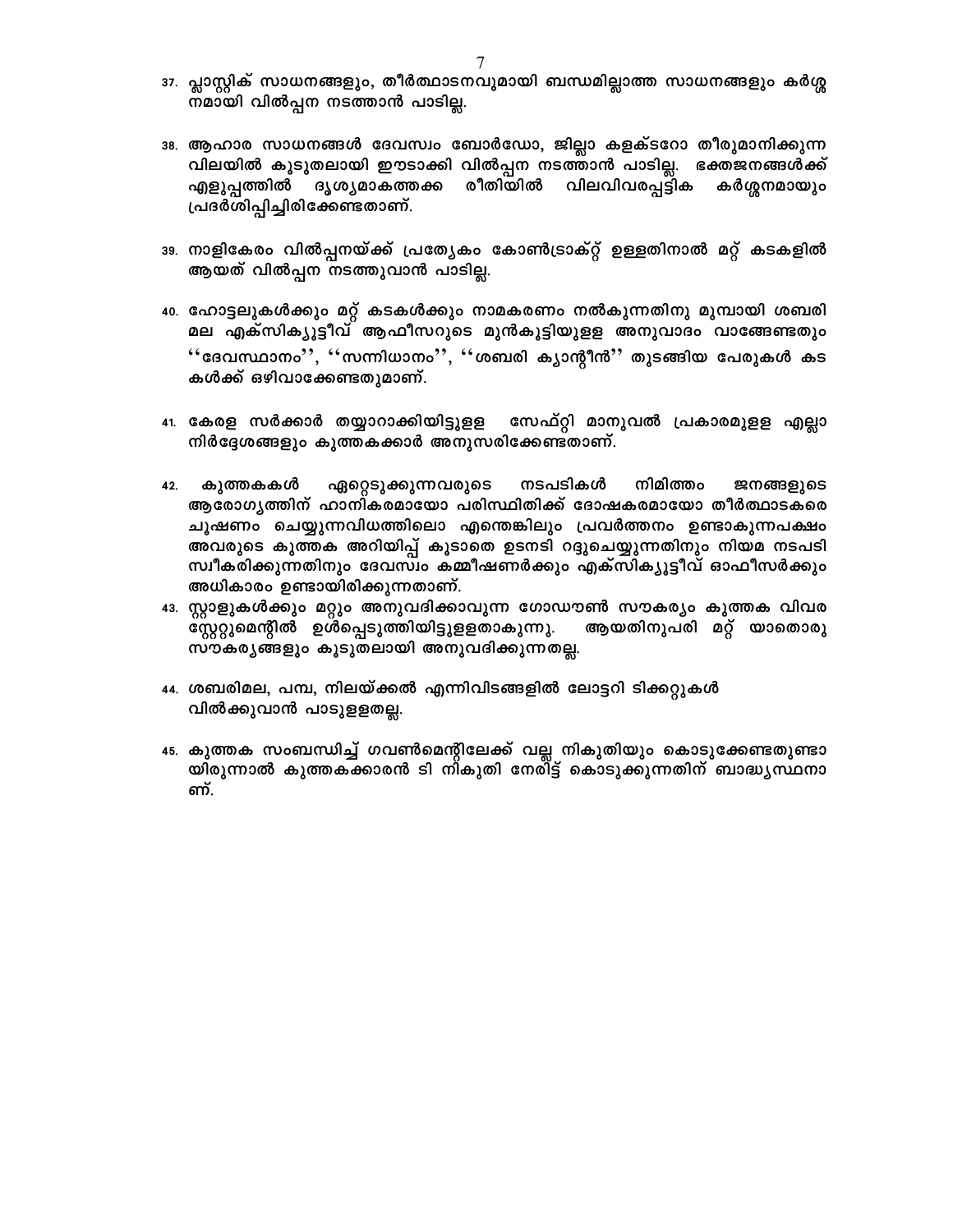# സ്പെഷ്യൽ നിബന്ധനകൾ

#### L നാളീകേര കുത്തക

1) ശബരിമലയിലും, പമ്പയിലും അയ്യപ്പൻമാർ ഉടയ്ക്കുന്ന നാളീകേരവും,നെയ്യ് അയ്യപ്പന്മാർ ഉപേക്ഷിക്കുന്ന നാളീകേരമുറികളും ത്തോണികളിൽ അപോഴ പ്പോൾതന്നെ മാറ്റേണ്ടതാണ്. ചിരട്ട മുതലായവ എടുത്തുകളഞ്ഞ് പതിനെട്ടാം പ്ടിയുടെ പരിസര്ം കൂടെക്കൂടെ വെളളമൊഴിച്ച് കഴുകി വൃത്തിയാക്കേണ്ടതാണ്. ഇതിലേയ്ക്ക് വേണ്ട ജോലിക്കാരെ കുത്തകക്കാരൻ/ടെന്ററുകാരൻ നിയോഗിക്കേ ണ്ടതും, അവർ ആചാരമനുസരിച്ച് വ്രതമെടുത്ത് മാലധരിച്ചിരിക്കേണ്ടതും, അവർ ഹിന്ദുക്കളായിരിക്കേണ്ടതുമാകുന്നു. നാളീകേര കുത്തകക്കാരന്റെ/ടെന്ററുകാ രന്റെ ജീവനക്കാരെ താമസിപ്പിക്കുന്നതിനും മറ്റുമായി

(a) ശബരിമലയിൽ ഏകദേശം 2250 സ്ക്വയർ മീറ്റർ സ്ഥലം പ്ലാനിൽ കാണിച്ചിരിക്കുന്ന പ്രകാരം അനുവദിക്കുന്നതും, ആയതിൽ ആവശ്യാനുസരണം ഷെഡ്ഡുകൾ ഡിപ്പാർട്ടു മെന്റ് ഉദ്യോഗസ്ഥരുടെ മേൽനോട്ടത്തിൽ കരാറുകാരന്റെ/ടെന്റർകാരന്റെ സ്വന്തം ചെല വിൽ നിർമ്മിക്കുന്നതിന് അനുവാദമുളളതാകുന്നു. ഗോഡൗൺ സൗകരൃത്തിനായി വലിയ നടപ്പന്തലിന്റെ സെല്ലാറിൽ ഡിപ്പാർട്ടുമെന്റ് ഉദ്യോഗസ്ഥർ നിർദ്ദേശിക്കുന്ന ഭാഗം ഉപയോഗിക്കാവുന്നതാണ്. തറവാടകയായി 3,00,000/–രൂപയും അടയ്ക്കേണ്ടതാ കറന്റ് ചാർജ്ജ് കുത്തകക്കാരൻ അടയ്ക്കേണ്ടതാണ്. ണ്. മേൽപ്പറഞ്ഞ തറവാടക പമ്പ ഹിൽടോപ്പിന് സമീപം പ്ലാനിൽ കാണിച്ചിരിക്കുന്ന സ്ഥലത്ത് സ്റ്റോർ ഷെഡ്സ് (100 സ്ക്വയർ മീറ്റർ) നിർമ്മിക്കുന്നതിനുളള തറവാടക ഉൾപ്പെടെയാണ്.

(b) പമ്പയിലെ നാളീകര കുത്തക – ലഭിക്കുന്ന നാളികേരം സ്റ്റോർ ചെയ്യുന്നതിനും ജീവനക്കാരുടെ താമസത്തിനുമായി  $\,$   $20\,$   $\rm X$   $\,8\,$   $\rm m\,$  അളവിലുളള ഒരു ഷെഡ്സ് പമ്പയിൽ നിർമ്മിക്കാവുന്നതാണ്. ഇതിലേക്ക് തറവാടകയായി 50,000/- രൂപ ലേലത്തുകയോ ടൊപ്പം അടയ്ക്കേണ്ടതാണ്. നാളികേരം പ്രോസസ്സ് ചെയ്യുന്നതിനുള്ള ഷെഡ്ഡുകളും, നിർമ്മിക്കുന്നതിനുള്ള സ്ഥലം നിലയ്ക്കലിൽ അനുവദിക്കുന്നതാണ്. ഡ്രയറുകളും മീറ്ററിന് കുത്തകക്കാരൻ ഇതിലേക്ക് സ്വകയർ 200 രൂപ ക്രമം തറവാടക അടയ്ക്കേണ്ടതാണ്. യാതൊരു കാരണവശാലും അയ്യപ്പഭക്തന്മാർക്ക് ബുദ്ധിമുട്ടുണ്ടാക്കു വാൻ പാടില്ലാത്തതുമാകുന്നു. ദേവസ്വം ഡിപ്പാർട്ടുമെന്റിന്റെ നിർദ്ദേശ പ്രകാരം ഷെഡു കളും മറ്റ് അനുബന്ധ സ്ഥാപനങ്ങളും മാറ്റുന്നതിന് ലേലക്കാരൻ ബാദ്ധ്യസ്ഥനായിരി കാലാവധി തീരുന്ന മുറയ്ക്ക് ഷെഡുകളും ഡ്രയറുകളും ലേലക്കാരൻ സ്വന്തം ക്കും. ചെലവിൽ പൊളിച്ചു നീക്കം ചെയ്യേണ്ടതാകുന്നു. ടി ആവശ്യത്തിനുളള കറണ്ടും വെള ളവും സ്വന്തം ചെലവിൽ നിർവഹിക്കേണ്ടതാണ്. ഇതു കൂടാതെ നാളികേരം ശേഖരി ക്കുന്നതിനോ മറ്റ് ആവശ്യങ്ങൾക്കോ ഷെഡ് കെട്ടുവാൻ പാടില്ലാത്തതും, അടിയന്തര കാലത്ത് ക്ഷേത്ര സങ്കേതമോ, പതിനെട്ടാം പടിക്കു മുകളിലുള്ള തിരുമുറ്റമോ, വലിയ നടപന്തലിലെ ഫ്ളൈ ഓവറോ നാളികേരം ഉണക്കുന്നതിന് ഉപയോഗപ്പെടുത്താൻ പാടി ലേല നിബന്ധനപ്രകാരം നിശ്ചിത തീയതിക്ക് മുമ്പ് മുഴുവൻ ല്ലാത്തതാകുന്നു. തുകയും അടച്ച് തീർക്കാത്തപക്ഷം മണ്ഡലകാലം മുഴുവൻ കുത്തക ഐറ്റ പ്രകാരം എടുത്തിരിക്കുന്നതോ ഉണക്കി സൂക്ഷിക്കുന്നതോ ആയ നാളികേരവും കൊപ്രയും ഡിപ്പാർട്ടുമെന്റ് അധികൃതരെ ബോദ്ധ്യപ്പെടുത്തി സൂക്ഷിക്കേണ്ടതും തുക മുഴുവനും അടച്ചുതീർത്തതിന് ശേഷം അല്ലാതെ ശബരിമലയിൽ നിന്നും/പമ്പയിൽനിന്നും/നില യ്ക്കലിൽ നിന്നും കൊണ്ടുപോകാൻ പാടില്ലാത്തതും ഈ വൃവസ്ഥയ്ക്കു വിപരീത മായി പ്രവർത്തിക്കുന്നതായാൽ ശേഖരിച്ചിരിക്കുന്ന കൊപ്ര മുഴുവനും മഹസ്സർ എഴുതി ഡിപ്പാർട്ടുമെന്റ് കൈവശം എടുത്ത് ലേലം ചെയ്തോ മറ്റ് പ്രകാരത്തിലോ വിൽപ്പന നടത്തി ഡിപ്പാർട്ടുമെന്റിലേക്ക് ഈടാക്കുവാനുളള തുക മുഴുവൻ ഈടാക്കുന്നതിന് അവ കാശം ഉണ്ടായിരിക്കുന്നതുമാണ്. അയ്യപ്പൻമാർ ഹോമകുണ്ഡത്തിൽ എറിയുന്ന നാളി കേരം ഹോമകുണ്ഡലത്തിനകത്ത് വീണാലും പുറത്ത് വീണാലും എടുക്കുന്നതിന് കുത്തകക്കാരന് യാതൊരവകാശവും ഉണ്ടായിരിക്കുന്നതുമല്ല. മലനട, മാളികപ്പുറം നട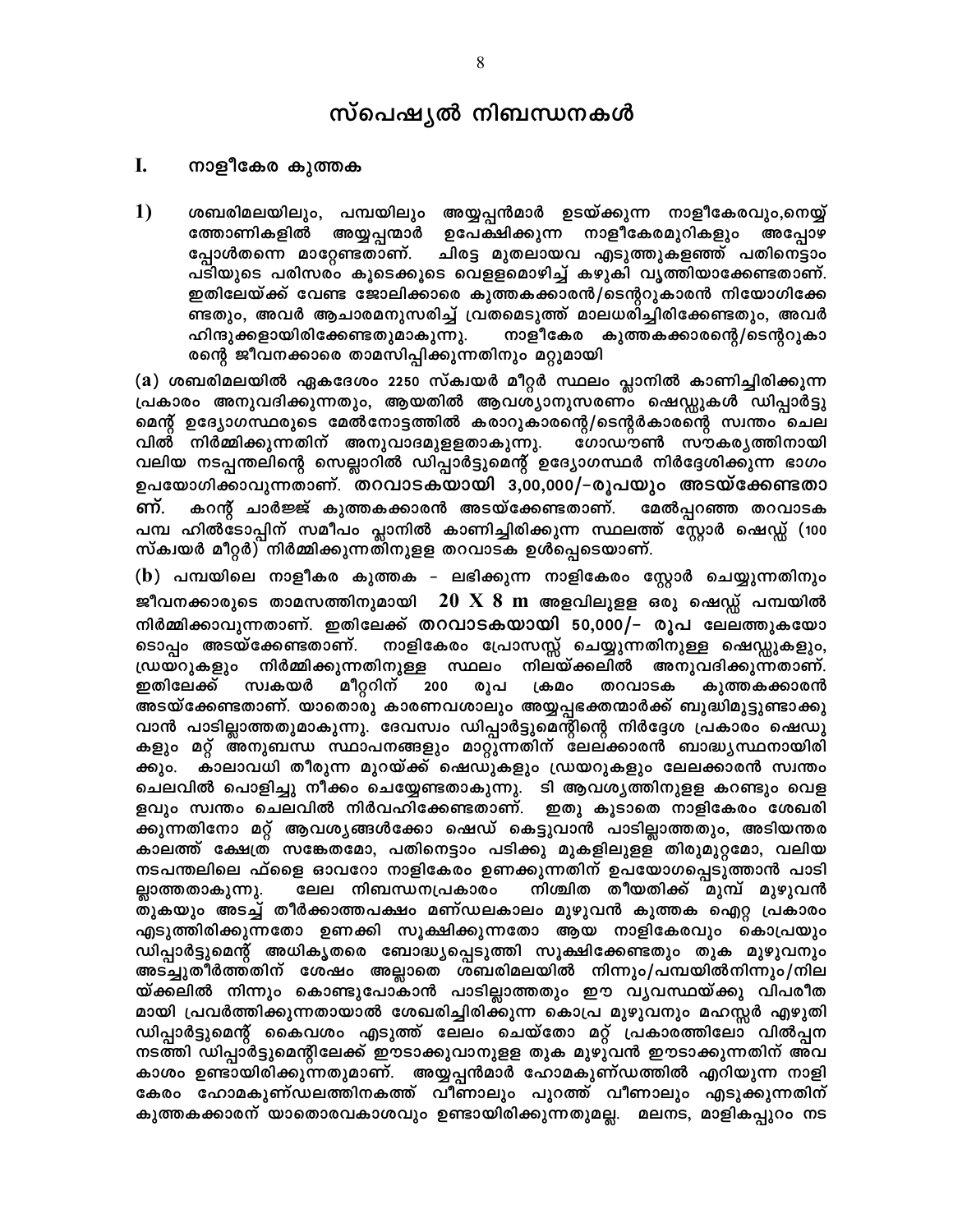കളിൽ അയ്യപ്പൻമാർ ഉരുട്ടുന്ന നാളികേരം കുത്തകക്കാരൻ/ടെന്റർകാരൻ ഇതിലേക്ക് പ്രത്യേകം ആളുകളെ നിയോഗിച്ച് അയ്യപ്പൻമാരിൽ നിന്നും പരാതിക്കിടയാകാതെ ശേഖ അതുപോലെ ശബരിമലയിലും പമ്പയിലും വഴിപാടുകാർ രിച്ചുകൊള്ളേണ്ടതാണ്. സമർപ്പിക്കുന്ന നാളികേരം അന്നോടന്ന് തന്നെ ആയതിലേക്ക് ചുമതലപ്പെട്ട ഉദ്യോഗ സ്ഥന്മാരിൽനിന്നും ഏറ്റുവാങ്ങിക്കൊള്ളേണ്ടതും റേറ്റ് അനുസരിച്ചുളള വില ഉദ്യോഗ സ്ഥനെ ഏൽപ്പിച്ച് മുറപ്രകാരമുളള രസീത് വാങ്ങികൊള്ളേണ്ടതാണ്. അടിയന്തിരങ്ങൾ സമാപിക്കുന്നമുറയ്ക്ക് ടി ഇനത്തിൽ മിച്ചമുളള നാളികേരം ഒന്നായി ഏറ്റു വാങ്ങി കുത്തക റേറ്റനുസരിച്ച് വില അടച്ച് രസീതു വാങ്ങിക്കൊള്ളേണ്ടതാണ്. വഴിപാട്മിച്ചം നാളികേരം, കുത്തകക്ക് ശബരിമല കുത്തകക്കാരൻ 100000 രൂപയും, പമ്പ കുത്തകക്കാരൻ 50,000 രൂപയും, സെക്യൂരിറ്റി തുകയായി ലേലഹാളിൽ അട യ്ക്കേണ്ടതും കുത്തകയുടെ കാലാവധി തീരുന്ന മുറയ്ക്ക് മറ്റു വീഴ്ചകൾ ഇല്ലാത്ത പക്ഷം തിരികെ വാങ്ങാവുന്നതാണ്. യാതൊരു കാരണവശാലും ആഴിയിൽ നിക്ഷേപി ക്കുന്നതിനുളള നെയ്തേങ്ങ ഭക്തജനങ്ങളിൽനിന്നും നിർബന്ധിച്ച് കരസ്ഥമാക്കാൻ പാടു ളളതല്ല.

- 2) നാളീകേരക്കൂട്ടിൽ അയ്യപ്പൻമാർ ഉടയ്ക്കുന്ന നാളീകേരം അപ്പപ്പോൾ നീക്കം ചെയ്യേണ്ടതാണ്.
- $3)$ കുത്തക വിവര സ്റ്റേറ്റ്മെന്റിൽ പറയുന്ന സ്ഥലങ്ങളിൽ വച്ചുമാത്രമേ നാളീകേരം വിൽപ്പന നടത്തുവാൻ പാടുളളൂ.
- 4) വിൽപ്പന നടത്തുന്ന നാളീകേരത്തിന്റെ വില വിവിധ ഭാഷകളിൽ പ്രദർശിപ്പി ക്കേണ്ടതാണ്.
- $5)$ മണ്ഡലം-മകരവിളക്ക് അടിയന്തിരത്തിനുശേഷം ഒരുമാസത്തിനകവും, വിഷു വിന് നട അടച്ചശേഷം 7 ദിവസത്തിനകവും, മറ്റു പൂജകൾക്കും വിശേഷദിവസ ങ്ങൾക്കും നട തുറന്നാൽ നട അടച്ച് രണ്ടു ദിവസത്തിനകവും അതുവരെയുളള നാളീകേരവും മറ്റ് ഉൽപ്പന്നങ്ങളും (തൊണ്ട്, ചിരട്ട, കരി) കരാർ സ്ഥലത്ത് നിന്ന് നീക്കി പരിസരം ശുചിയാക്കി ബനധപ്പെട്ട മരാമത്ത് ഉദ്യോഗസ്ഥരെ ബോദ്ധ്യപ്പെ ടുത്തേണ്ടതുമാണ്.
- 6 നിശ്ചിത സമയപരിധിക്കുളളിൽ നീക്കം ചെയ്യാത്ത വകകൾ ഡിപ്പാർട്ട്മെന്റ് മുതൽകൂട്ടുകയും ആയതിന് കരാറുകാരന് അവകാശം ഇല്ലാത്തതുമാണ്.
- 7) കരാർ നടത്തിപ്പിന് ഡിപ്പാർട്ട്മെന്റ് കെട്ടിടം ലഭ്യമാക്കുന്നതല്ല.
- 8) നാളികേര കുത്തകക്കാരൻ/ടെന്ററുകാരൻ കൊപ്രായാർഡ് ഡിപ്പാർട്ട്മെന്റ് നിർദ്ദേ ശിക്കുന്ന സ്ഥലത്ത് പ്രവർത്തിപ്പിക്കേണ്ടതും, കൊപ്രായാർഡിൽവച്ച് കരി എടു ക്കുന്ന ആവശൃത്തിലേക്ക് യാതൊരു കാരണവശാലും ചിരട്ട കത്തിക്കുവാൻ പാടില്ലാത്തതുമാണ്.

#### П. നടവരവ് കർപ്പൂരം, സാമ്പ്രാണി, പനിനീർ

കുത്തകക്കാരൻ/ടെന്റർകാരൻ അപ്പോഴപ്പോൾ ആൾവെച്ച് നടവരവുകൾ തിരി ഞ്ഞിട്ടിട്ടുളള സ്ഥലത്ത്നിന്നും ടി സാധനങ്ങൾ ഏറ്റുവാങ്ങിക്കൊള്ളേണ്ടതും ക്ഷേത്രസ ങ്കേതത്തിൽ ഡിപ്പാർട്ട്മെന്റിൽ നിന്നും പ്രത്യേകം നിർദ്ദേശിക്കുന്ന സ്ഥലത്തുവച്ച് വൽപ്പന നടത്താവുന്നതും കുത്തകക്കാരൻ/ടെന്റർകാരൻ അല്ലാതെ മറ്റാരും ടി സാധന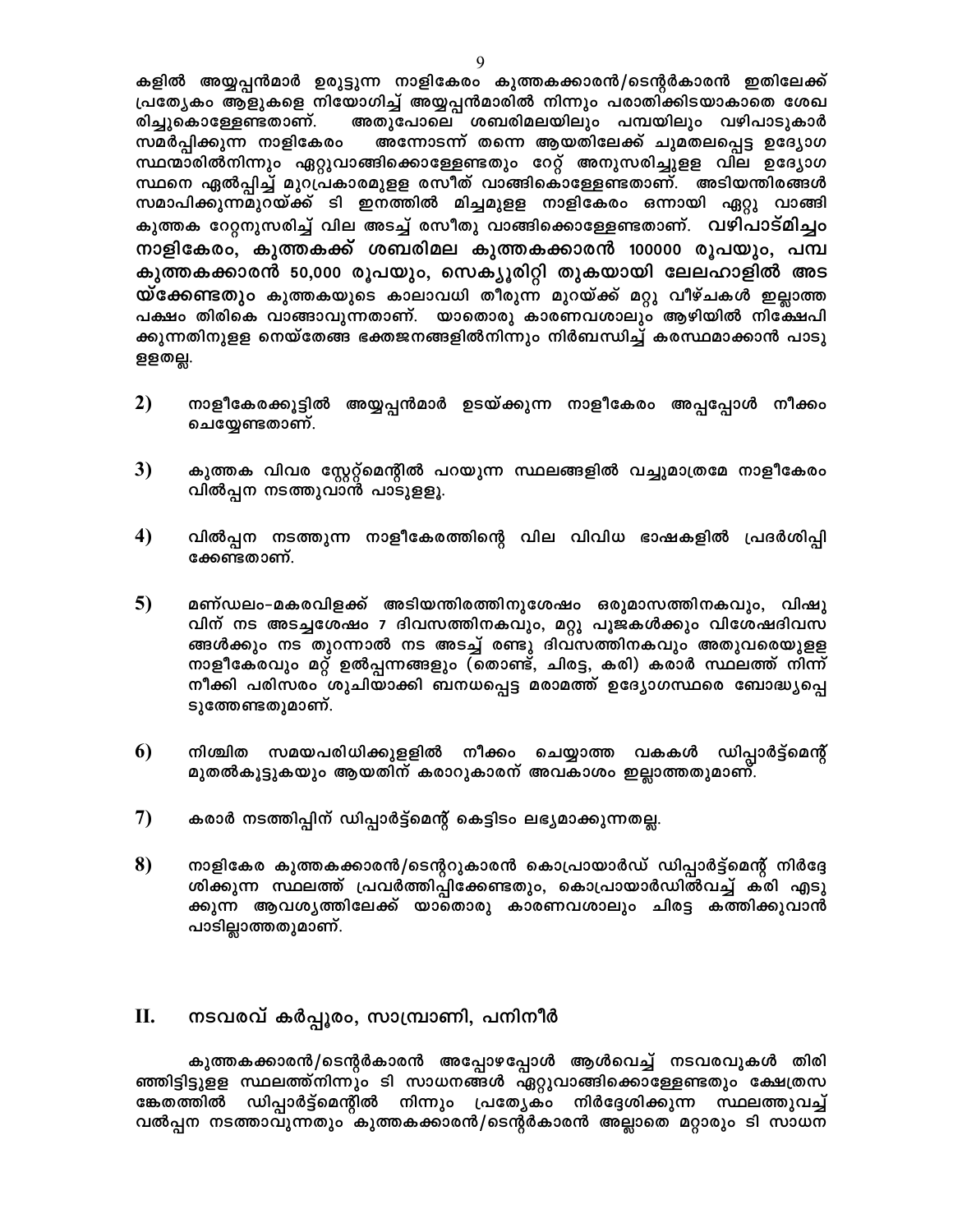ങ്ങൾ ക്ഷേത്രസങ്കേതത്തിനകത്തുവച്ച് വിൽപ്പന നടത്തുന്നതിനെ നിരോധിച്ചിരിക്കു ന്നതും കുത്തകക്കാരന്/ടെന്ററുകാരന് പുറമെനിന്നു കൂടി ടി സാധനങ്ങൾ കൊണ്ടുവന്ന് വിൽപ്പന നടത്താവുന്നതുമാകുന്നു.

#### III. നടവരവ് കുരുമുളക്, എളള്, ചെറുനാരങ്ങ, വെറ്റില, പാക്ക് എന്നിവ ഏറ്റുവാങ്ങുന്നതിനുളള അവകാശം

അപ്പോഴപ്പോൾ ആൾവെച്ച് നടവരവുകൾ തിരി കുത്തകക്കാരൻ/ടെന്റർകാരൻ ഞ്ഞിട്ടുളള സ്ഥലത്ത്നിന്നും ടി സാധനങ്ങൾ ഏറ്റുവാങ്ങിക്കൊള്ളേണ്ടതാണ്. ടി വകകൾ സൂക്ഷിക്കുന്നതിന് ഡിപ്പാർട്ട്മെന്റിൽനിന്നും അനുവദിച്ചിട്ടുളള സ്റ്റാൾ ഉപയോഗിക്കാവു ന്നതാണ്. വാവരുതറയിലെ ഡിപ്പാർട്ട്മെന്റ് വിഹിതം ആഴ്ചയിലൊരിക്കൽ കുത്തകക്കാ രൻ ഏറ്റുവാങ്ങേണ്ടതാണ്. കുടാതെ കുരുമുളക്, പാക്ക് എന്നിവ തിരിയുന്നതിനും ഉണ ക്കുന്നതിനും ടെലഫോൺ എക്സ്ചേഞ്ചിന് വടക്കുവശം പ്ലാനിൽ കാണിച്ചിരിക്കുന്ന 7 **x** 5 മീറ്റർ അളവിലുള്ള സ്ഥലം ഉപയോഗിക്കാവുന്നതാണ്. ടി. സ്ഥലം മകരവിളക്ക് ദിവ സവും അതിന് മുൻപുള്ള 2 ദിവസവും ഒഴിഞ്ഞ് മകരവിളക്ക് ദർശനത്തിനെത്തുന്ന അയ്യപ്പഭക്തർക്ക് വിരിവയ്ക്കുവാനുള്ള സൗകര്യം ഒരുക്കേണ്ടതാണ്.

#### $\mathbf{IV}$ . വെടി കുത്തക

1) മണ്ഡലപൂജ, മകരവിളക്ക്, മേടവിഷു, മാസപൂജ മറ്റ് നടതുറക്കുന്ന കാലയള വിൽ വലിയ നടപ്പന്തലിന് സമീപം, വലിയ നടപ്പന്തലിന്റെ റൂഫിനോട് ചേർന്ന് പമ്പയിലേക്കുള്ള വൺവെ മാളികപ്പുറത്ത് പ്ലാനിൽ കാണിച്ചിരിക്കുന്ന സ്ഥലം, ചന്ദ്രാനന്ദൻ റോഡും ശരണസേതുവും തമ്മിൽ യോജിക്കുന്ന സ്ഥലം, ശരംകു ത്തി, ശബരീപീഠം, കരിമല എന്നിവിടങ്ങളിൽ ഡിപ്പാർട്ടുമെന്റിലെ അധികാരമുളള ഉദ്യോഗസ്ഥന്മാർ ചട്ടം കെട്ടുന്നതനുസരിച്ച് കുത്തക ഏർപ്പെടുത്തുന്ന ആൾ ടി വഴിപാടിന് പണം ഹാജരാക്കുന്നവർക്ക് വെടി വഴിപാട് നടത്തികൊടുത്തു കൊള്ളേണ്ടതാണ്.

2) മണ്ഡലം–മകരവിളക്ക് കാലത്ത് ചന്ദ്രാനന്ദൻ റോഡും ശരണസേതുവും സന്ധിക്കുന്ന സ്ഥലത്തിനു താഴെയുളള ഭാഗത്തും മറ്റ് ദിവസങ്ങളിൽ വലിയ നട പ്പന്തലിനു പിറകുവശം കൊപ്രായാർഡിന് അസൗകര്യമാകാത്ത വിധത്തിലും വെടിത്തറ സ്ഥാപിക്കേണ്ടതാണ്.

3) വെടി ഒന്നിന് 10/– രൂപ നിരക്കിൽ കൂടുതൽ ലേലക്കാരനോ ടിയാന്റെ ആൾക്കാരോ വാങ്ങുവാൻ പാടുളളതല്ല. ആയതിന്റെ വിവരം പ്രദർശിപ്പിക്കേ ണ്ടതും അതിനു വിപരീതമായി കൂടുതൽ തുക വസൂൽ ചെയ്യുന്നപക്ഷം ആയത് ദേവസ്വം ഫണ്ടിലേക്ക് മുതൽ കൂട്ടുന്നതും കുത്തക റദ്ദ് ചെയ്യുന്നതിനും ഡിപ്പാർട്ടുമെന്റിന് അധികാരമുണ്ടായിരിക്കുന്നതാണ്.

4) വെടി വഴിപാട് നടത്തുന്നതുമൂലം അയ്യപ്പൻമാർക്ക് യാതൊരു അസൗകര്യവും ഉണ്ടാകാൻ പാടില്ലാത്തതും ഏതെങ്കിലും തരത്തിൽ ഡിപ്പാർട്ടുമെന്റിനോ അയ്യ പ്പൻമാർക്കോ മറ്റാർക്കെങ്കിലുമോ അപകട നഷ്ടം ഉണ്ടാകുന്നപക്ഷം ഡിപ്പാർ ട്ടുമെന്റ് നിശ്ചയിക്കുന്ന നഷ്ടം കുത്തകക്കാരൻ കെട്ടി വയ്ക്കാൻ ബാദ്ധ്യസ്ഥ നാണ്.

5) ശബരിമലയിൽ വെടി വഴിപാട് നടത്തിപ്പിനായി ഗൺപൗഡർ ഫാക്ടറിയു ടെയും സ്ലോറേജിന്റെയും ലൈസൻസ് കമ്മീഷണറുടെ ദേവസ്വം പേരി ലായിരിക്കും. കൂടുതലായി വേണ്ടിവരുന്ന ലൈസൻസും, വെടിവഴിപാട് നടത്തു ന്നതിലേക്കുളള LE 2 ലൈസൻസും കുത്തകക്കാരൻ സ്വന്തം ചെലവിൽ എടു ത്തിരിക്കേണ്ടതും, എക്സ്പ്ലോസീവ് ആക്ടിലേക്കും റൂളിലേയും ലൈസൻ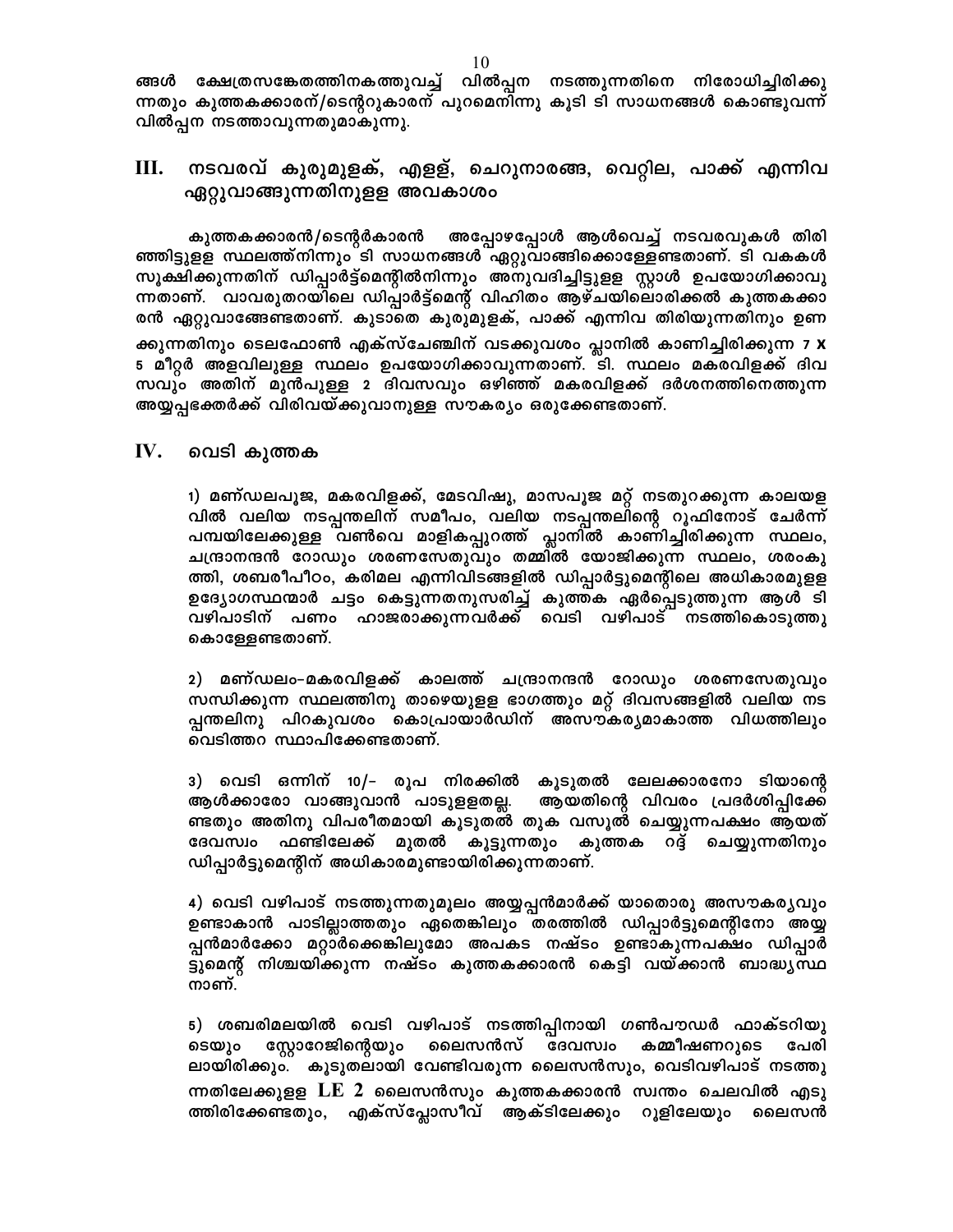സിലെ വൃവസ്ഥകൾ അനുസരിച്ച് വെടിമരുന്ന് ഉണ്ടാക്കുക, സൂക്ഷിക്കുക, പ്രയോഗിക്കുക തുടങ്ങിയ ജോലികൾ ശബരിമലയിൽ അതിലേക്കായി പ്രത്യേകം സജ്ജീകരിച്ചിട്ടുള്ള വെടിമരുന്നുശാലയിൽ വച്ചുമാത്രം നടത്തേണ്ടതും അല്ലാതെ യുളള കെട്ടിടമോ സ്ഥലമോ യാതൊരു കാരണവശാലും ഉപയോഗിക്കാൻ പാടി എക്സ്പ്ലോസീവ് ആക്ടിലെ (1984) യും 2008 ല്ലാത്തതും ഇന്ത്യൻ ലെ .<br>എക്സ്പ്ലോസീവ് റുൾസിലേയും വ്യവസ്ഥകൾ അതേപടി പാലിക്കുന്നതിനും കുത്തകക്കാരൻ ബാദ്ധ്യസ്ഥനായിരിക്കുന്നതും ഏതെങ്കിലും വ്യത്യസ്തമായി കണ്ടാൽ കുത്തക റദ്ദ് ചെയ്തു വേറെ ആളിനെ ഏർപ്പെടുത്തിയോ ഡിപ്പാർട്ട്മെന്റ് ചുമതലയിലോ വെടി വഴിപാട് നടത്തുന്നതിന് ഡിപ്പാർട്ട്മെന്റിന് അധികാരമുണ്ടാ യിരിക്കുന്നതും അതിനെ ചോദ്യം ചെയ്യുന്നതിന് കുത്തകക്കാരന് അവകാശം പ്രസ്തുത ആക്ടിലേയും റൂൾസിലേയും വൃവസ്ഥകൾ ഇല്ലാത്തതുമാകുന്നു. അനുസരിച്ച് ഇതര നടപടികൾക്ക് കുത്തകക്കാരൻ ബാദ്ധ്യസ്ഥനാണ്. ഡിപ്പാർട്ടു മെന്റിൽ നിന്നും നിയോഗിക്കുന്ന ഉദ്യോഗസ്ഥൻ ആവശ്യമെന്നു കണ്ടാൽ വെടിമ രുന്നു സ്റ്റോക്ക് മുതലായ കുത്തകക്കാരൻ ചെയ്തിട്ടുളള എല്ലാ ഏർപ്പാടുകളും പരിശോധിക്കുന്നതിനും സ്വാതന്ത്ര്യം ഉണ്ടായിരിക്കുന്നതും അതിനുവേണ്ട സൗക ര്യങ്ങൾ ഏർപ്പെടുത്തികൊടുക്കുന്നതിന് കുത്തകക്കാരൻ ബാദ്ധ്യസ്ഥനായിരിക്കു ന്നതുമാണ്.

6) കുത്തക സംബന്ധിച്ച് ഗവൺമെന്റിലേക്ക് വല്ല നികുതിയും കൊടുക്കേണ്ടതു ണ്ടായിരുന്നാൽ കുത്തകക്കാരൻ ടി നികുതി നേരിട്ട് കൊടുക്കുന്നതിന് ബാദ്ധ്യ സ്ഥനാണ്.

7) കുത്തകക്കാരൻ നിയോഗിക്കുന്ന തൊഴിലാളികൾ വെടിമരുന്നു നിർമ്മിക്കാനും പ്രയോഗിക്കാനും പ്രാവീണൃവും പരിചയവും സിദ്ധിച്ചവരായിരിക്കേണ്ടതാണ്. ആയത് കൺട്രോളർ ഓഫ് എക്സ്പ്ലോസീവിനെ ബോദ്ധ്യപ്പെടുത്താൻ സന്നദ്ധനു മായിരിക്കണം.

8) കുത്തകക്കാർ നിയോഗിക്കുന്ന തൊഴിലാളികളുടെ പേര്, മേൽവിലാസം എന്നിവ രേഖപ്പെടുത്തിയ ലിസ്റ്റും, ഓരോ പാസ്പോർട്ട് സൈസ് ഫോട്ടോയും ശബരിമല ദേവസ്വം എക്സിക്യൂട്ടീവ് ആഫീസറെ ഏൽപ്പിച്ച് തൊഴിലാളികൾക്ക് ഐഡന്റിറ്റി കാർഡ് സമ്പാദിച്ചുകൊള്ളേണ്ടതാണ്. ഐഡന്റിറ്റി കാർഡ് ഇല്ലാത്ത യാതൊരു തൊഴിലാളികൾക്കും വെടിമരുന്നുശാലയ്ക്കുള്ളിലോ പരിസര്ത്തോ പ്രവേശനത്തിന് അധീകരമില്ലാത്തതാകുന്നു.

9) കുത്തകക്കാരൻ സ്വന്തം ചെലവിൽ തൊഴിലാളികളെ ഇൻഷ്വർ ചെയ്യേണ്ടതും അവരുടെ എല്ലാ വിധത്തിലുളള പൂർണ്ണ ഉത്തരവാദിത്വം കുത്തകക്കാരനിൽ നിക്ഷിപ്തമായിരിക്കുന്നതുമാണ്.

10) പരസൃവൃവസ്ഥ പ്രകാരം 2015 നവംബർ 30 നകം ലേലത്തുക/ടെന്റർ തുക തീർക്കേണ്ടതും അല്ലാത്തപക്ഷം മുഴുവനും അടച്ചു 1-12-2015 മുതലുള്ള കാലയളവിൽ ഡിപ്പാർട്ടുമെന്റ് ചുമതലയിൽ കുത്തക നടത്തുന്നതിനും അതിൽവച്ച് ഡിപ്പാർട്ടുമെന്റിലേക്ക് നഷ്ടം ഉണ്ടാകുന്നതായാൽ അതിലേക്ക് ടെന്റർകാരൻ ഉത്തരവാദിയായിരിക്കുന്നതും ലാഭമുണ്ടായാൽ ആയതിലേക്ക് ടിയാന് അവകാശം ഇല്ലാത്തതുമാകുന്നു.

11) കുത്തക തുകയിൽ കുത്തകക്കാരൻ അടച്ചു കഴിഞ്ഞ ബാക്കി തുകയ്ക്ക് സെക്യൂരിറ്റിയായി ബാങ്ക് ഗ്യാരന്റി ഹാജരാക്കേണ്ടതാണ്.

12) ശബരിമല ക്ഷേത്രനട തുറന്നിരിക്കുമ്പോൾ മാത്രമേ വെടി വഴിപാട് നടത്തു വാൻ പാടുളളൂ.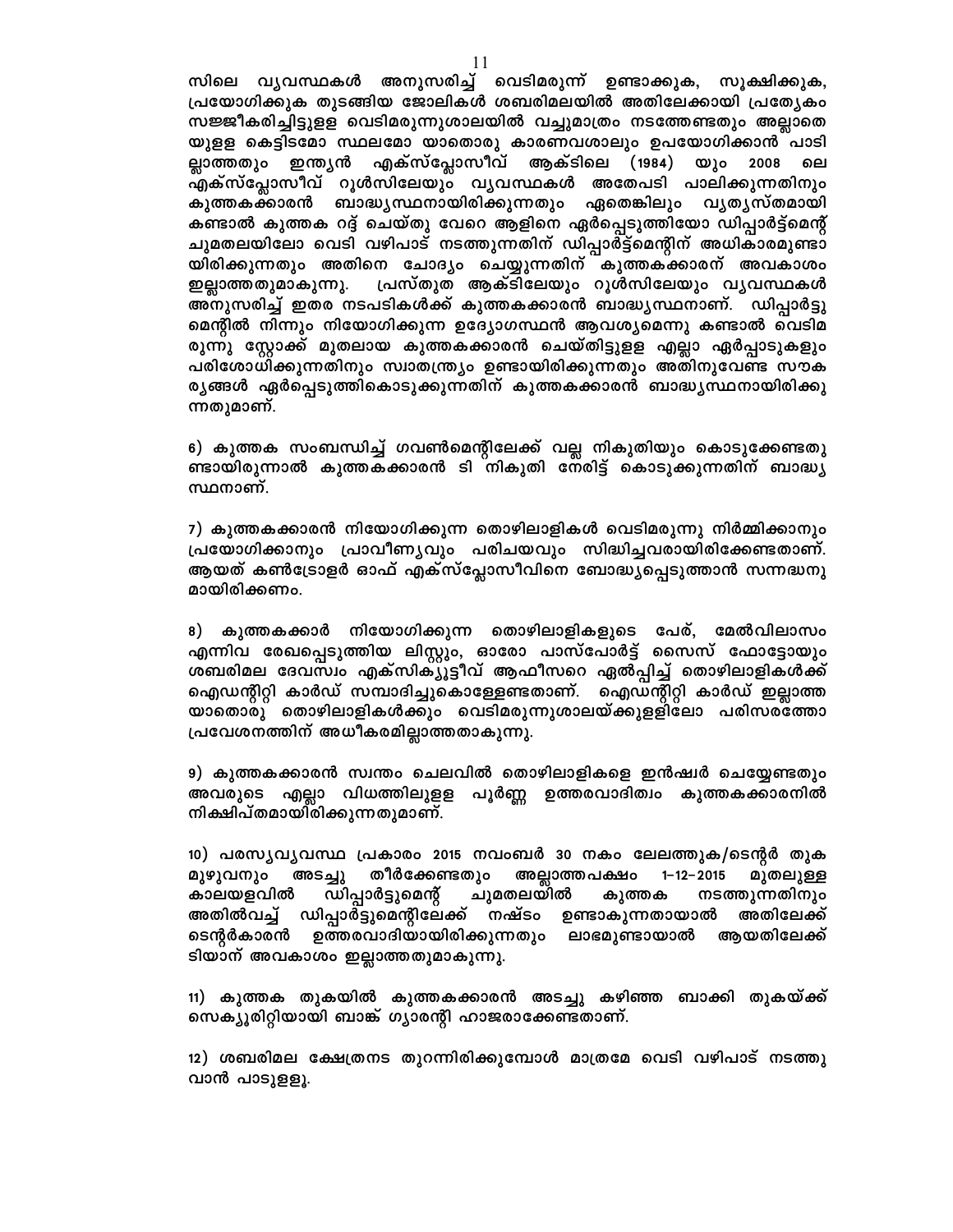13) വന്യജീവികളുടെ സംരക്ഷണത്തിന് കോട്ടം വരാത്ത രീതിയിൽ ശബ്ദം കുറഞ്ഞ വെടികൾ മാത്രം വയ്ക്കാവുന്നതാണ്. കതിനയുടെ പൊക്കം/നീളം എക്സ്പ്ലോസീവ് നിയമം നിഷ്കർശിക്കുന്നതിൽ കൂടാൻ പാടില്ല.

#### $\mathbf{V}$ നേർച്ച സാധനങ്ങളുടെ കുത്തക

അയ്യപ്പന്മാർക്ക് നടയ്ക്ക് വയ്ക്കുന്നതിനുളള സ്വർണ്ണത്തിലും വെളളിയിലുമുളള ആൾരൂപം, കാല്, കയ്യ്, കണ്ണ് മുതലായവ നേർച്ചരൂപങ്ങളും, ഓട്, പിത്തള, വെളളി വിള ക്കുകൾ, മണി, ലോക്കറ്റുകൾ, മാല പെന്റന്റ്, മോതിരം മുതലായ ആഭരണങ്ങളും കൂടാതെ സ്വർണ്ണം, വെളളി എന്നിവയിൽ ഏതെങ്കിലുമൊന്നുകൊണ്ടു പൊതിഞ്ഞതും, രുദ്രാക്ഷം, തുളസി, വിലപിടിപ്പുളള കല്ലുകൾ എന്നിവയിൽ നിർമ്മിച്ചതുമായ മാലയും മറ്റാഭരണങ്ങളും, കർപ്പൂരത്തട്ടം, കിണ്ണം എന്നിവ ഉണ്ടാക്കികൊണ്ടുവന്ന് ഡിപ്പാർട്ടു മെന്റിൽനിന്നും നിർദ്ദേശിക്കുന്ന സ്ഥലത്തുവച്ച് വിൽപ്പന നടത്തുന്നതിന് കുത്തകക്കാ രന് അവകാശമുളളതാകുന്നു. ഇതിലേക്കാവശ്യമായ ലൈസൻസ് സ്വന്തം ഉത്തരവാദി ത്വത്തിൽ ബന്ധപ്പെട്ട അധികാരികളിൽനിന്നു വാങ്ങി കുത്തകക്കാരൻ/ടെന്റർകാരൻ സൂക്ഷിച്ചുകൊള്ളേണ്ടതും, ആവശ്യപ്പെടുന്നപക്ഷം ഹാജരാക്കേണ്ടതുമാണ്. സ്വർണ്ണം 14 ക്യാരറ്റിലും, വെളളി 8 ക്യാരറ്റിലും കുറയാൻ പാടില്ലാത്തതും, ടി സാധനം കുത്തക ക്കാരനോ ടിയാൻ അധികാരപ്പെടുത്തുന്ന ആളുകളോ അല്ലാതെ മറ്റ് യാതൊരുത്തരും വിൽപ്പന നടത്തുവാൻ പാടില്ലാത്തതും, അനധികൃതമായി വിൽപ്പന നടത്തുന്നവ രിൽനിന്നും ആ വക സാധനങ്ങൾ പിടിച്ചെടുത്ത് ഡിപ്പാർട്ടുമെന്റിലേയ്ക്ക് മുതൽ കൂട്ടു സ്വർണ്ണംകൊണ്ടും, വെളളികൊണ്ടും നിർമ്മിച്ചിട്ടുളള നേർച്ച ഉരുപ്പടി ന്നതുമാകുന്നു. കളും മറ്റും നിബന്ധന അനുസരിച്ചുളളതാണോ എന്ന് പരിശോധിക്കുന്നതിന് ഡിപ്പാർട്ടു മെന്റിന് അവകാശമുണ്ടായിരിക്കുന്നതും, നിബന്ധന അനുസരിച്ചുളളതല്ലെന്ന് ശബരിമല എക്സിക്യൂട്ടീവ് ആഫീസർക്ക് ബോദ്ധ്യം വരുന്നപക്ഷം ക്രിമിനൽ നടപടികൾ ഉൾപ്പെ ടെയുളള നടപടികൾ നടത്തുന്നതിനും ഉരുപ്പടികൾ സ്ഥലത്തുനിന്നും നീക്കം ചെയ്യുന്ന തിനും ഡിപ്പാർട്ടുമെന്റിന് അവകാശം ഉണ്ടായിരിക്കുന്നതുമാണ്. യാതൊരു കാരണവ ശാലും അയ്യപ്പചക്രം, ഡിപ്പാർട്ടുമെന്റ് വിൽപ്പന നടത്തുന്ന ലോക്കറ്റുകൾ എന്നിവ വിൽപ്പന നടത്തുവാൻ പാടുളളതല്ല.

#### VI തറവാടക

1) ശബരിമലയിലും പമ്പയിലും ഹോട്ടലുകൾ, ലഘു ഭക്ഷണ ശാലകൾ, ഫോട്ടോ സ്റ്റുഡിയോകൾ, മറ്റു കടകൾ, കുത്തകക്കാർക്ക് അനുവദിച്ചിട്ടുളള ഷെഡുകൾ എന്നിവ കെട്ടുന്നതിന് ഫയർഫോഴ്സ് ഡയറക്ടറുമായി ആലോചിച്ചുണ്ടാക്കിയ താഴെ വിവരിക്കുന്ന പ്രത്യേക നിബന്ധനകൾക്ക് വിധേയമായിരിക്കേണ്ടതാണ്. ഇവയ്ക്ക് ഓരോന്നിനും ഡിപ്പാർട്ട്മെന്റിൽനിന്നു അളവുകൾ നിശ്ചയിച്ച് കുറ്റിയടി ച്ചിട്ടുളള സ്ഥലങ്ങളിൽ ഒട്ടും കൂടുതൽ സ്ഥലം ഷെഡ്ഡുകൾ കെട്ടുന്നതിനോ അവര വരുടെ കച്ചവട സംബന്ധമായ മറ്റാവശ്യങ്ങൾക്കോ ഉപയോഗിക്കാൻ കുത്തക ക്കാരെ/ടെന്റർകാരെ അനുവദിക്കുന്നതല്ല. ഈ വൃവസ്ഥകൾക്ക് വിപരീതമായി ഹോട്ടലുകളോ, ഫോട്ടോസ്റ്റുഡിയോകളോ, ഷെഡ്ഡുകളോ കെട്ടുകയോ അവര വർക്ക് അനുവദിച്ചിട്ടുളളതിൽ കൂടുതൽ സ്ഥലങ്ങൾ ഉപയോഗിക്കുന്നതായോ കാണുകയാണെങ്കിൽ നിശ്ചിത അളവുകൾക്ക് പുറത്ത് കെട്ടുന്ന ഷെഡ്ഡുകൾ തുട ങ്ങിയവയെല്ലാം നീക്കം ചെയ്യുന്നതിന് ഡിപ്പാർട്ട്മെന്റിന് അധികാരവും അവകാ ശവും ഉണ്ടായിരിക്കുന്നതാണെന്ന് മാത്രമല്ല വൃവസ്ഥകൾക്ക് വിപരീതമായി ചെയ്യുന്നതിന് അനുവദിക്കുന്നതല്ലാത്തതുമാണ്. കെട്ടുന്നവയിൽ കച്ചവടം ഇതിൽവെച്ചുണ്ടാകുന്ന നഷ്ടത്തിന് കുത്തകക്കാരൻ മാത്രം ഉത്തരവാദിയായിരി ക്കുന്നതുമാണ്. ഓല, കാട്ടില, പുല്ല്, കാട്ടുകഴകൾ, മറ്റു വനവിഭവങ്ങൾ എന്നിവ ഷെഡ്ഡുകൾ നിർമ്മിക്കുന്നതിൽനിന്നും ഒഴിവാക്കേണ്ടതാണ്.ജി.ഐ ഷീറ്റ് ഉപയോ ഗിച്ച് മേൽക്കൂര ഇടേണ്ടതാണ്.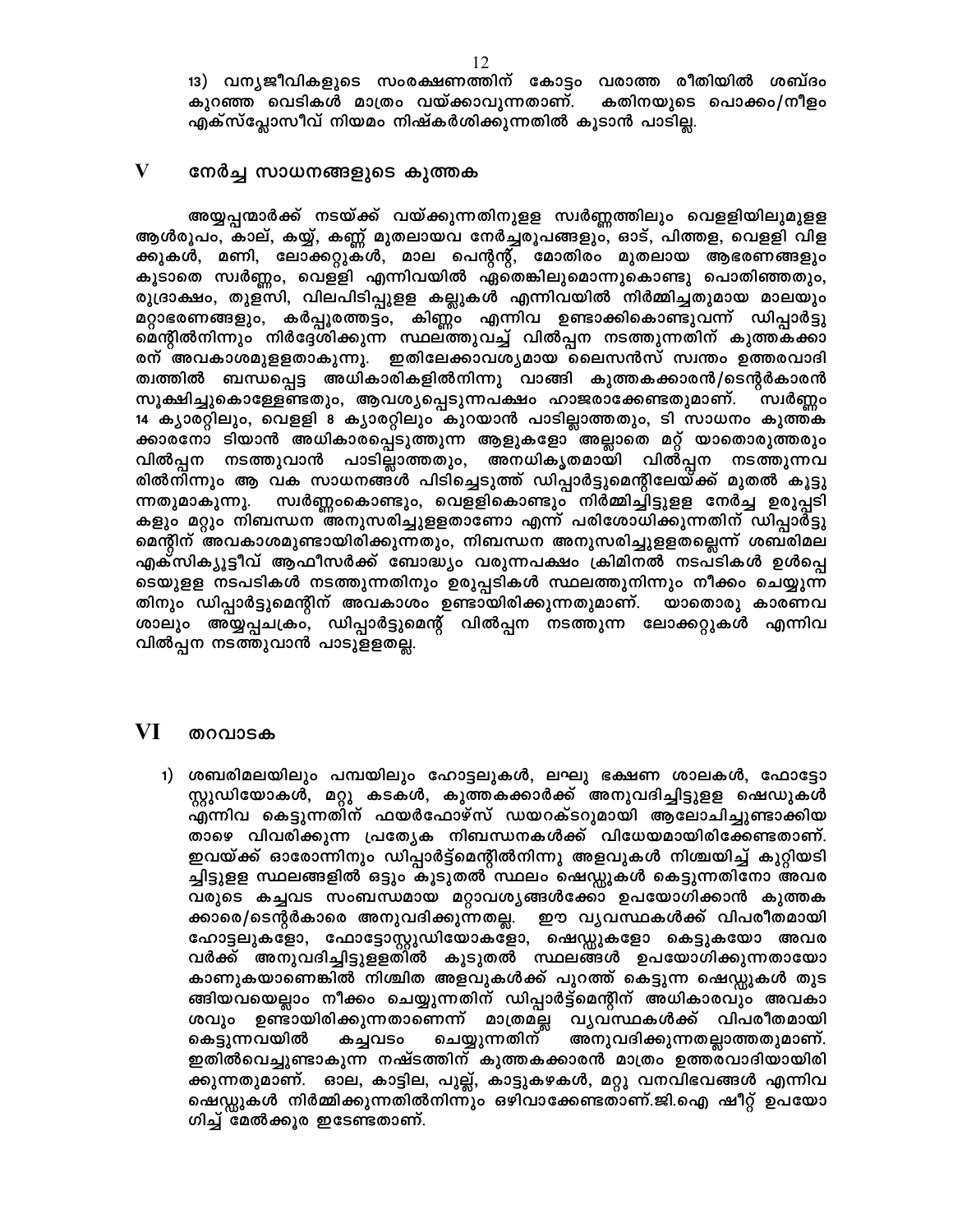- $2)$ പമ്പ മണൽപ്പുറത്തും, ശബരിമല സന്നിധാനത്തും ഡിപ്പാർട്ട്മെന്റിൽ നിന്നും നിശ്ചയിച്ച് കൊടുത്തിട്ടുളള സ്ഥലത്തുമാത്രം ഓരോ ഫോട്ടോസ്റ്റുഡിയോ നടത്തു ന്നതിന് കുത്തക കൊടുത്തിട്ടുളളതാണ്. കാപ്പിക്കടകൾ, ഹോട്ടൽ, മറ്റു കടകൾ നടത്തുന്നതിനും മറ്റും ലേലം ചെയ്തുകൊടുത്ത മുതലായവ യാതൊരു സ്ഥലത്തും ഫോട്ടോസ്റ്റുഡിയോ സ്ഥാപിച്ച് നടത്തുന്നതിന് ടി സ്ഥലങ്ങളുടെ കുത്തകക്കാർക്ക്/ടെന്റർകാർക്ക് അധികാരവും അവകാശവും ഉണ്ടായിരിക്കുന്നത ല്ലാത്തതും അപ്രകാരം നടത്തുന്നതിന് അനുവദിക്കുന്നതല്ലാത്തതുമാണ്. അതു പോലെതന്നെ പമ്പയിലും, ശബരിമലയിലും, നിലയ്ക്കലും ഭക്ഷണശാലകളും ലഘു ഭക്ഷണ ശാലകളും ഒഴിച്ചുളള മറ്റു കടകൾക്ക് ബ്ലോക്ക് തിരിച്ച് ലേലം ചെയ്ത് കൊടുക്കുന്ന സ്ഥലങ്ങളിലും യാതൊരു കാരണവശാലും ഭക്ഷണശാലയോ ലഘു ഭക്ഷണശാലയോ നടത്തുന്നതിന് അനുവദിക്കുന്നതല്ല.
- $3)$ ഭക്ഷണശാലകളും ലഘു ഭക്ഷണ ശാലകളും നിർദ്ദിഷ്ട സ്ഥാനങ്ങളിൽ നടത്തു ന്നതിനുളള അവകാശം ഡിപ്പാർട്ട്മെന്റിൽനിന്നും പ്രത്യേകം പ്രത്യേകം ലേലം ചെയ്ത് കൊടുക്കുന്നതാകയാൽ ആയത് ലേലത്തിൽ പിടിക്കുന്ന കുത്തകക്കാ രുടെ/ടെന്റർകാരുടെ കച്ചവടത്തിന് വിഘാതം ഉണ്ടാകാതിരിക്കുന്നതിന് ശരം കുത്തി മുതൽ ജീപ്പുറോഡ് ജംഗ്ഷൻവരെയുളള സ്ഥലത്ത് ജീപ്പ് റോഡ് അവസാ നിക്കുന്നിടത്തുനിന്നും 30 മീറ്റർ അകന്നും, കുമ്പളം തോടുമുതൽ വടക്കുവശത്തു ളള പഴയ കിടങ്ങിനു മേൽ ഭാഗത്തുളള റിസർവോയർവരെയുളള സ്ഥലത്ത് മാളി കപ്പുറത്തും ട്രഞ്ചിനുവെളിയിൽ ട്രെഞ്ചിൽനിന്നും 30 മീറ്ററിനകത്തും ത്രിവേണി ഇലക്ട്രിസിറ്റി ആഫീസിനു വടക്കുവശം ത്രിവേണി ഫുട്ട് ബ്രിഡ്ജ് വരെയുളള സ്ഥലത്തും കടകൾ കെട്ടിയോ അല്ലാതെ ലഘു ഭക്ഷണശാലയും ഭക്ഷണശാല ലോ നടത്തുന്നതിന് അതാതു സ്ഥലങ്ങളിൽനിന്ന് തറ കുത്തകക്കാരെ/ ടെന്ററു അതിന് വിപരീതമായിചെയ്യുന്ന വ്യാപാരികളെ കാരെ അനുവദിക്കുന്നതല്ല. അതാത് സ്ഥലങ്ങളിൽനിന്ന് നീക്കം ചെയ്യുന്നതിന് ഡിപ്പാർട്ട്മെന്റിന് അധികാരവും അവകാശവും ഉണ്ടായിരിക്കുന്നതും അതിൽവെച്ചുണ്ടാകുന്ന കഷ്ട നഷ്ടത്തിന് അതാത് കോൺട്രാക്ടർമാർ ഉത്തരവാദികളായിരിക്കുന്നതുമാണ്.
- $4)$ ഭക്ഷണശാലകളിലോ, റ്റീഷോപ്പുകളിലോ, മറ്റു കടകളിലോ ഒന്നുംതന്നെ ക്ഷേത്രാ ചാരവിരുദ്ധമായ യാതൊരു സാധനങ്ങളും, സിഗററ്റ്, ബീഡി, പാൻപരാഗ് എന്നിവ ഉൾപ്പെടെയുളള ലഹരി പദാർത്ഥങ്ങളും മത്സ്യമാംസാദികളും വിൽപ്പന നടത്തു ന്നതിനോ ഉപയോഗക്കുന്നതിനോ പാടുളളതല്ല. ഇതിനു വിരുദ്ധമായി പ്രവർത്തി ക്കുന്നവരുടെ കുത്തക റദ്ദ് ചെയ്ത് അനന്തര നടപടി സ്വീകരിക്കുന്നതായിരിക്കും. പ്ലാസ്റ്റിക് ഉൽപ്പന്നങ്ങൾ, ട്രെട്രാപാക്സ് എന്നിവയും നിരോധിച്ചിട്ടുളളതിനാൽ വിൽപ്പന നടത്തുകയോ ഉപയോഗിക്കുകയോ ചെയ്യുവാൻ പാടുളളതല്ല. ടി കടക ളിൽ ഡിപ്പാർട്ടുമെന്റിൽനിന്നും പ്രത്യേകം ലേലം ചെയ്ത കുത്തകയ്ക്ക് ആൾ സ്വർണ്ണം, വെളളി നേർച്ച സാധനങ്ങൾ, കർപ്പൂ ഏർപ്പെടുത്തിയിരിക്കുന്ന രംസാമ്പ്രാണി, പനിനീർ എന്നിവയും നാളികേരവും വ്യാപാരം ചെയ്യുന്നതിന് ആരേയും അനുവദിക്കുതല്ല. പിച്ചാത്തി, വാൾ തുടങ്ങിയ മാരകായുധങ്ങൾ കൊണ്ടു നടക്കുവാനോ, വിൽക്കാനോ പാടുളളതല്ല. ഭക്ഷണശാലകൾ, ലഘുഭക്ഷണശാലകൾ, കടകൾ എന്നിവ എടുക്കുന്നതിന് കുത്തക ഏർപ്പെട്ട ആളുകൾ ആഹാര പദാർത്ഥങ്ങൾക്കും മറ്റു സാധനങ്ങൾക്കും അയ്യപ്പന്മാ രിൽനിന്നും അമിത തുക ഈടാക്കാൻ പാടില്ലാത്തതാണ്. ശുചിയായ ആഹാര പദാർത്ഥങ്ങൾ വിതരണം ചെയ്യുന്നതിനും ഭക്ഷണശാലകൾ, കടകൾ എന്നിവയും അവയുടെ പരിസരവും വൃത്തിയായി സൂക്ഷിക്കുന്നതിന് കുത്തകക്കാരൻ ശ്രദ്ധി നിലയ്ക്കൽ ക്കേണ്ടതാണ്. ശബരിമല, പമ്പ, എന്നിവിടങ്ങളിൽ ഭക്ഷണശാലകളും, ലഘുഭക്ഷണശാലകളും നടത്തുന്നവർ ഡിപ്പാർട്ട്മെന്റ് അംഗീ കരിച്ചിട്ടുളള വിലവിവരം പ്രദർശിപ്പിക്കേണ്ടതും അതനുസരിച്ച് മാത്രം ആഹാര പ ദാർത്ഥങ്ങൾ വിൽക്കേണ്ടതുമാണ്. ഹെൽത്ത് ഇൻസ്പെക്ടർ ഫുഡ് ഇൻസ്പെ ക്ടർ എന്നിവരുടെ നിർദ്ദേശങ്ങൾ പാലിക്കേണ്ടതാണ്.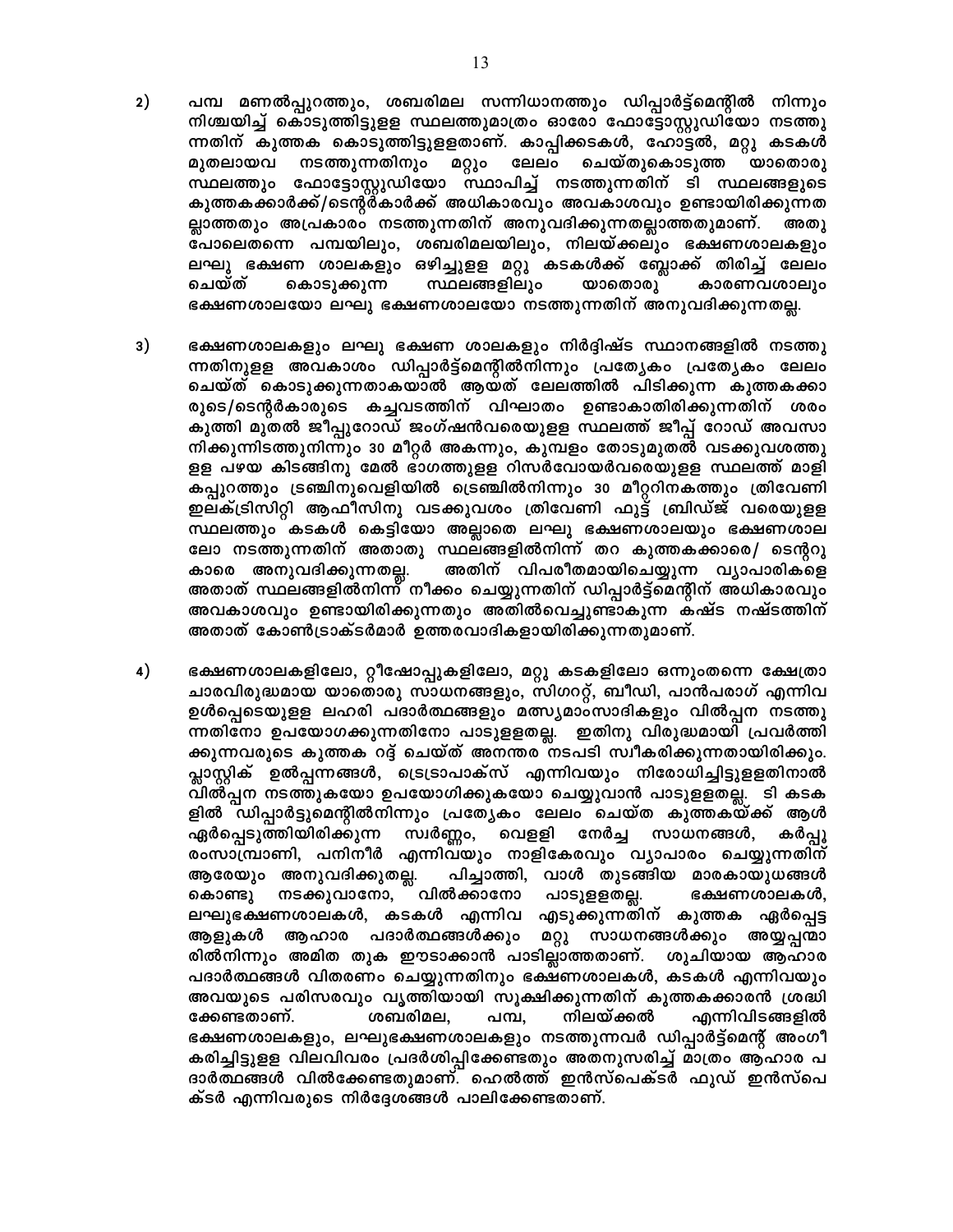- $5)$ പരസൃത്തിലെ വൃവസ്ഥകളനുസരിച്ച് അതാത് ഐറ്റങ്ങൾക്ക് അടയ്ക്കേണ്ട മുഴുവൻ തുകയും നിശ്ചിത സമയത്തിനകംതന്നെ അടച്ച് രസീത് വാങ്ങാതെ മുടക്കം വരുത്തുന്നതായാൽ കോൺട്രാക്ട്/ടെന്റർ റദ്ദ് ചെയ്ത് ഡിപ്പാർട്ട്മെന്റിൽ നിന്നും നേരിട്ടോ മറ്റ് വൃവസ്ഥകൾ ചെയ്തോ തറവാടക പിരിക്കുന്നതും, അതിൽ വച്ചുണ്ടാകുന്ന കഷ്ടനഷ്ടത്തിന് കോൺട്രാക്ടർ ഉത്തരവാദിയായിരിക്കുന്നതും, ലാഭമുണ്ടായാൽ അത് ദേവസ്വം ഫണ്ടിലേയ്ക്ക് മുതൽ കൂട്ടുന്നതുമാണ്.
- കുത്തകയ്ക്ക് കൊടുത്തിട്ടുളള ഏതെങ്കിലും സ്ഥലം ഡിപ്പാർട്ട്മെന്റ് ആവശ്യ  $6)$ ത്തിന് വേണ്ടിവരുന്ന പക്ഷം അപ്രകാരമുളള സ്ഥലത്ത് കെട്ടിയിട്ടുളള ഷെഡ്ഡ് പൊളിച്ചുമാറ്റി സ്ഥലം ഡിപ്പാർട്ട്മെന്റിന്റെ ആവശ്യത്തിനുവേണ്ടി വിട്ടുതരുന്നതിന് കോൺട്രാക്ടർ/കുത്തകക്കാരൻ ബാദ്ധ്യസ്ഥനായിരിക്കുന്നതും അപ്രകാരം ഒഴി ഞ്ഞുതരേണ്ടതുമാണ്.
- $7)$ ശബരിമലയിലും, പമ്പയിലും, നിലയ്ക്കലും കുത്തകകളിൽ ഏർപ്പെടാതെ കിട ക്കുന്ന സ്ഥലങ്ങൾ ആവശ്യമെന്നു കണ്ടാൽ ഭക്ഷണശാല, ലഘു ഭക്ഷണശാല കോഫിസ്റ്റാൾ, മിൽമാ സ്റ്റാൾ, സ്റ്റാൾ തുടങ്ങി അയ്യപ്പന്മാർക്ക് പ്രയോജനപ്പെടുന്ന വിവിധ കാര്യങ്ങൾക്ക് കൊടുക്കുന്നതിന് ഡിപ്പാർട്ട്മെന്റിന്അധികാരമുണ്ടായിരി ക്കുന്നതും അതിനെ കുത്തകക്കാർക്ക്/ ടെന്റർകാർക്ക് ചോദ്യം ചെയ്യാൻ പാടില്ലാ ത്തതാകുന്നു.
- 8) വഴിമേലും മറ്റ് താവളങ്ങളിലും കടകൾ കെട്ടുന്നതിൽവച്ച് വഴി നടക്കുന്ന അയ്യപ്പ ന്മാരുടെ സഞ്ചാരത്തിനും, വിരിവെയ്പിനും യതൊരു അസൗകര്യവും വരാതിരി ക്കാൻ പ്രത്യേകം ശ്രദ്ധിക്കേണ്ടതും, ദേവസ്വം, ഫോറസ്റ്റ്,  $\mathbf{P. W. D}$  തുടങ്ങിയ ഡിപ്പാർട്ട്മെന്റുകളുടെ നിർദ്ദേശം പാലിക്കേണ്ടതും അസൗകര്യമെന്നു കാണുന്ന സ്ഥലങ്ങളിൽ കടകൾ പൊളിച്ചു മാറ്റുന്നതിന് കോൺട്രാക്ടർ/കുത്തകക്കാരൻ ബാദ്ധ്യസ്ഥരായിരിക്കുന്നതുമാണ്.
- സ്റ്റുഡിയോകൾ, 9) ലേലപരസ്യത്തിൽ കടകൾ, ഭക്ഷണശാലകൾ, ലഘുഭക്ഷണശാലകൾ എന്നിവ കെട്ടുന്നതിന് ഡിപ്പാർട്ട്മെന്റിൽനിന്നും നിശ്ചയിച്ചി ട്ടുളള സ്ഥലത്ത് (പ്ലാൻ രേഖപ്പെടുത്തിയിട്ടുളള അംഗീകൃത അളവിൽ മാത്രം) അവ കെട്ടുന്നതിന് ദേവസ്വം കമ്മീഷണറുടെയോ അധികാരപ്പെടുത്തിയ മറ്റ് ഉദ്യോഗസ്ഥന്മാരുടേയോ അംഗീകാരത്തോടുകൂടി മാത്രം ആയിരിക്കേണ്ടതാണ്. അളവിൽ കൂടുതൽ സ്ഥലം യാതൊരു കാരണവശാലും ഉപയോഗിക്കുവാൻ പാടില്ലാത്തതും അങ്ങനെ ഉപയോഗിക്കുകയാണെങ്കിൽ ബ്ലാക്ക്ലിസ്റ്റ് ചെയ്യുക തുടങ്ങിയ ശിക്ഷാ നടപടികൾ സ്വീകരിക്കുന്നതുമാണ്.
- 10) പുലിനഖം, മാല മുതലായവ കൊണ്ടു നടന്നു കച്ചവടം ചെയ്യുന്നതിന് തറവാടക കോൺട്രാക്ടർമാർക്ക് അധികാരം ഇല്ലാത്തതും, ആയത് അനുവദിക്കുന്നതല്ലാത്ത കെ.എസ്.ഇ.ബി. യിൽ നിന്നും സ്ഥാപിച്ചിട്ടുളള കെ. വി. ലൈൻ തുമാകുന്നു. പോസ്റ്റിനു താഴെയോ, അപ്രകാരമുളള പോസ്റ്റുകളുടെ സമീപത്തോ കടകെട്ടു വിപരീതമായി പ്രവർത്തിക്കുന്നപക്ഷം കടകൾ വാൻ അനുവദിക്കുന്നതല്ല. എടുത്തു മാറ്റാൻ ഡിപ്പാർട്ട്മെന്റിന് അധികാരാവകാശമുണ്ടായിരിക്കുന്നതാണ്.
- $11)$ ശബരിമല, പമ്പ, നിലയ്ക്കൽ കംഫർട്ട് സ്റ്റേഷനുകളിൽ ജലലഭ്യത കുത്തകക്കാരൻ സ്വന്തം ചെലവിൽ ഉറപ്പാക്കേണ്ടതാണ്. വാട്ടർ ടാപ്പ് ഫിറ്റുചെയ്തിട്ടുള്ള യൂണിറ്റുകളിൽ അതിൽക്കൂടി ജലം ലഭ്യമാക്കേണ്ടതാണ്. ഒരാ ളിൽനിന്നും ഒരുപ്രാവശ്യം യൂറിനൽ ഉപയോഗത്തിന് 1/– രൂപയിൽകൂടു തലും ടോയ്ലറ്റ് ഉപയോഗത്തിന് 3/– രൂപയിൽ കൂടുതലും ഈടാക്കുവാൻ പാടില്ല. വൈദ്യുത കണക്ഷൻ എടുത്തിട്ടുളള കംഫർട്ട് സ്റ്റേഷനുകൾക്ക് നിശ്ചയി വൈദ്യുത ചാർജ്ജും കുത്തകക്കാരൻ അട ച്ചിട്ടുളള സെക്യൂരിറ്റി തുകയും, യ്ക്കേണ്ടതുമാകുന്നു. ബക്കറ്റുകൾ മുതലായ സാധനങ്ങളും, ശുചീകരണത്തിനു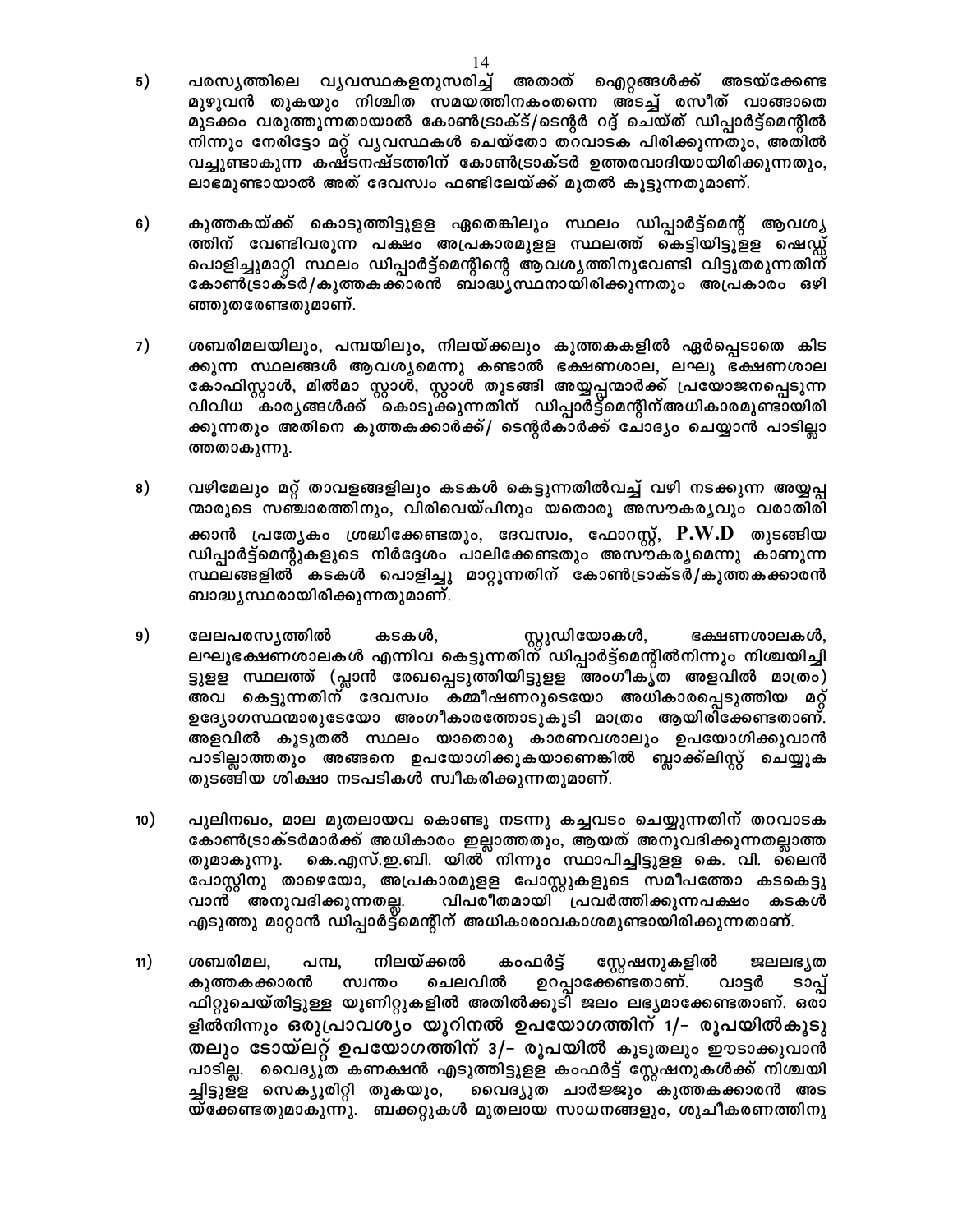വേണ്ട സാധനങ്ങളും കുത്തകക്കാരൻ തന്നെ വാങ്ങി ഉപയോഗിക്കേണ്ടതും ബൾബുകൾ ഫ്യൂസായാൽ കുത്തകക്കാരന്റെ സ്വന്തം ചെലവിൽ മാറ്റിക്കൊള്ളേ കംഫർട്ട്സ്റ്റേഷനുകളും പരിസരവും എപ്പോഴും ശുചിയായും ണ്ടതുമാണ്. വ്യത്തിയായും സൂക്ഷിക്കേണ്ടതുമാണ്. പബ്ലിക്ക് ഹെൽത്ത് ഉദ്യോഗസ്ഥന്മാരുടേ യും, ദേവസ്വം ബോർഡ് ഉദ്യോഗസ്ഥന്മാരുടേയും എല്ലാ നിർദ്ദേശങ്ങളും അനുസ രിക്കേണ്ടതും കുത്തക വീഴ്ച വരുത്തുകയോ, പരാതിക്ക് ഇടനൽകുകയോ, നിശ്ചിത തുകയിൽ കൂടുതൽ ഈടാക്കുന്നതായോ ബോദ്ധ്യപ്പെട്ടാൽ കുത്തക റദ്ദ് മുതൽകൂട്ടി ചെയ്ത് നിരതദ്രവ്യം ആവർത്തന ലേലം നടത്തുന്നതിന് ഡിപ്പാർട്ട്മെന്റിന് അവകാശം ഉണ്ടായിരിക്കുന്നതും കുത്തകകൾ ഏൽപ്പിക്കുന്ന തിന് മുമ്പായി കംഫർട്ട് സ്റ്റേഷനുകളിലുളള ഉരുപ്പടികൾ ബോദ്ധ്യപ്പെട്ട് ഏറ്റുവാ ങ്ങേണ്ടതും, യാതൊരു കേടുപാടുകളും കൂടാതെ തിരികെ ബന്ധപ്പെട്ട ദേവസ്വം മരാമത്ത് എഞ്ചിനീയറെ ബോദ്ധ്യപ്പെടുത്തി ഏൽപ്പിക്കേണ്ടതുമാകുന്നു. സാങ്കേ തിക കാരണങ്ങളാൽ വൈദ്യുതിയും ജലവിതരണവും തടസ്സപ്പെട്ടാൽ ഡിപ്പാർട്ട്മെന്റ് ഉത്തരവാദിയായിരിക്കുന്നതല്ല. ആയതിന് കുത്തകക്കാര്ൻതന്നെ ബദൽ സംവിധാനം ഉണ്ടാക്കേണ്ടതാണ്. കുത്തകക്കാരൻ സ്വന്തം ചെലവിൽ വൈദ്യുതകണക്ഷൻ സമ്പാദിച്ചുകൊളളണം. കുത്തകക്കാലയളവിൽ ഉണ്ടാകുന്ന റിപ്പയർ വർക്കുകൾ കുത്തകക്കാരന്റെ സ്വന്തം ചെലവിൽ ഡിപ്പാർട്ട്മെന്റ് ഉദ്യോഗസ്ഥരുടെ നിർദ്ദേശാനുസരണം യഥാസമയം ചെയ്തിരിക്കേണ്ടതാണ്.

- $12)$ പമ്പയിലുളള ഭക്ഷണശാലകളിൽനിന്നും പുറംതളളുന്ന മലിനജലം ശേഖരിച്ച് പമ്പു ചെയ്യുന്നതിനുവേണ്ടി ഓരോ ഹോട്ടലിന്റെയും പുറകിലായി 7, 2.5, 1.5 മീറ്റർ അളവിൽ ചുടുകല്ലുപയോഗിച്ച് ഒരു ടാങ്ക് ലേലക്കാരന്റെ സ്വന്തം ചെലവിൽ പണിയേണ്ടതാണ്. തറയിൽ കുഴിയെടുത്ത് മലിനജലം ശേഖിക്കാൻ പാടുളളതല്ല. ഇപ്രകാരം തയ്യാറാക്കുന്ന ടാങ്കുകൾ തിരുവിതാംകൂർ ദേവസ്വം ബോർഡിന്റെ അധീനതയിലുളള ഭൂമിയിലായിരിക്കണം. വനഭൂമിയിൽ പാടില്ല. അപ്രകാരം ശേഖരിക്കുന്ന മലിനജലം സമയാസമയങ്ങളിൽ ഏറ്റവും അടുത്തുളള ഡിപ്പാർട്ട്മെന്റ് സംഭരണ ടാങ്കുകളിലേയ്ക്ക് കരാറുകാരൻ സ്വന്തം ചെലവിൽ പമ്പ് ചെയ്യേണ്ടതാണ്. അല്ലാതെ സമീപമുളള ഓടകളിലേയ്ക്കോ പൊതു സ്ഥലത്തോ ഒഴുക്കിവിടാൻ അനുവദിക്കുന്നതല്ല. (പമ്പാ മണൽപ്പുറം പ്ലാനിൽ വരുന്നവർക്ക് മാത്രം ബാധകമാണ്).
- $13)$ ബഹു: കേരളാ ഹൈക്കോടതിയിലെ സി.എം.പി. നമ്പർ 29355/97/ഇൻ.ഒ.പി. നമ്പർ 15667/92 നമ്പർ കേസിൽ 24–9–97 ൽ ഉണ്ടായ വിധിപ്രകാരം ഒരു വൃക്തിയോ, നോമിനിയോ പമ്പയിലും ശബരിമലയിലുമായി ഭക്ഷണശാലകൾ ബ്ലോക്കുകൾ എന്നിവയെല്ലാം കൂടി മൂന്നെണ്ണത്തിൽ കൂടുതൽ ലേലത്തിൽ/ടെന്ററിൽ കുത്തക ആയതിന് വിരുദ്ധമായി കാണപ്പെട്ടാൽ അവർ പിടിക്കാൻ പാടില്ലാത്തതാണ്. ഏറ്റെടുത്തിട്ടുളള കുത്തകകൾ റദ്ദ് ചെയ്ത് അവർ അടച്ചിട്ടുളള തുകകൾ ഡിപ്പാർട്ട്മെന്റിലേക്ക് മുതൽ കൂട്ടി മറ്റു നടപടികൾ സ്വീകരിക്കുന്നതുമായിരിക്കും.
- $(14)$ പാചകവാതകവും, ഇലക്ട്രിക് സാധനങ്ങളും ഉപയോഗിക്കുന്നതിനിടെ അപകട ങ്ങൾ സംഭവിക്കുന്നപക്ഷം ആയതും, അഗ്നി നിമിത്തമുണ്ടാകുന്ന അപകട ങ്ങൾക്കും കുത്തകക്കാരൻ മാത്രമായിരിക്കും ഉത്തരവാദി. ഇതു സംബന്ധിച്ച എല്ലാ നിയമപരമായ നടപടികൾക്കും കുത്തകക്കാരൻ ബാദ്ധ്യസ്ഥനായിരിക്കും.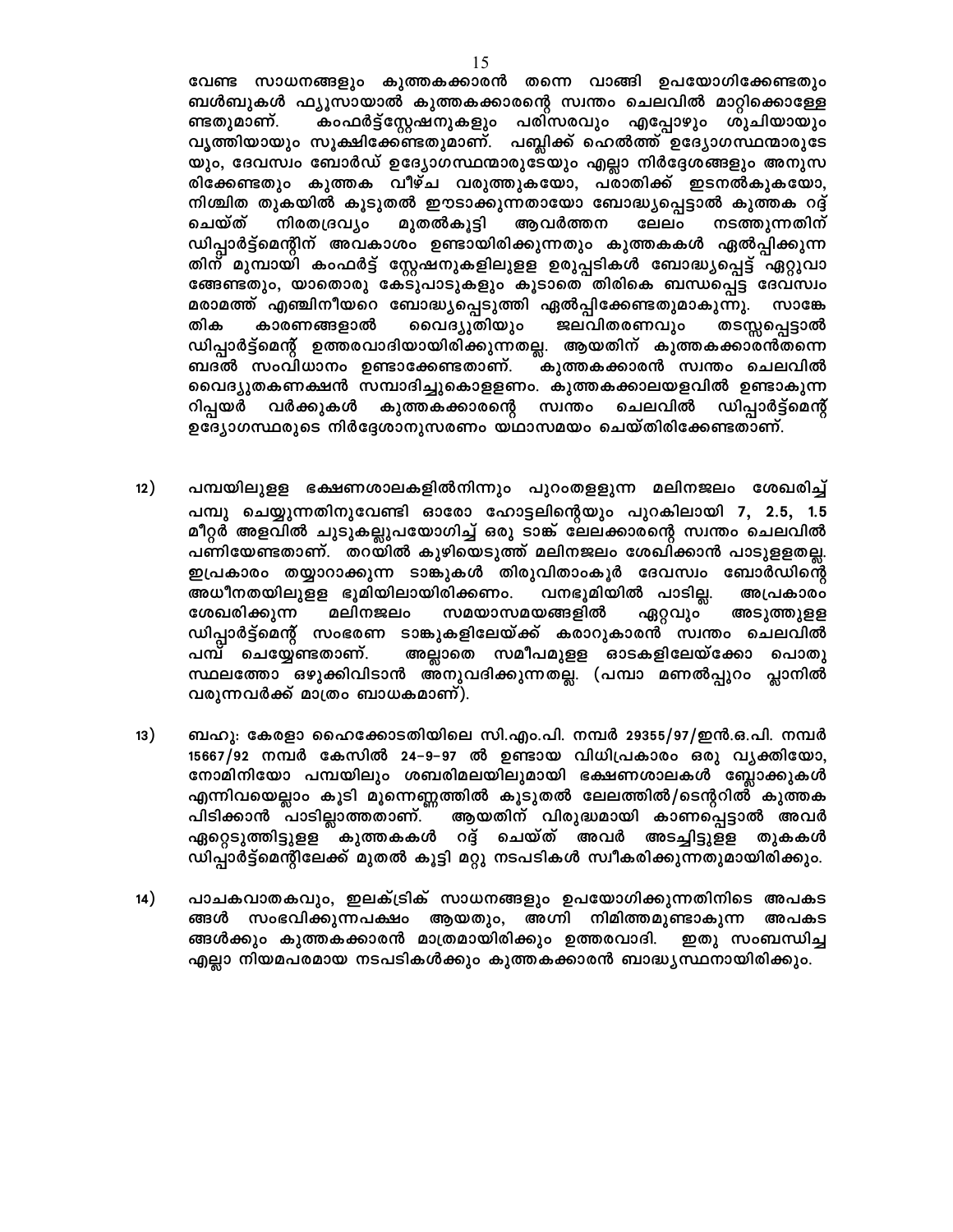- VII. ഭക്ഷണശാലകൾ, ലഘുഭക്ഷണശാലകൾ, കടകൾ, ഫോട്ടോസ്റ്റുഡിയോ കൾ എന്നിവ കെട്ടുന്നതു സംബന്ധിച്ചും നടത്തുന്നത് സംബന്ധിച്ചു മുള്ള നിബന്ധനകൾ –
- $1)$ ശബരിമലയിലും പമ്പയിലും നിലയ്ക്കലും ഭക്ഷണശാലകൾ, ലഘുഭക്ഷണശാല കൾ, ഫോട്ടോസ്റ്റുഡിയോകൾ, മറ്റുകടകൾ എന്നിവ കെട്ടുന്നതിന് ഡിപ്പാർട്ട് മെന്റിൽനിന്നും നിശ്ചയിച്ച് കുറ്റിയടിച്ചിട്ടുളള പ്രകാരം അതാത് സ്ഥലങ്ങളിലെ ദേവസ്വം അസിസ്റ്റന്റ് എഞ്ചിനീയർമാരുടെ നിർദ്ദേശങ്ങളനുസരിച്ചായിരിക്കേണ്ടതാ ഇത് സംബന്ധിച്ച് തയ്യാറാക്കിയിട്ടുളള പ്ലാനിൽ രേഖപ്പെടുത്തിയിട്ടുളള ണ്. അളവിൽ കൂടുതൽ സ്ഥലം ഉപയോഗിക്കാൻ പാടില്ലാത്തതും ടി സ്ഥലങ്ങളിൽ ഭക്ഷണശാലകൾ, ലഘുഭക്ഷണശാലകൾ, കടകൾ എന്നിവ കെട്ടേണ്ടത് ദേവസ്വം കമ്മീഷണർ അധികാരപ്പെടുത്തുന്ന മറ്റ് ഉദ്യോഗസ്ഥന്മാരുടെ നിർദ്ദേശങ്ങൾ അനു സരിച്ചായിരിക്കേണ്ടതും, മുൻകൂട്ടി അനുവാദം വാങ്ങിയ ശേഷം ആയിരിക്കേണ്ട തുമാണ്. ഭക്ഷണശാല, ലഘു ഭക്ഷണശാല ഒഴിച്ചുള്ള സ്റ്റാളുകളിൽ കാപ്പി, ചായ, മറ്റ് ഭക്ഷണപദാർത്ഥങ്ങൾ കച്ചവടം നടത്തുവാൻ പാടുളളതല്ല. ഭക്ഷണശാലകൾ ക്കുള്ളിൽ  $3\,$  m  $\rm X\,3\,m$  അളവിൽ ഒരു സ്റ്റാൾ മാത്രം നടത്താവുന്നതാണ്.  $\,$  ഭക്ഷണ ശാലകളിലും, കാപ്പികടകളിലും, ഫോട്ടോസ്റ്റുഡിയോകളിലും, മറ്റു കടകളിലും തട്ടുകൾ സ്ഥാപിച്ചോ മറ്റുവിധത്തിലോ അയ്യപ്പൻമാർക്ക് വിരി വയ്ക്കുവാൻ അനു വദിക്കുവാൻപാടില്ല.
- $2)$ ഇപ്രകാരം ഭക്ഷണശാലകൾ, ലഘുഭക്ഷണശാലകൾ, ഫോട്ടോസ്റ്റുഡിയോകൾ, ക ടകൾ എന്നിവ കെട്ടി നടത്തുന്നതിന് ദേവസ്വം ബോർഡും, ഫയർഫോഴ്സ് അധി കൃതരുമായും ചർച്ച ചെയ്ത് ഉണ്ടാക്കിയിട്ടുളള നിബന്ധനകൾക്ക് പൂർണ്ണമായി വിധേയമായിരിക്കേണ്ടതും, ഇലക്ട്രിസിറ്റി ബോർഡ്, ഫയർഫോഴ്സ്, ഹെൽത്ത് ഡിപ്പാർട്ട്മെന്റ്, ഫോറസ്റ്റ് ഉദ്യോഗസ്ഥന്മാർ എന്നിവർ തരുന്ന നിർദ്ദേശങ്ങളനുസ രിച്ച് പ്രവർത്തിക്കുന്നതിന് കുത്തകക്കാരൻ ബാദ്ധ്യസ്ഥനുമാണ്.
- $3)$ ഭക്ഷണശാലകൾ, ലഘുഭക്ഷണശാലകൾ, കടകൾ, ഫോട്ടോ സ്റ്റുഡിയോകൾ, മറ്റു കടകൾ എന്നിവയ്ക്ക് കെട്ടുന്ന ഷെഡ്ഡുകൾ ജി. ഐ. ഷീറ്റ് മേഞ്ഞിരിക്കേണ്ടതും, ഷെഡ്ഡുകൾക്ക് ചുറ്റും തറ ലെവലിൽ നിന്നും കുറഞ്ഞത് മൂന്നു മീറ്റർ ഉയരത്തിൽ തീ പിടിക്കാൻ സാദ്ധ്യതയില്ലാത്ത എ. സി. ഷീറ്റോ, ജി. ഐ. ഷീറ്റോ കൊണ്ടു മാത്രം മറവ് ചെയ്യേണ്ടതുമാണ്. ടി ഹോട്ടലുകൾ, കാപ്പികടകൾ, ഫോട്ടോസ്റ്റുഡി യോകൾ, മറ്റുകടകൾ എന്നിവ ഒരു നിലയിൽ മാത്രം നിർമ്മിക്കേണ്ടതും കൂര യുടെ പൊക്കം 5 മീറ്റർ കൂറയാനും 13 മീറ്ററിൽ കവിയുവാനും പാടില്ലാത്തതാണ്. കൂരയുടെ താഴേയറ്റം തറ ലെവലിൽനിന്നും 3 മീറ്റർ കവിയാൻ പാടുള്ളതല്ല.
- 4) sî ഭക്ഷണശാലകൾക്കും, ലഘുഭക്ഷണശാലകൾക്കും, ഫോട്ടോസ്റ്റുഡിയോ കൾക്കും മറ്റും ഇടയ്ക്ക് പ്ലാനിൽ കാണിച്ചിട്ടുളള വിധം ഒഴിപ്പിച്ചിട്ടുളള സ്ഥലങ്ങൾ കുത്തകക്കാർ ആരുംതന്നെ ഒരാവശ്യത്തിനും ഉപയോഗിക്കാൻ പാടില്ലാത്തതും നിർബന്ധമായും എപ്പോഴും വൃത്തിയാക്കി ഒഴിച്ചിടുന്നതിന് കുത്തകക്കാർ ശ്രദ്ധിക്കേണ്ടതാണ്.
- $5)$ ഹോട്ടലുകൾ ലഘുഭക്ഷണശാലകൾ എന്നിവയിൽ പാചകത്തിന് വിറക് യതൊരു കാരണവശാലും ഉപയോഗിക്കുവാൻ പാടുളളതല്ല. പകരം എൽ.പി.ജി., മണ്ണെണ്ണ എന്നിവ പാചക ആവശ്യത്തിന് ഉപയോഗിക്കേണ്ടതാണ്.
- 6) കടകളിലും ഷെഡ്ഡുകളിലും പാചക ആവശ്യത്തിനുപയോഗിക്കുന്ന ഇന്ധനങ്ങൾ, ബന്ധപ്പെട്ട സുരക്ഷാ ഉദ്യോഗസ്ഥരുടെ നിർദ്ദേശങ്ങൾ പാലിച്ച് സുരക്ഷിതമായി പ്രത്യേക സ്ഥലത്തു സൂക്ഷിക്കേണ്ടതാണ്..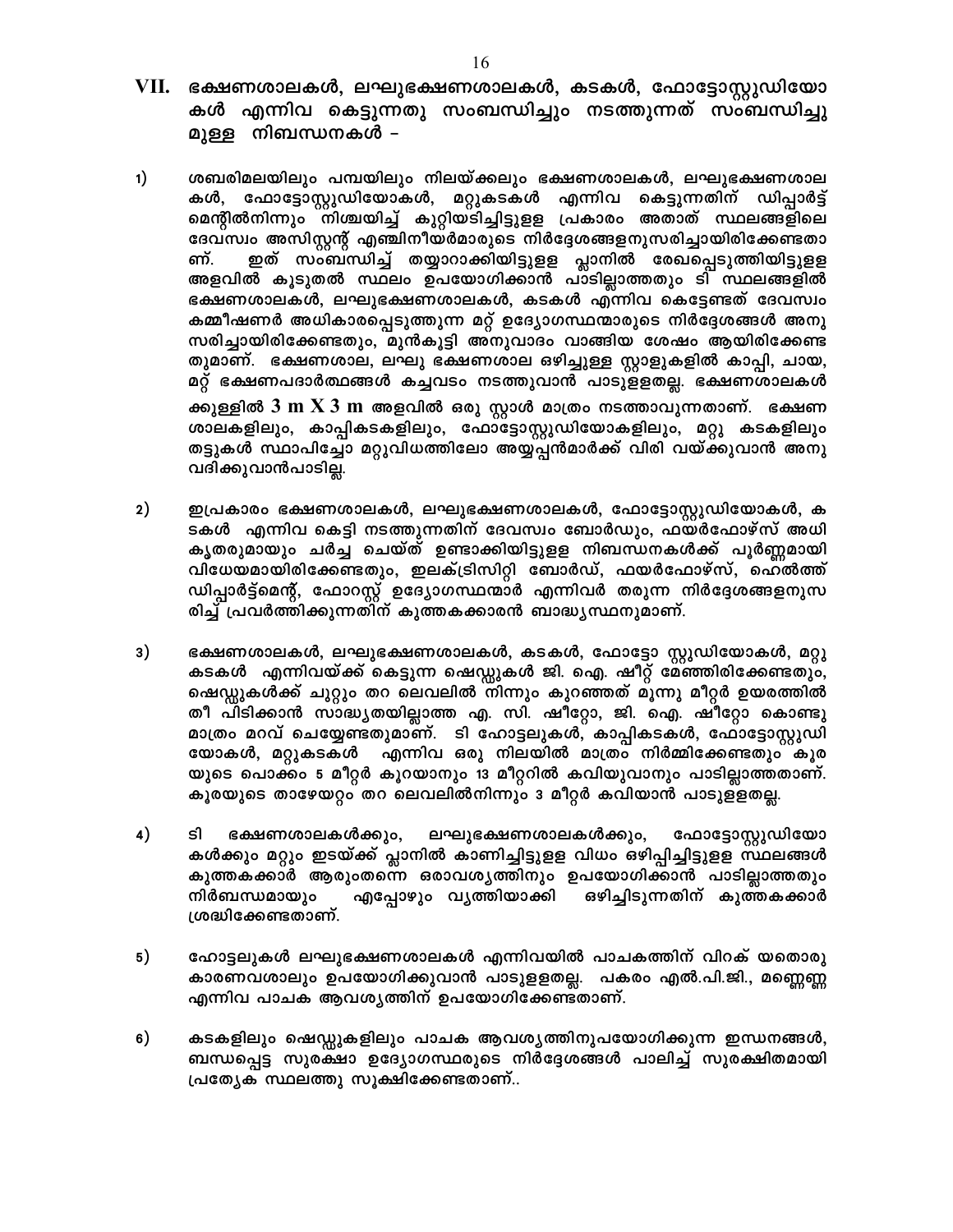- $7)$ ഭക്ഷണശാലകൾ, ലഘുഭക്ഷണശാലകൾ, സ്റ്റുഡിയോകൾ എന്നിവയിൽ ഓരോ ന്നിനും ഒരു ഫയർ എക്സറ്റിംഗ്യൂഷറും മണ്ണും വെളളവും നിറച്ച് 6 ഫയർബക്ക റ്റുകളും അതാതു കുത്തകക്കാരുടെ/ടെന്ററുകാരുടെ ചെലവിൽ സൂക്ഷിക്കേണ്ടതു മാണ്. ഈ സംവിധാനങ്ങൾ ഫയർഫോഴ്സ് അധികൃതരുടെ കൂടെക്കൂടെയുളള പരിശോധനയ്ക്ക് വിധേയമായിരിക്കേണ്ടതും, ഇതിന് വീഴ്ച വരുത്തുകയോ ഈ വിപരീതമായി പ്രവർത്തിക്കുകയോ നിർദ്ദേശങ്ങൾക്ക് ചെയ്യുന്നുണ്ടെന്ന് കാണുന്ന കുത്തകക്കാരുടെ വ്യാപാരം തടയുന്നതിന് ഫയർ ഫോഴ്സ് അധികൃ തർക്ക് സ്വാതന്ത്ര്യവും അവകാശവും ഉണ്ടായിരിക്കുന്നതും, അതിൽവച്ചുണ്ടാ കുന്ന കഷ്ടനഷ്ടങ്ങൾക്ക് കുത്തകക്കാരൻ മാത്രം ഉത്തരവാദിയായിരിക്കുന്നതു മാണ്.
- 8) ഭക്ഷണശാലകൾ, ലഘുഭക്ഷണശാലകൾ, കടകൾ, ഫോട്ടോസ്റ്റുഡിയോകൾ എന്നിവയ്ക്ക് നടത്തുന്ന ഇലക്ട്രിക്ക് വയറിംഗ്, ഷോർട്ട് സർക്യൂട്ട് തുടങ്ങിയവ അപകടങ്ങൾ ഉണ്ടാകാത്ത വിധത്തിൽ കുറ്റമറ്റ നല്ല സാധനങ്ങൾ ഉപയോഗിച്ചും ഇലക്ട്രിസിറ്റി അധികൃതരുടെയും, ഇലക്ട്രിക്കൽ ഇൻസ്പെക്ടറുടെയും നിർദ്ദേ ശാനുസരണം ആയിരിക്കേണ്ടതുമാണ്.
- 9) പായ്ക്കറ്റുകളിൽ വിൽക്കുന്ന ആഹാരസാധനങ്ങളുടെ വിലയും തൂക്കവും പായ്ക്കറ്റിനു പുറത്ത് കാണത്തക്കവിധത്തിൽ രേഖപ്പെടുത്തിയിരിക്കേണ്ടതുമാണ്.
- 10) ഭക്ഷണശാലകൾ, ലഘുഭക്ഷണശാലകൾ എന്നിവ നടത്തുന്ന കുത്തകക്കാർ അവർ വിൽക്കുന്ന സാധനങ്ങളുടെ വില വിവരപ്പട്ടികയും, കടകളുടെ നമ്പരും കുത്തകക്കാരുടെ പൂർണ്ണമായ പേരും, മേൽവിലാസവും പ്രത്യേകം എഴുതി അയ്യ പ്പൻമാർക്കും പരിശോധന ഉദ്യോഗസ്ഥന്മാർക്കും കാണത്തക്കവിധം പ്രദർശിപ്പി ക്കേണ്ടതാണ്.
- $11)$ കടകളും മറ്റും കെട്ടുന്നതിന് ഓല, കാട്ടില, പുല്ല് എന്നിവ ഉപയോഗിച്ചാൽ അഗ്നി ബാധ ഉണ്ടാകുമെന്നുളളതിനാൽ അവയുടെ ഉപയോഗം കർശനമായി നിരോധിച്ചി രിക്കുന്നു.
- പമ്പയിലുളള സ്റ്റാളുകൾ, മറ്റുകടകൾ എന്നിവയിൽ കൂടി കെട്ടുനിറ സാധനങ്ങളും  $12$ ). ഇരുമുടിയും വിൽപ്പന നടത്തുവാൻ പാടില്ല.
- $13)$ ഭക്ഷണശാലകൾ, ലഘുഭക്ഷണശാലകൾ എന്നിവയുടെ കുത്തക ലഭിച്ചവർ ബയോ ഡിഗ്രേഡബിൾ ഇൻസിനറബിൽ മാലിന്യങ്ങൾ സൂക്ഷിക്കുന്നതിന് പ്രത്യേ കം പ്രത്യേകം ബിന്നുകൾ സ്വന്തം ഉത്തരവാദിത്വത്തിൽ സ്ഥാപിക്കേണ്ടതാണ്.

## VIII വിരി

- പിൽഗ്രിം ഷെൽട്ടറുകൾ, ക്ലോക്ക് റൂം, വിരിഷെഡ്ഡുകൾ എന്നിവ ടെന്ററിൽ ഏറ്റെ  $1)$ ടുക്കുന്ന കുത്തകക്കാരൻ വിരി വെയ്ക്കുന്നതിന് വാടക ഈടാക്കുമ്പോൾ ഓരോ ഉപഭോക്താവിനും പ്രത്യേകം രസീത് നൽകേണ്ടതാണ്. 24 മണിക്കൂർ നേര ത്തേക്ക് 25/– രൂപയിൽ കൂടുതൽ ഒരാളിൽനിന്നും ഈടാക്കുവാൻ പാടുളള തല്ല.
- $2)$ വിരിഷെഡ്ഡുകളിൽ യാതൊരുവിധ വ്യാപാരങ്ങളും അനുവദിക്കുന്നതല്ല. കൂടാതെ അയ്യപ്പന്മാരോ, മറ്റുളളവരോ വിറകോ സ്റ്റൗവോ, ഗ്യാസോ ഉപയോഗിച്ച് ആഹാര സാധനങ്ങളും മറ്റും പാചകം ചയ്യുന്നതിന് അനുവദിക്കുവാൻ പാടില്ല. പിൽഗ്രിം ഷെൽട്ടറുകളിൽ കുത്തകക്കാരന്റെ ചെലവിൽ ഫയർ എസ്റ്റിങ്ങ്ഗ്യൂഷർ സ്ഥാപി ക്കണം.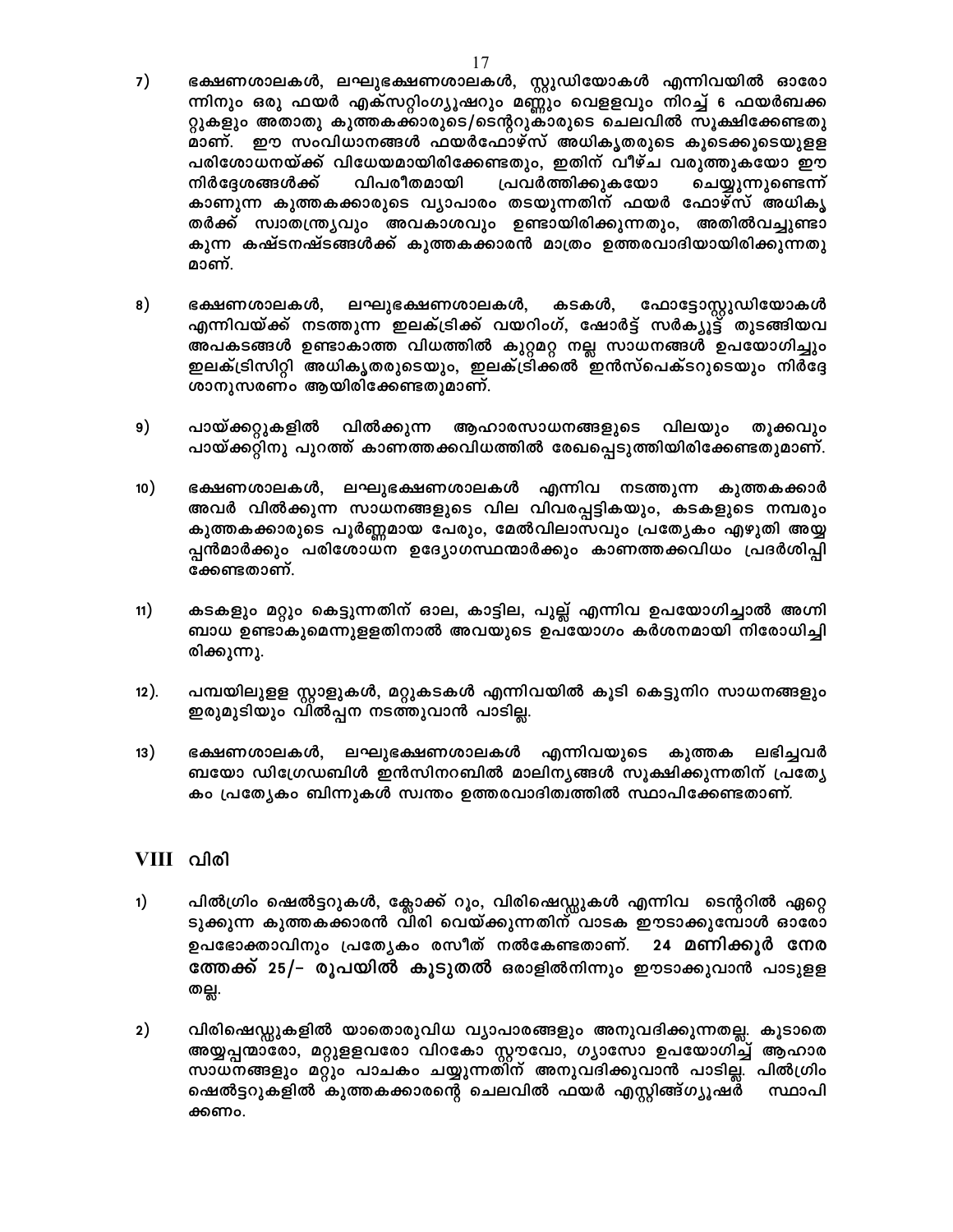- $3)$ വിരിഷെഡ്ഡുകൾ അയ്യപ്പന്മാർക്ക് മാത്രം വാടകയ്ക്കു നൽകേണ്ടതും, ദുരുപ യോഗം ഒഴിവാക്കുന്നു എന്ന് ഉറപ്പു വരുത്തുന്നതിലേക്ക് ദേവസ്വം ബോർഡിൽ സ്പെഷ്യൽ ഡ്യൂട്ടിക്കാരെ/എക്സ് സർവ്വീസുകാരെ നിയോഗിക്കുന്നതും, ഇവ രുടെ നിർദ്ദേശങ്ങൾ പാലിക്കുന്നതിന് കോൺട്രാക്ടർ ബാദ്ധ്യസ്ഥനായിരിക്കുന്ന തുമാണ്.
- 4) പിൽഗ്രിം ഷെൽട്ടറുകൾ ലേലത്തിൽ/ടെന്ററിൽ ഏറ്റെടുക്കുന്ന കുത്തകക്കാരൻ ഷെൽട്ടർ ഒന്നിന് 20,000/– രൂപാക്രമം സെക്യൂരിറ്റി അടയ്ക്കേണ്ടതും, കാലാവധി തീരുന്ന മുറയ്ക്ക് ഷെൽട്ടറുകൾ പൂർവ്വസ്ഥിതിയിൽ ബോദ്ധ്യപ്പെടു ത്തിയതിനുശേഷം തിരികെ നൽകുന്നതുമാണ്.
- $\mathbf{I}\mathbf{X}$ എസ്. റ്റി. ഡി. ബൂത്ത് നടത്തിക്കുന്നതിനുളള അവകാശം
- $1)$ ശബരിമലയിലും പമ്പയിലും എസ്.റ്റി.ഡി ബൂത്ത് നടത്തുന്നതിലേയ്ക്ക് ടെന്റർ കേൾക്കുന്ന ആൾ ടെന്റർ തുക മൊത്തമായി അപ്പോൾതന്നെ ലേലഹാളിൽ അടച്ച് മുറപ്രകാരമുളള രസീത് വാങ്ങിക്കേണ്ടതാണ്.
- $2)$ ഇതിന് വീഴ്ച വരുത്തുന്നതായാൽ കുത്തകക്കാരൻ അടച്ചു തീർത്ത തുക ഡിപ്പാർട്ട്മെന്റിലേയ്ക്ക് മുതൽകൂട്ടി തൊട്ടടുത്തുളള തുകയ്ക്ക് വിളി കേട്ടിട്ടുളള/ ടെന്റർ സമർപ്പിച്ചിട്ടുളള ആളിന്റെ പേരിൽ ലേലം അവസാനിപ്പിക്കുന്നതിനോ ആവർത്തന ലേലം നടത്തിക്കുന്നതിനോ ഡിപ്പാർട്ടുമെന്റിന് അധികാരം ഉണ്ടായിരി ക്കും.
- എസ്.റ്റി.ഡി. ബൂത്തുകൾ നടത്തുന്നതിനുളള അനുവാദം ലേലക്കാരൻ ബന്ധപ്പെട്ട 3) ടെലികോം അധികാരികളിൽനിന്നും സ്വന്തം ഉത്തരവാദിത്വത്തിൽ വാങ്ങേണ്ടതാ ണ്. എസ്.റ്റി.ഡി. ബൂത്തുകളിലെല്ലാം തന്നെ നിർബന്ധമായും കമ്പ്യൂട്ടറൈസ്ഡ് ബില്ലിംഗ് സിസ്റ്റം ഉണ്ടായിരിക്കേണ്ടതാണ്.
- 4) ഡിപ്പാർട്ട്മെന്റ് ഉദ്യോഗസ്ഥന്മാർ നൽകുന്ന എല്ലാ നിർദ്ദേശങ്ങളും ഉത്തരവുകളും പാലിക്കുവാൻ കുത്തകക്കാരൻ ബാദ്ധ്യസ്ഥനാണ്. നിർദ്ദേശങ്ങൾ അനുസരിക്കാ തിരിക്കുകയോ മറ്റേതെങ്കിലും പരാതിക്കിടവരുത്തുകയോ ചെയ്താൽ കുത്തക റദ്ദ് ചെയ്യാൻ ഡിപ്പാർട്ട്മെന്റിന് അധികാരവും അവകാശവും ഉണ്ടായിരിക്കുന്നതു മാകുന്നു. അങ്ങനെ റദ്ദ് ചെയ്താൽ കുത്തകക്കാരന് നഷ്ടപരിഹാരം ആവശ്യ പ്പെടുവാൻ അർഹത ഉണ്ടായിരിക്കുന്നതുമല്ല.
- 5) ശബരിമലയിലും പമ്പാ മണൽപ്പുറം പ്ലാനിൽ ഉൾപ്പെട്ട പ്രദേശങ്ങളിലും ഉളളത ല്ലാതെ പമ്പാ ശബരിമല പാതയോരത്ത് പ്രത്യേകം അടയാളപ്പെടുത്തിയ കടക ളിൽ ഉളളവ അതിനോടൊന്നിച്ചായിരിക്കും. (പ്രത്യേകം ലേലമില്ല).
- 6) എസ്.റ്റി.ഡി. ബൂത്ത് കരാർ എടുക്കുന്നവർ സ്വന്തം ചെലവിൽ ശബ്ദം കടക്കാത്ത ക്യാബിൻ നിർബന്ധമായും സ്ഥാപിച്ചിരിക്കേണ്ടതാണ്. ഇവയില്ലാത്ത ബൂത്തു കൾ പ്രവർത്തിക്കാൻ അനുവദിക്കുന്നതല്ല.
- 7) ശബരിമല, പമ്പ,നിലയ്ക്കൽ എന്നിവിടങ്ങളിലെ കുത്തകക്കാർക്ക് ആവശ്യമായി വരുന്ന കറണ്ട് ചാർജ്ജ് കുത്തകക്കാർ തന്നെ അടച്ചുകൊള്ളേണ്ടതാണ്.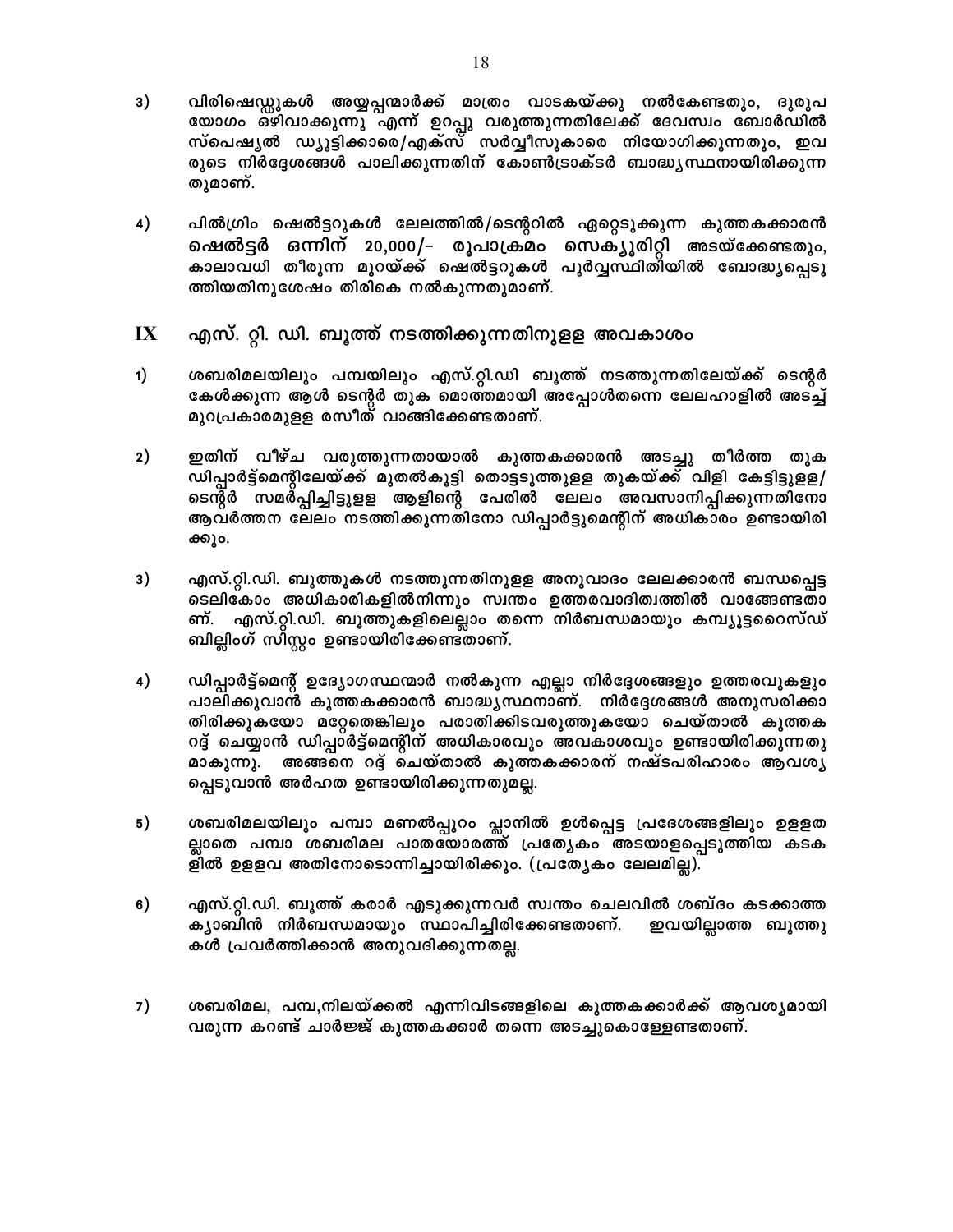- $\mathbf{X}$ ശരംകുത്തിയിൽ വഴിപാടിനായി ശരം വിൽക്കുന്നതിനുള അവകാശം
- $1)$ ശരംകുത്തിയിൽ വഴിപാടിനായി ശരം വിൽക്കുന്നതിനുളള അവകാശം ഏറ്റെടു ക്കുന്നയാൾ ഒരിക്കൽ വിറ്റ ശരം യാതൊരു കാരണവശാലും വീണ്ടും വിൽപ്പന നടത്തുവാൻ പാടുളളതല്ല.
- $2)$ ശരംകുത്തിയിൽ വഴിപാടിനായി ശരം വിൽക്കുന്നതിനുളള കരാർ എടുക്കുന്നവർ പ്ലാനിൽ മാർക്ക് ചെയ്തിട്ടുളള സ്ഥലത്ത് ഇതിനായി ഒരു സ്റ്റാൾ (നിശ്ചിത അള വിൽ) കെട്ടി ശരവും, കച്ചചരടും വിൽപ്പന നടത്താവുന്നതാണ്.
- 3) ഈ സ്റ്റാളിൽ മേൽപ്പറഞ്ഞവയല്ലാതെ മറ്റൊന്നും വിൽപ്പനയ്ക്കായി സൂക്ഷിക്കു വാനോ പ്രദർശിപ്പിക്കുവാനോ വിൽപ്പന നടത്തുവാനോ പാടില്ല.
- $4)$ അയ്യപ്പൻമാർ അർപ്പിക്കുന്ന ശരം കച്ചചരട് മുതലായവ ശേഖരിക്കുവാനോ വീണ്ടും വിൽപ്പന നടത്തുവാനോ പാടില്ല.
- $5)$ ഒരു ശരത്തിന്റെ നീളം കുറഞ്ഞത് ഒരടി ഉണ്ടായിരിക്കേണ്ടതും ശരം ഒന്നിന് അഞ്ച് രൂപയിൽ കൂടുതൽ ഇൗടാക്കുവാൻ പാടില്ലാത്തതുമാണ്.
- XI ബുക്ക് സ്റ്റാൾ
- ശബരിമലയിലും, പമ്പയിലും ബുക്ക് സ്റ്റാളിനായി മാർക്ക് ചെയ്തിട്ടുളള സ്ഥലത്ത്  $1)$ ബുക്ക് സ്റ്റാൾ നടത്തുന്നതിനുളള അവകാശമാണിത്.
- $2)$ ബുക്ക് സ്റ്റാളിന് ദേവസ്വം ബുക്ക് സ്റ്റാൾ എന്നോ അതിന് സമാനമായ ബോർഡോ വയ്ക്കുവാൻ പാടില്ല.
- 3) ദേവസ്വം വക പ്രസിദ്ധീകരണങ്ങൾ വല്ലതും ഡിപ്പാർട്ട്മെന്റിൽനിന്നും നേരിട്ട് വിൽപ്പനക്കായി ഏൽപ്പിക്കുന്നെങ്കിൽ മാത്രമേ അവ സ്റ്റോക്ക് ചെയ്യുവാനോ, പ്രദർശിപ്പിക്കുവാനോ, വിൽപ്പന നടത്തുവാനോ പാടുളളൂ.
- 4) ദേവസ്വം ബോർഡിൽ നിന്നും വിൽപ്പനയ്ക്ക് ഏതെങ്കിലും ഐറ്റം ഏൽപ്പിക്കുന്ന പക്ഷം നിരസിക്കുവാൻ പാടില്ല.
- $5)$ ഈ വിധം അനുവദിച്ച് കിട്ടുന്ന സ്റ്റാളിൽ ദൈവിക പ്രസിദ്ധീകരണങ്ങൾ, ദേവന്മാ രുടെ ഫോട്ടോ വച്ച കലണ്ടർ, ലോഹ നിർമ്മിതമല്ലാത്ത പ്രതിമകൾ, ഭക്തി പ്രധാന മായ ആഡിയോ, വീഡിയോ കാസറ്റുകൾ മുതലായവ പ്രദർശിപ്പിക്കുകയും വിൽപ്പന നടത്താവുന്നതുമാണ്. ആഡിയോ വീഡിയോ കാസറ്റുകൾ മുതലായവ വിൽപ്പന നടത്തുന്ന കടകളിൽ നിന്നും  $.05$  ഡെസിബെൽ ശബ്ദത്തിൽ കൂടുതൽ ഉണ്ടാകുവാൻ പാടില്ല.
- 6) ക്ഷേത്രാചാര സംബന്ധമല്ലാത്ത യാതൊരുവിധമായ വിൽപ്പനയും പാടില്ലാത്ത താണ്.
- 7) ദേവസ്വം ബുക്ക് സ്റ്റാളുകളിൽ കൂടി വിൽക്കുന്ന തിരുവിതാംകൂർ ദേവസ്വം ബോർഡ് പ്രസിദ്ധീകരണങ്ങളും ദേവസ്വം വക മറ്റ് പുണൃപുരാണ ആഡിയോ വീഡിയോ കാസറ്റുകളോ ചിത്രങ്ങളോ യാതൊരു കാരണവശാലും ശബരിമല, പമ്പ എന്നിവിടങ്ങളിലെ മറ്റ് കടകളിൽ വച്ച് വിൽപ്പന നടത്തുവാൻ പാടില്ല.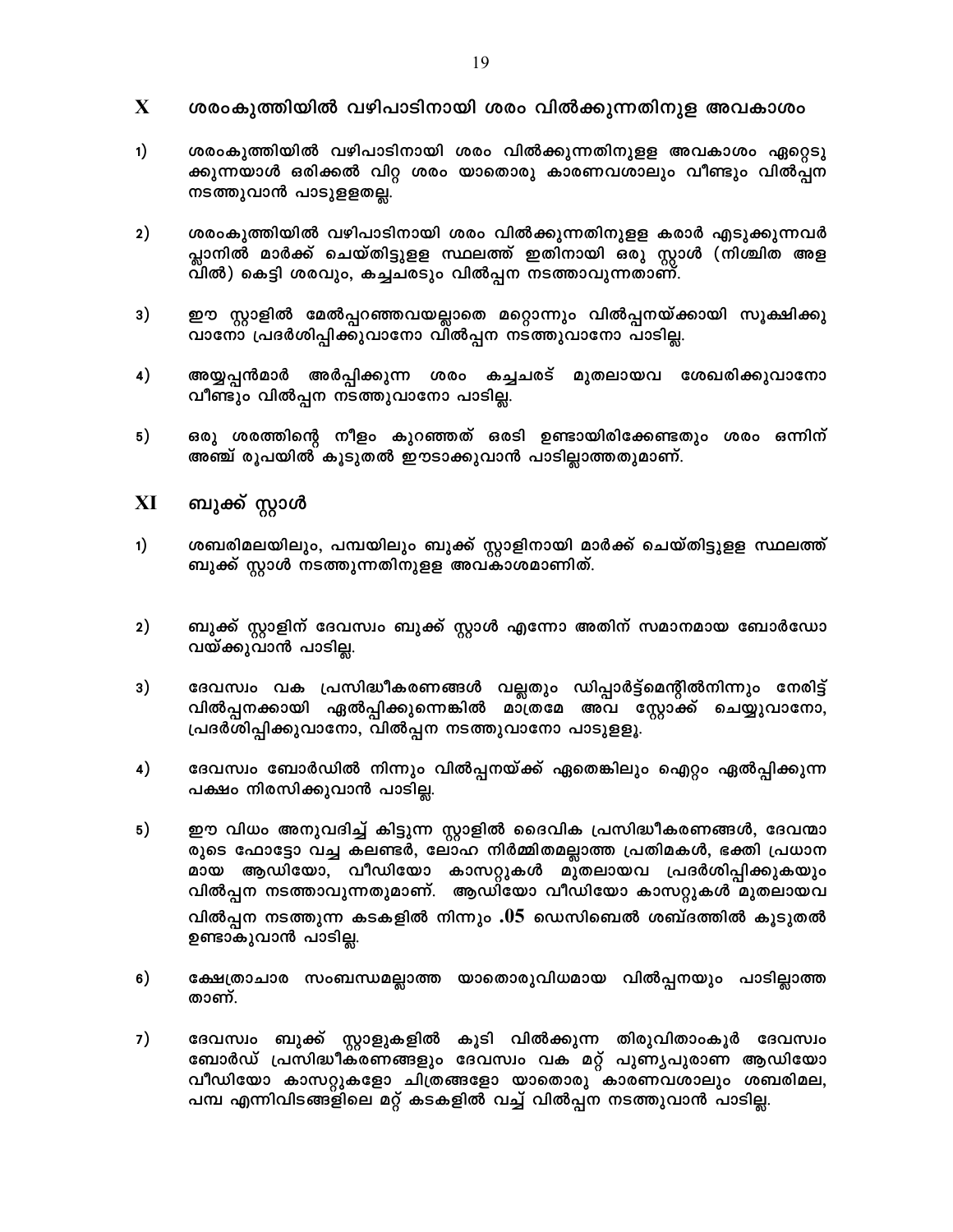8) ശബരിമല, പമ്പ എന്നിവിടങ്ങളിൽ ലേലം ചെയ്തും അല്ലാതെയും നൽകുന്ന കട കളിലും സ്റ്റാളുകളിലും വീഡിയോ പ്രദർശനം കർശനമായി നിരോധിച്ചിട്ടുളളതാ ണ്. എന്നാൽ വീഡിയോ സിഡി വിൽപ്പന നടത്തുവാൻ അനുവദിച്ചിട്ടുള്ള<br>കടകളിൽ മാത്രം ആയത് ചെക്കു ചെയ്ത് നൽകേണ്ടതുള്ളതിനാൽ ടി.വി. സ്ഥാപിച്ച് പ്രവർത്തിപ്പിക്കാവുന്നതാണ്. ഇതു പ്രവർത്തിപ്പിക്കുമ്പോൾ  $.05$ ഡസിബൽ ശബ്ദത്തിൽ കൂടുതൽ ഉണ്ടാകുവാൻ പാടില്ല.

#### വഴിപാട്മിച്ചം അരി XII —

ശബരിമല ദേവസ്വം അടിയന്തിരങ്ങളുമായി ബന്ധപ്പെട്ട ഉദ്യോഗസ്ഥരുടെ നിർദ്ദേ ശാനുസരണം യഥാസമയം, വഴിപാട് ആവശ്യം കഴിച്ചുള്ള അരി, കുത്തകക്കാരന്റെ ചെലവിലും ഉത്തരവാദിത്വത്തിലും ശബരിമലയൽ നിന്നും മാറ്റിത്തരേണ്ടതും ടി അരി ശബരിമലയിലോ, പമ്പയിലാ ഉപയോഗിക്കുവാൻ പാടില്ലാത്തതും അപ്പപ്പോൾ ഏറ്റുവാ ങ്ങുന്ന അരിയുടെ മുഴുവൻ തുകയും ഹാജരാക്കേണ്ടതും ആണ്. അയ്യപ്പന്മാർ സമർപ്പിക്കുന്ന അരി തരം തിരിച്ച് വഴിപാട് ആവശ്യത്തിന് ഉപയോഗിച്ച ശേഷം മിച്ചം അരിയിൽ നിന്ന് പച്ചരി വേർതിരിച്ചെടുത്ത് വഴിപാട് മിച്ചം പച്ചരി എന്ന നിലയിൽ പ്രത്യേകം ബാക്കി മിക്സഡ് റൈസ് എന്ന നിലയിലും പ്രത്യേകം ടെന്റർ ചെയ്യുന്നതാണ്. സെക്യുരിറ്റി തുകയായി പച്ചരിക്ക് ഒരു ലക്ഷം രുപയും മിക്സഡ് റൈസിന് രണ്ടരലക്ഷം രൂപാ ലേലഹാളിൽ അടയ്ക്കേണ്ടതാണ്. (കുത്തക ഏൽക്കുന്ന കുത്തകക്കാരൻ/ടെന്റർകാരൻ) കുത്തക അംഗീകരിച്ച് 10 ദിവസത്തിനകം പച്ചരിക്ക് 1 ലക്ഷത്തിന്റെയും മിക്സഡ് റൈസിന് 5 ലക്ഷം രൂപയുടെയും ബാങ്ക് ഗൃാരന്റി ഹാജ രാക്കി എക്സിക്യൂട്ടീവ് ആഫീസുമായി ഉടമ്പടി വയ്ക്കേണ്ടതാണ്. യഥാസമയം അരി നീക്കം ചെയ്യാതെ നശിക്കുവാനിടയാകുന്നപക്ഷം ആയതിന് ഡിപ്പാർട്ടുമെന്റിനുണ്ടാ കുന്ന നഷ്ടം ടിയാന്റെ ബാങ്ക് ഗ്യാരന്റി, സെക്യൂരിറ്റി തുകകളിൽ നിന്നും ഈടാക്കുന്ന തായിരിക്കും. ടി ഐറ്റം വീണ്ടും ലേലം ചെയ്തു നൽകുന്നതിന് ഡിപ്പാർട്ട്മെന്റിന് അവ കാശമുണ്ടായിരിക്കുന്നതും, ആയതിൻ പ്രകാരമുളള നഷ്ടം ആദ്യ കുത്തകക്കാരനിൽനി ന്നും ഈടാക്കുന്നതിനും ലാഭം ഉണ്ടാകുന്നപക്ഷം ആദ്യ കുത്തകക്കാരന് അവകാശം ഉ ണ്ടായിരിക്കുന്നതുമല്ല.

## XIII അവൽ, മഞ്ഞൾപ്പൊടി, മലർ

മാളികപ്പുറത്തും ഭണ്ഡാരത്തിലും, വെളള സ്റ്റോറിലും വരുന്ന മഞ്ഞൾപൊടി, അവൽ, മലർ എന്നിവ ദേവസ്വം ആവശ്യംകഴിച്ചു ബാക്കിയുളളവ അപ്പപ്പോൾ ദേവസ്വം ഉദ്യോഗസ്ഥന്മാരുടെ നിർദ്ദേശാനുസരണം കുത്തകക്കാരന്റെ ചെലവിലും ചുമതലയിലും ഏറ്റുവാങ്ങിക്കൊള്ളേണ്ടതാണ്. ടി ഐറ്റങ്ങൾ ശബരിമലയിലും പമ്പയിലും ഉപയോഗി ക്കാൻ പാടില്ലാത്തതുമാകുന്നു.

## $XIV$  തുണിസഞ്ചി

തുണിസഞ്ചി  $1 \frac{1}{2}$  അടി നീളം  $1$  അടി വീതി അളവിലുളളതായിരിക്കണം. ഒരു സഞ്ചിക്ക് 10/- രൂപയിൽ കൂടുതൽ വില ഈടാക്കുവാൻ പാടില്ലാത്തതാകുന്നു. അപ്പം, അരവണ, പ്രസാദവിതരണ കൗണ്ടറുകൾക്ക് മുൻവശത്തുമാത്രമേ കൊണ്ടുനടന്നു വിൽപ്പന നടത്തുവാൻ പാടുളളൂ. സഞ്ചികളിൽ വില പ്രിന്റു ചെയ്തിരിക്കേണ്ടതാണ്.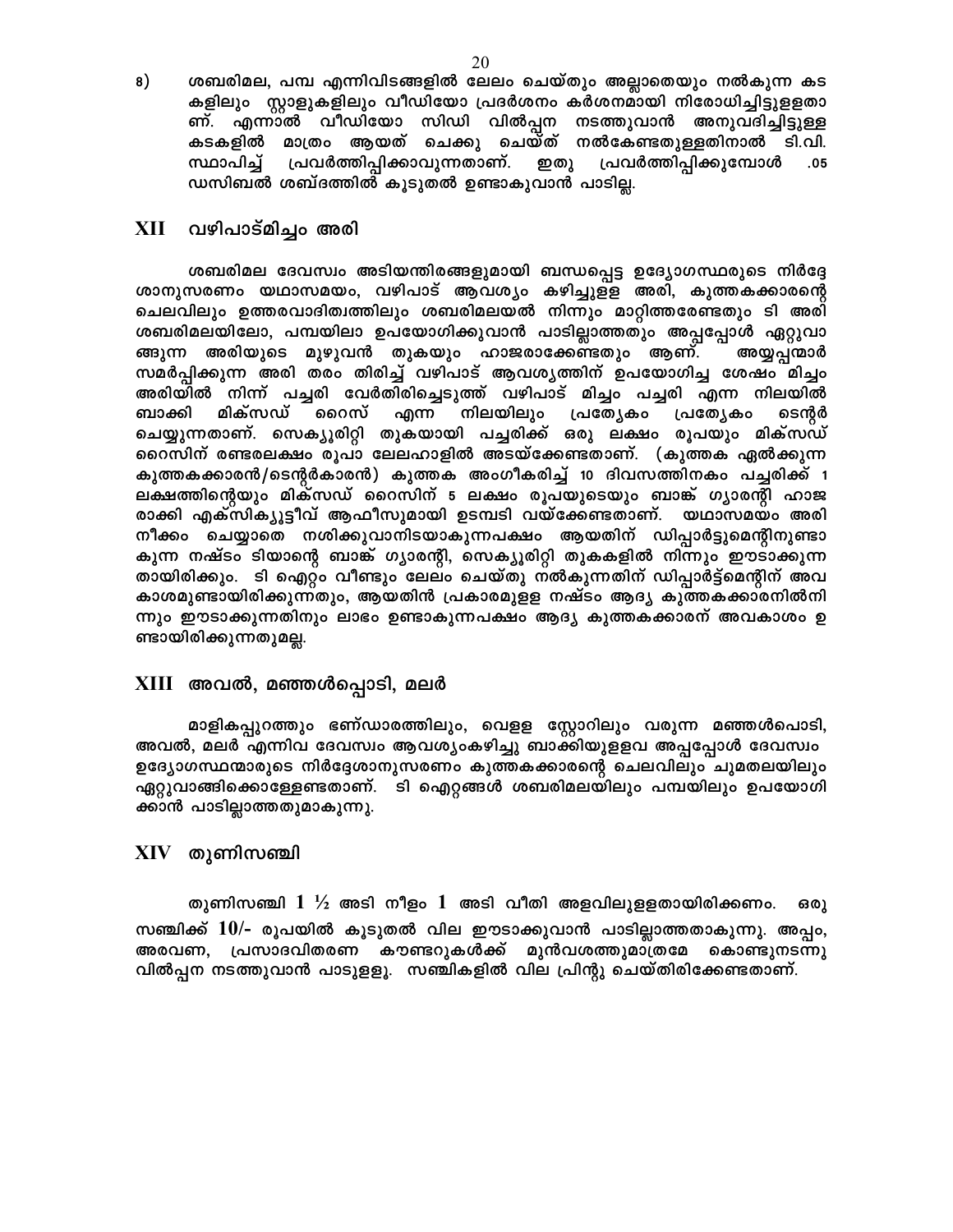പ്രസ്തുത ക്യാരി ബാഗുകൾക്ക്  $1$  അടി നീളവും  $1\frac{1}{2}$  അടി വീതിയും ഉണ്ടായിരി ആയത് തുണിസഞ്ചിയുടെ ക്രമം  $10$  രൂപാ നിരക്കിൽ വിൽപ്പന നടത്താവുന്ന ക്കണം. ബയോഡിഗ്രേഡബിൾ ആണെന്ന് ഉറപ്പുവരുത്തുന്നതിന് സെൻട്രൽ പൊല്യൂ താണ്. ഷൻ കൺട്രോൾ ബോർഡ് (സി.പി.സി.ബി), സെൻട്രൽ ഇൻസ്റ്റിറ്റ്യൂട്ട് ഓഫ് പ്ലാസ്റ്റിക്സ് എഞ്ചിനീയറിംഗ് ആന്റ് ടെക്നോളജി (സി.ഐ.പി.ഇ.റ്റി.) എന്നീ സ്ഥാപനങ്ങളിൽ നിന്നും നേടിയ സർട്ടിഫിക്കറ്റുകൾ കുത്തകക്കാർ നേടിയിരിക്കണം. അപ്പം, അരവണ പ്രസാദ വിതരണ കൗണ്ടറിന് മുൻവശത്തു മാത്രമേ കൊണ്ടുനടന്നു വിൽപ്പന നടത്തുവാൻ പാടു ളളൂ.

# XVI ഐഡന്റിറ്റി കാർഡ്

കുത്തകയിൽ ഏർപ്പെട്ടിട്ടുളള എല്ലാ കരാറുകാരും അവർ നിയോഗിക്കുന്ന തൊഴി ലാളികളും ദേവസ്വം ബോർഡിൽ നിന്ന് നൽകുന്ന ഫോട്ടോ പതിച്ച ഐഡന്റിറ്റി കാർഡ് വാങ്ങിയിരിക്കേണ്ടതാണ്. ഇപ്രകാരമുളള ഐഡന്റിറ്റി കാർഡ് കൈവശമില്ലാത്ത ആരേയും ഭക്ഷണശാലകളിലോ കടകളിലോ തങ്ങുന്നതിനോ, ശബരിമലയിലോ പരിസര പ്രദേശങ്ങളിലോ കടക്കുന്നതിനോ അനുവദിക്കുന്നതല്ല. കുത്തകക്കാർ ഏർപ്പെടു ത്തുന്ന ജോലിക്കാർക്ക് നൽകുന്ന തിരിച്ചറിയൽ കാർഡ് ഉപയോഗത്തിലില്ലാത്ത അവസ രത്തിൽ തിരിച്ച് ഏൽപ്പിക്കേണ്ടതും, യാതൊരു കാരണവശാലും തിരിച്ചറിയൽ കാർഡ് കൈമാറ്റം ചെയ്യുവാനോ, ദുരുപയോഗം ചെയ്യുവാനോ പാടില്ലാത്തതാകുന്നു.

## ${\bf XVII}$  കക്കൂസുകളുടേയും മൂത്രപ്പുരകളുടേയും കുത്തക

കക്കൂസുകളുടേയും മൂത്രപ്പുരകളുടേയും കുത്തകകളിൽ ഏർപ്പെടുന്ന കരാറു കാർ കൗണ്ടറുകളിൽ ടൂത്ത് ബ്രഷ്, ടൂത്ത് പേസ്റ്റ്, സോപ്പ്, എണ്ണ, ടൗവ്വൽ തുടങ്ങിയവ യുൾപ്പെടെ യാതൊരുവിധ സാധനങ്ങളും വിൽക്കുവാൻ പാടില്ല. ടി ലേലവൃവ സ്ഥയും/പൊതുനിബന്ധനയും ലംഘിക്കുന്ന കുത്തകക്കാരന്റെ കുത്തക റദ്ദു ചെയ്യുന്ന നടപടികൾ സ്വീകരിക്കുന്നതിനും തിരുവിതാംകുർ തുൾപ്പെടെയുള്ള ദേവസ്വം ബോർഡിന് അധികാരം ഉണ്ടായിരിക്കുന്നതാണ്. നിലയ്ക്കൽ ടോയിലറ്റ് ബ്ലോക്കുക ളിലും ഹോട്ടലുകളിലും ലഭ്യതയ്ക്ക് അനുസരിച്ച് മാത്രമേ വെളളം കിട്ടുകയുളളൂ. വെളളം കുറവു വരുമ്പോൾ സ്വന്തമായി കുത്തകക്കാരൻ വെളളം ശേഖരിക്കേണ്ടതു മാണ്.

# XVIII ശബരി ഗസ്റ്റ്ഹൗസിലെ ഭക്ഷണശാല

വെളളം, വൈദ്യുതി എന്നിവയുടെ ചാർജ്ജുകൾ കുത്തകക്കാരൻ അടയ്ക്കേ ണ്ടതും ആവശ്യമായ ഫർണിച്ചറുകൾ സൗകര്യപ്പെടുത്തികൊള്ളേണ്ടതുമാണ്. മണ്ഡ ലം-മകരവിളക്ക്, മേടവിഷു, ഉത്സവം, മാസപൂജ തുടങ്ങി നട തുറന്നിരിക്കുന്ന മറ്റ് പൂജാ ദിവസങ്ങളിലും ഭക്ഷണശാല പ്രവർത്തിപ്പിക്കേണ്ടതും, ഇത് സംബന്ധിച്ച് ഗവൺ മെന്റി ലേക്കോ മറ്റ് ഇതര ഏജൻസികളിലേയ്ക്കോ നികുതിയോ മറ്റോ അടയ്ക്കേണ്ടതുണ്ടെ ങ്കിൽ കുത്തകക്കാരൻ വഹിക്കേണ്ടതാണ്. ബിൽഡിംഗ് സെക്യൂരിറ്റി ഇനത്തിൽ 1,00,000/– രൂപയും, ക്ലീനിംഗ് സെക്യൂരിറ്റി 1,00,000/– രൂപയും കുത്തകക്കാരൻ ലേലഹാ ളിൽ ഒടുക്കേണ്ടതാണ്. ടി കെട്ടിടത്തിൽ ഡിപ്പാർട്ട്മെന്റ് അനുമതി കൂടാതെ യാതൊരു നിർമ്മാണ പ്രവർത്തനവും പാടില്ല.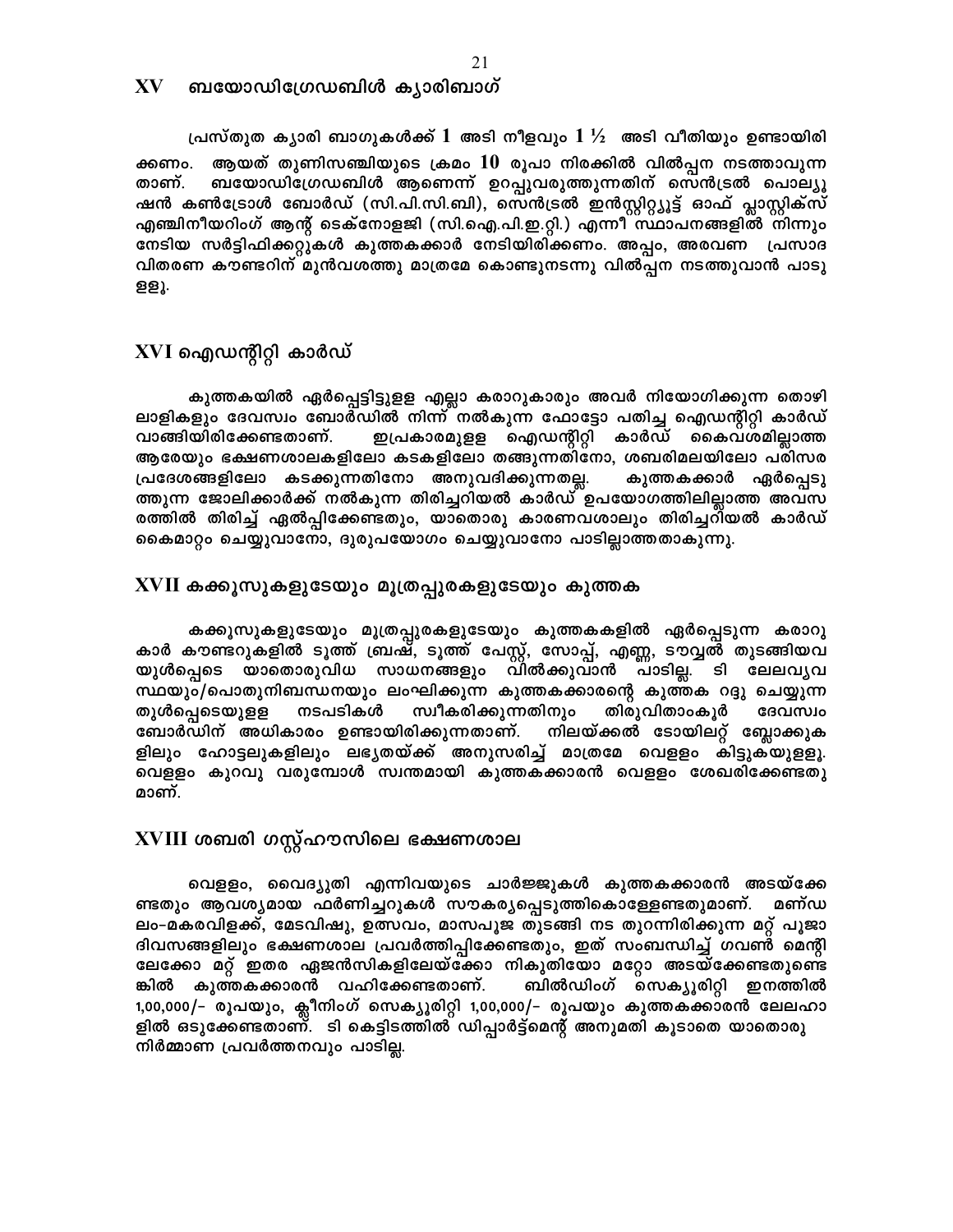#### ${\rm XIX}$  കരി എടുക്കുന്നതിനുളള അവകാശം

ആഴിയിൽനിന്നും കരി നീക്കം ചെയ്യുന്നതിന് കുത്തക ഏൽക്കുന്ന ആൾ കരി വാരിയിട്ടിരിക്കുന്ന സ്ഥലത്തുനിന്നും സ്വന്തം ചെലവിൽ ആയത് നീക്കം ചെയ്യേണ്ട താണ്.

## $XX$  സ്റ്റാൾ

പെർമനന്റ്, സെമി പെർമനെന്റ് ബിൽഡിംഗുകളിൽ സ്റ്റാളുകൾ നടത്തുവാനാവശ്യ മായ എല്ലാ ഒരുക്കങ്ങളും (പാർട്ടീഷൻ ഉൾപ്പെടെ) ഡിപ്പാർട്ട്മെന്റ് ഉദ്യോഗസ്ഥരുടെ നിർദ്ദേശാനുസരണം കുത്തകക്കാരൻ സ്വന്തം ചെലവിൽ ചെയ്യേണ്ടതാണ്. എസ്.റ്റി.ഡി. സൗകര്യമുളള സ്റ്റാളുകൾക്ക് എസ്.റ്റി.ഡി. ബൂത്തുകളുടെ നിബന്ധന കൂടി ബാധകമായി രിക്കും.

ബഹുമാനപ്പെട്ട കേരള ഹൈക്കോടതിയുടെ ഉത്തരവ് പ്രകാരം ശബരിമല, പമ്പ, നിലയ്ക്കൽ എന്നിവിടങ്ങളിൽ പ്ലാസ്റ്റിക് വിൽപ്പന നിരോധിച്ചതിൻ പ്രകാരം സ്റ്റാളുകളിൽ പഴവർഗ്ഗങ്ങൾ, ശീതള പാനീയ്ങ്ങൾ, തോർത്ത്, മുണ്ട്, ബർമുട, ബനിയൻ, പേസ്റ്റ്, ബ്രഷ്, സോപ്പ്, കണ്ണാടി, ഫോട്ടോകൾ, ബിസ്ക്കറ്റ്, സ്റ്റീൽപാത്രങ്ങൾ, ചരടുകൾ, ബേക്കറി ഐറ്റങ്ങൾ, പ്രൊവിഷൻ, പച്ചക്കറികൾ, റെഡിമെയ്ഡ് ഗാർമെന്റ്സ്, പേപ്പർ കപ്പ്, ഗ്ലാസ്, കോർക്കറി ഐറ്റങ്ങൾ തുടങ്ങിയവ വിൽപ്പന നടത്താവുന്നതാണ്.

## $\boldsymbol{\mathrm{XXI}}$  ഇളനീർ സ്റ്റാൾ

ഇളനീർ വിൽപ്പന സ്റ്റാളുകളുടെ പരിസരം വൃത്തിയായി സൂക്ഷിക്കേണ്ടതാണ്. ഇളനീരിന്റെ അവശിഷ്ടങ്ങൾ ഫോറസ്റ്റുകാർ നിർദ്ദേശിക്കുന്ന സ്ഥലത്തേക്ക് അപ്പോഴ പ്പോൾ നീക്കം ചെയ്യേണ്ടതാണ്. ഇളനീർ ഒന്നിന് 30/– രൂപയിൽ കൂടുതൽ ഈടാക്കു വാൻ പാടില്ലാത്തതാണ്.

## $XXII$  പാർക്കിംങ് ഫീ

(1) പമ്പ ഹിൽടോപ്പ്, ത്രിവേണി, ചക്കുപാലം–1, ചക്കുപാലം–2, നിലയ്ക്കൽ എന്നി വിടങ്ങളിലെ പാർക്കിംങ് ഏരിയായിൽ പാർക്ക് ചെയ്യുന്ന വാഹനങ്ങളിൽനിന്ന് പാർക്കിംങ് ഫീസ് പിരിക്കുന്നതിനുളള അവകാശം. ഓരോ പാർക്കിംങ് ഗ്രൗണ്ടിലേക്കു മുളള അവകാശം പ്രത്യേകം പ്രത്യേകം ടെന്റർ ചെയ്യുന്നതാണ്.

(2) ചുവടെ വിവരിക്കുന്ന നിരക്കുകളിൽ പാർക്കിംങ് ഫീ പിരിക്കാവുന്നതാണ്.

| ബസ്                  | ഃ 100/- രുപ                                                                         |             |
|----------------------|-------------------------------------------------------------------------------------|-------------|
|                      | മിനി ബസ് $\,$ $\,$ $75/-$ രൂപ (പാസഞ്ചർ കപ്പാസിറ്റി 15 മുതൽ 25 വരെ) $\,$ 24 മണിക്കൂർ |             |
| വാൻ                  | $\pm 50/$ – രൂപ (പാസഞ്ചർ കപ്പാസിറ്റി 15 വരെ)                                        | സമയത്തേക്ക് |
| കാർ                  | ഃ 30/- രൂപ                                                                          |             |
| ത്രീ വീലർ ഃ 15/- രൂപ |                                                                                     |             |

(3) സ്റ്റേറ്റ് ട്രാൻസ്പോർട്ട് കോർപ്പറേഷൻ ബസ്സുകൾ, ഗവൺമെന്റ്/പൊതുമേഖലാ സ്ഥാപനങ്ങളുടെ വാഹനങ്ങൾ, തിരുവിതാംകൂർ ദേവസ്വം ബോർഡിന്റേയും, ബോർഡ് അധികാരപ്പെടുത്തുന്നതുമായ വാഹനങ്ങൾ പാർക്കിംങ് ഫീ നൽകുന്നതിൽനിന്നും ഒഴി വാക്കപ്പെടുന്നതാണ്.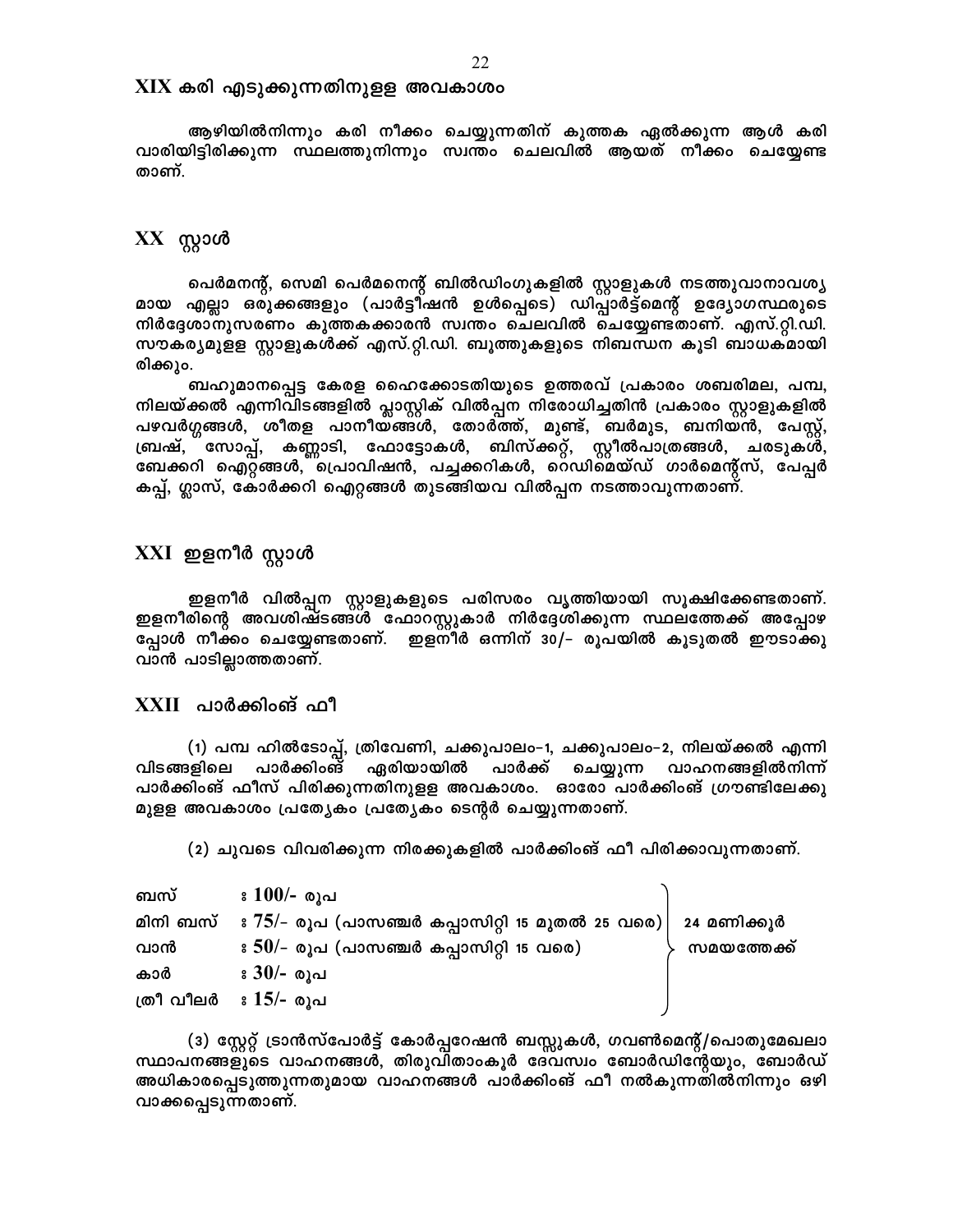(4) താത്ക്കാലികമായി ഷെഡ് നിർമ്മിക്കുന്നതിന് വനംവകുപ്പിന്റേയും, തദ്ദേശ സ്വയംഭരണ വകുപ്പു സ്ഥാപനങ്ങളുടേയും അനുമതിയോടെ കുത്തകക്കാരന് അനു വാദം നൽകുന്നതാണ്.

(5) പാർക്കിംങ് ഏരിയായിൽവച്ചു മാത്രമേ പാർക്കിംങ് ഫീ പിരിക്കുവാൻ പാടു യാതൊരു കാരണവശാലും ബോർഡ് നിശ്ചയിച്ചിട്ടുള്ള നിരക്കുകളിലും അധിക ള്ളു. മായി ഫീസ് ഈടാക്കുവാൻ പാടുളളതല്ല.

(6) ഏതെങ്കിലും തരത്തിലുളള നികുതി ഗവൺമെന്റിലേക്ക് അടയ്ക്കാനുളള പക്ഷം കുത്തകക്കാരൻ നൽകേണ്ടതാണ്.

(7) പാർക്കിംങ് ഫീ സംബന്ധിച്ച് കൂപ്പണുകൾ കുത്തകക്കാരൻ സ്വന്തം ചിലവിൽ അച്ചടിച്ച് നൽകേണ്ടതാണ്.

(8) പാർക്കിംങ് ഏരിയയിൽ പാർക്കു ചെയ്യുന്ന വാഹനങ്ങൾക്ക് മതിയായ സംര ക്ഷണം നൽകുവാൻ കുത്തകക്കാരൻ ബാദ്ധ്യസ്ഥനാണ്.

XXIII പമ്പ സ്റ്റോറിൽനിന്നും ശർക്കര, ശർക്കരപ്പൊടി എന്നിവ ശബരിമല സ്റ്റോറിൽ എത്തിക്കുന്നതിനുളള അവകാശം

മണ്ഡലം-മകരവിളക്ക്, മേടവിഷു, മാസപൂജ കാലയളവിലേക്ക് വഴിപാട് ആവ ശ്യത്തിനുളള ശർക്കരയും, ശർക്കരപ്പൊടിയും ഉൾപ്പെടെ ഏകദേശം 40 ലക്ഷം കി. ഗ്രാം സാധനങ്ങൾ ട്രാക്ടറിൽ ശബരിമലയിലെ ദേവസ്വം സ്റ്റോറിൽ എത്തിക്കുന്നതിനുളള അവകാശം ടെന്റർ ചെയ്തു നൽകുന്നതാണ്.

- 40 കി. ഗ്രാം. വീതമുളള ഒരു പായ്ക്കറ്റ് ശർക്കര/ശർക്കരപ്പൊടി ട്രാക്ടറിൽ ശബ  $1.$ രിമലയിൽ എത്തിക്കുന്നതിനുളള കുറഞ്ഞനിരക്ക് ക്വാട്ട് ചെയ്യേണ്ടതാണ്.
- യാതൊരു കാരണവശാലും കഴുതകളെ ഉപയോഗിക്കുവാൻ പാടില്ല. 2.
- ടെന്ററിനോടൊപ്പം നിരതദ്രവ്യമായി 4,00,000/– രൂപയുടെ ഡിമാന്റ് ഡ്രാഫ്റ്റ് ഹാജ  $\mathbf{R}$ രാക്കിയിരിക്കണം.
- 07–12–2016 മുതൽ ഒരു വർഷമാണ് കുത്തക കാലാവധി. കുത്തക അനുവദിക്കു 4. ന്നമുറയ്ക്ക് മൊത്തം തുകയുടെ 10 % തുകയ്ക്കുളള ബാങ്ക് ഗൃാരന്റി സെക്യൂരിറ്റി യായി ഹാജരാക്കി എക്സിക്യൂട്ടീവ് ആഫീസർ മുമ്പാകെ ഉടമ്പടി വയ്ക്കേണ്ടതാ ണ്.
- ദേവസ്വം ഉദ്യോഗസ്ഥരുടെ നിർദ്ദേശങ്ങൾ പാലിക്കേണ്ടതാണ്. 5.
- സ്വാമി അയ്യപ്പൻ റോഡ് ഉപയോഗിക്കുന്നതിന് ബോർഡ് ഉദ്യോഗസ്ഥർ നിർദ്ദേശി 6. ക്കുന്ന സമയക്രമം പാലിക്കേണ്ടതാണ്.
- ത്യപ്തികരമായ രീതിയിൽ അവസാനിച്ചശേഷം നിരതദ്രവൃവും, 7. കുത്തക സെക്യൂരിറ്റിയും തിരികെ നൽകുന്നതാണ്.
- പമ്പയിൽനിന്നും രസീതുപ്രകാരം ഏറ്റുവാങ്ങി ശബരിമല സ്റ്റോറിൽ എത്തിച്ച് 8. കൈപ്പറ്റ് രസീത് ലഭ്യമാക്കി തിരികെ പമ്പ സ്റ്റോറിൽ ബോദ്ധ്യപ്പെടുത്തേണ്ടതാണ്.
- മണ്ഡലം–മകരവിളക്ക് കാലയളവിൽ വഴിപാട് തയ്യാറാക്കുന്ന ദിവസം മുതൽ 9. ശബരിമല എക്സിക്യൂട്ടീവ് ആഫീസർ നിർദ്ദേശിക്കുന്ന അളവിലുളള ശർക്കര, ശർക്കരപ്പൊടി ഓരോ ദിവസവും ശബരിമല സ്റ്റോറിൽ എത്തിച്ചിരിക്കേണ്ടതാണ്.
- ടി സാധനങ്ങൾ കൊണ്ടുപോകുന്ന അവസരത്തിൽ യാതൊരുവിധ കേടുപാടോ  $10.$ നഷ്ടമോ സംഭവിക്കാൻപാടില്ല. അപ്രകാരം സംഭവിക്കുന്നപക്ഷം ഡിപ്പാർട്ടു മെന്റിനുണ്ടാകുന്ന നഷ്ടം കുത്തകക്കാരനിൽനിന്നും ഈടാക്കുന്നതാണ്.